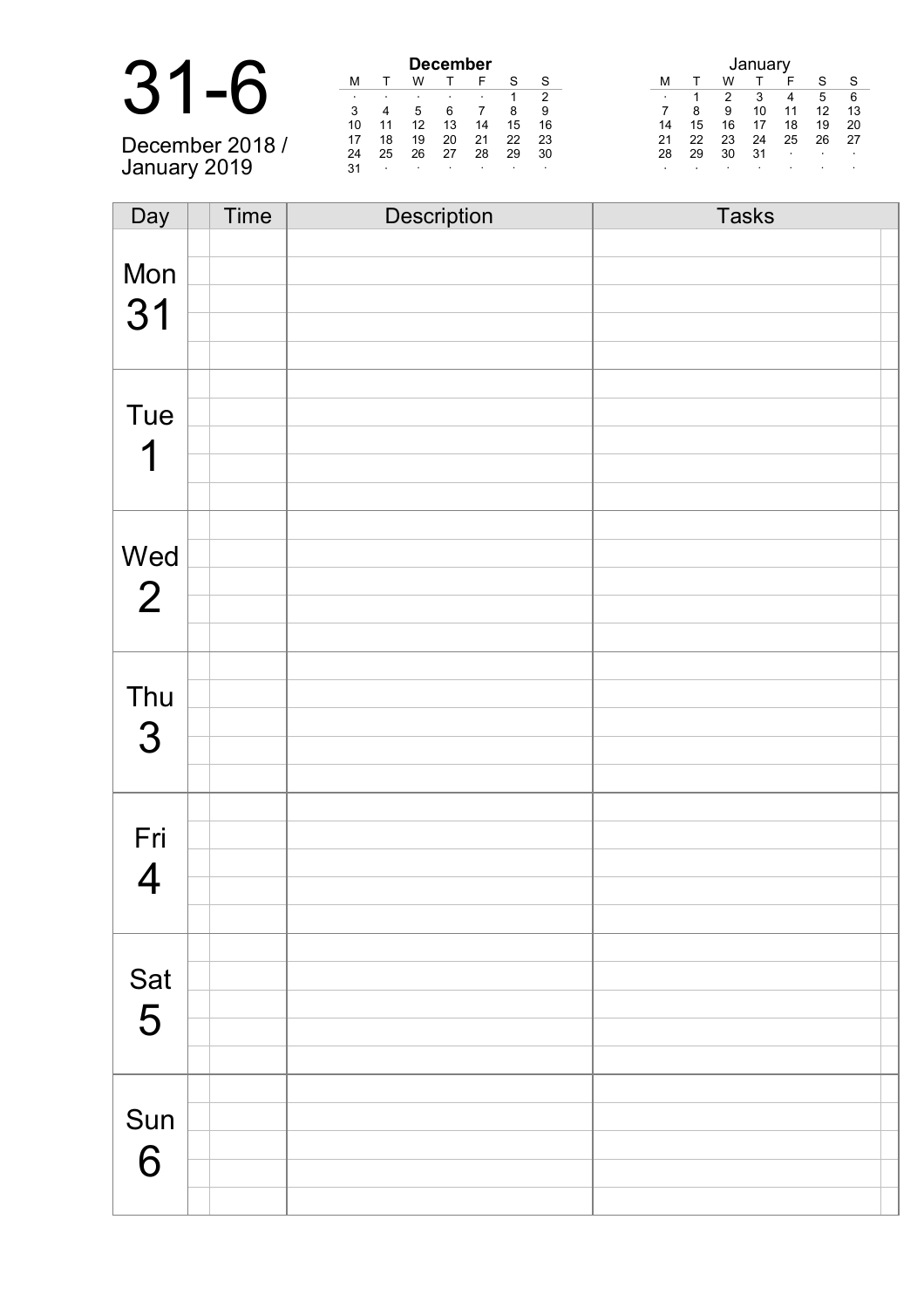| ◢ |                |               |               | January       |        |
|---|----------------|---------------|---------------|---------------|--------|
|   |                |               |               |               |        |
|   | ٠              |               |               | ว             |        |
|   |                |               | 9             | 10            | 1      |
|   | 14             | 15            | 16            | 17            | 1      |
|   | $\sim$ $\cdot$ | $\sim$ $\sim$ | $\sim$ $\sim$ | $\sim$ $\sim$ | $\sim$ |

January 2019

|    | January |    |    |    |    |    |  |  |  |  |
|----|---------|----|----|----|----|----|--|--|--|--|
| М  |         | w  |    | F  | S  | S  |  |  |  |  |
| ٠  |         | 2  | 3  |    | 5  | 6  |  |  |  |  |
|    | 8       | 9  | 10 | 11 | 12 | 13 |  |  |  |  |
| 14 | 15      | 16 | 17 | 18 | 19 | 20 |  |  |  |  |
| 21 | 22      | 23 | 24 | 25 | 26 | 27 |  |  |  |  |
| 28 | 29      | 30 | 31 |    |    |    |  |  |  |  |
| ٠  |         |    |    |    |    |    |  |  |  |  |

|    | February |    |    |    |    |    |  |  |  |  |
|----|----------|----|----|----|----|----|--|--|--|--|
| м  |          | w  |    |    | S  | S  |  |  |  |  |
|    |          |    |    |    | 2  | 3  |  |  |  |  |
| 4  | 5        | 6  |    | 8  | 9  | 10 |  |  |  |  |
| 11 | 12       | 13 | 14 | 15 | 16 | 17 |  |  |  |  |
| 18 | 19       | 20 | 21 | 22 | 23 | 24 |  |  |  |  |
| 25 | 26       | 27 | 28 | ٠  |    |    |  |  |  |  |
|    |          |    |    |    |    |    |  |  |  |  |

Day Time Description Tasks Mon 7 Tue 8 Wed 9 Thu 10 Fri 11 Sat 12 Sun 13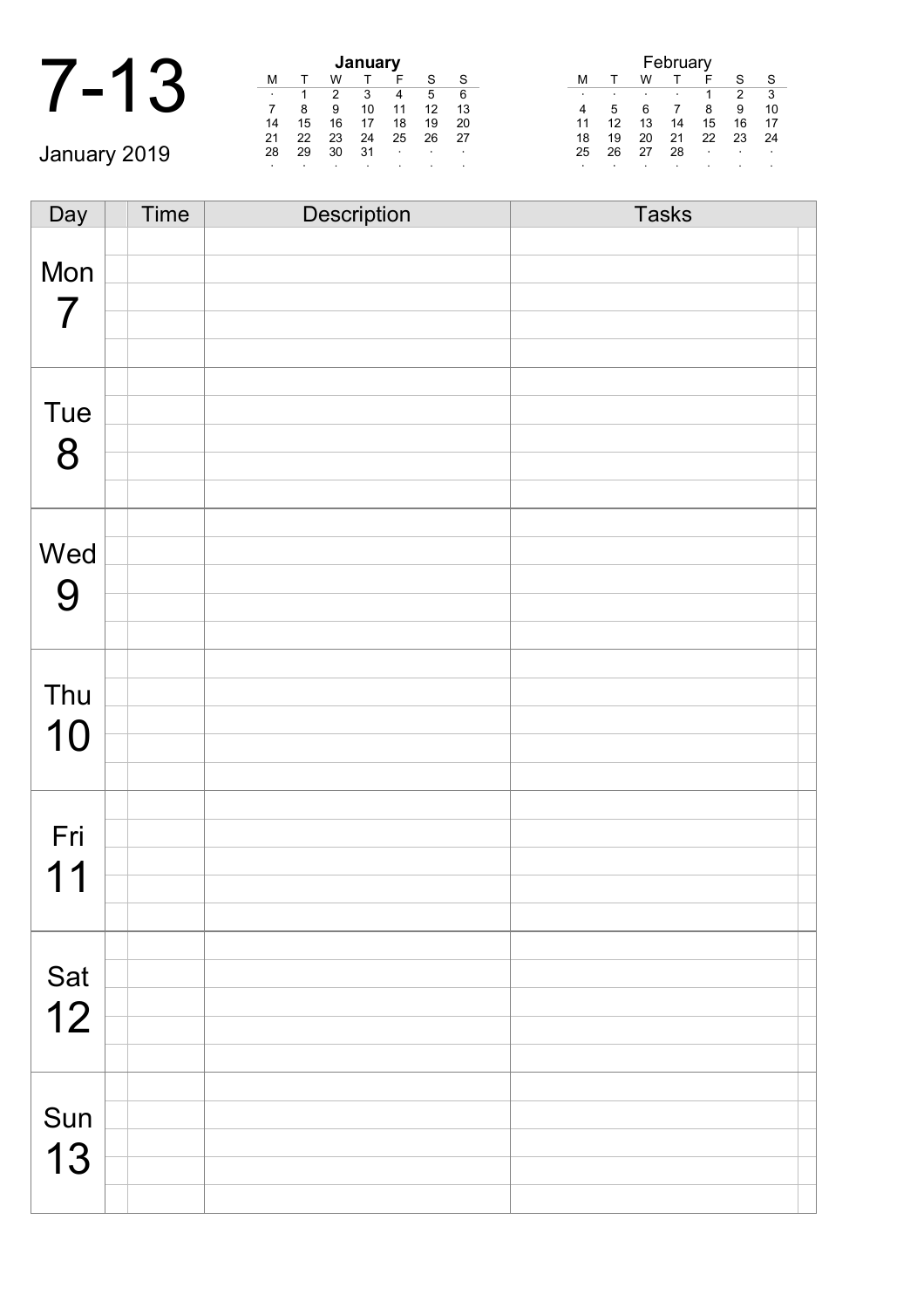|              |         |    |    | January |        |        |        |    |    |    |    |        |        |                  |
|--------------|---------|----|----|---------|--------|--------|--------|----|----|----|----|--------|--------|------------------|
|              | M       |    |    |         |        | c      | S      | М  |    | w  |    |        | S      | S                |
|              | $\cdot$ |    | າ  | 3       | 4      | 5      | 6      |    |    |    |    |        | ົ      | ີ                |
|              |         |    |    | 10      |        | 12     | 13     |    |    |    |    | 8      | 9      | 10               |
|              | 14      | 15 | 16 |         | 18     | 19     | -20    |    |    | 13 | 14 | 15     | 16     | 17               |
|              | 21      | 22 | 23 | 24      | 25     | 26     | -27    | 18 | 19 | 20 | 21 | 22     | 23     | -24              |
| January 2019 | 28      | 29 | 30 | -31     | $\sim$ | $\sim$ | $\sim$ | 25 | 26 | 27 | 28 | $\sim$ | $\sim$ | $\sim$ 100 $\pm$ |
|              |         |    |    |         |        |        |        |    |    |    |    |        |        |                  |

| Day       | Time | Description | <b>Tasks</b> |
|-----------|------|-------------|--------------|
|           |      |             |              |
| Mon       |      |             |              |
| 14        |      |             |              |
|           |      |             |              |
|           |      |             |              |
|           |      |             |              |
| Tue       |      |             |              |
| 15        |      |             |              |
|           |      |             |              |
|           |      |             |              |
|           |      |             |              |
| Wed       |      |             |              |
| 16        |      |             |              |
|           |      |             |              |
|           |      |             |              |
|           |      |             |              |
| Thu       |      |             |              |
| 17        |      |             |              |
|           |      |             |              |
|           |      |             |              |
|           |      |             |              |
| Fri       |      |             |              |
| 18        |      |             |              |
|           |      |             |              |
|           |      |             |              |
|           |      |             |              |
| Sat       |      |             |              |
| 19        |      |             |              |
|           |      |             |              |
|           |      |             |              |
|           |      |             |              |
| Sun<br>20 |      |             |              |
|           |      |             |              |
|           |      |             |              |
|           |      |             |              |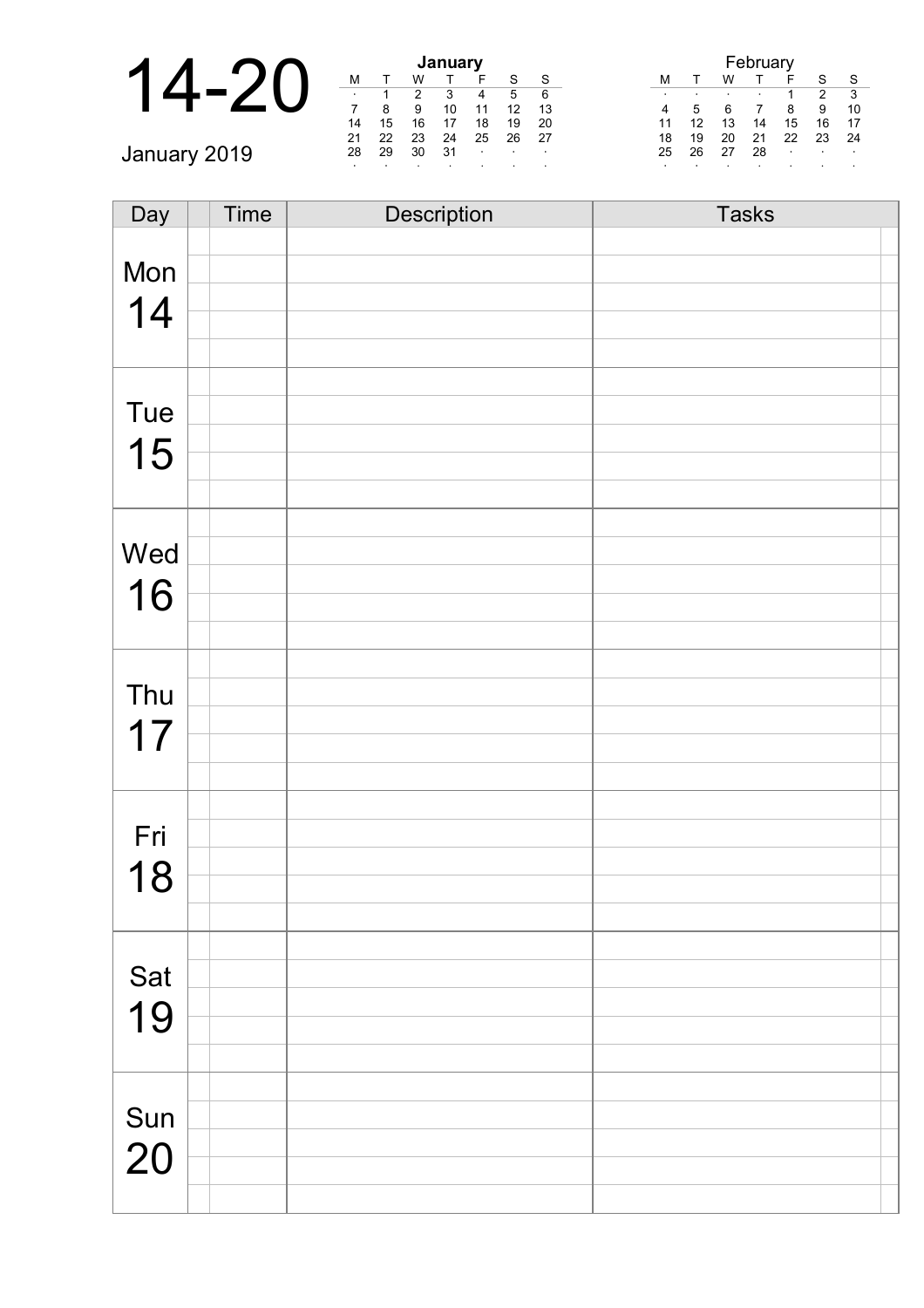|              |         |    | January |    |                |  |
|--------------|---------|----|---------|----|----------------|--|
|              | м       |    | W       |    |                |  |
|              | $\cdot$ |    |         |    |                |  |
|              |         |    | 9       | 10 |                |  |
|              | 14      | 15 | 16      | 17 | 1              |  |
|              | 21      | 22 | 23      | 24 | $\overline{2}$ |  |
| January 2019 | 28      | 29 | 30      | 31 |                |  |
|              |         |    |         |    |                |  |

| January |    |    |    |    |    |    |  |  |  |
|---------|----|----|----|----|----|----|--|--|--|
| М       |    | w  |    | F  | S  | S  |  |  |  |
|         |    | 2  | 3  |    | 5  | 6  |  |  |  |
|         | 8  | 9  | 10 | 11 | 12 | 13 |  |  |  |
| 14      | 15 | 16 | 17 | 18 | 19 | 20 |  |  |  |
| 21      | 22 | 23 | 24 | 25 | 26 | 27 |  |  |  |
| 28      | 29 | 30 | 31 | ٠  |    | ٠  |  |  |  |
|         |    |    |    |    |    |    |  |  |  |

| February |    |    |    |    |    |    |  |  |
|----------|----|----|----|----|----|----|--|--|
| м        |    | w  |    |    | S  | S  |  |  |
|          |    |    |    |    | 2  | 3  |  |  |
|          | 5  | 6  |    | 8  | 9  | 10 |  |  |
| 11       | 12 | 13 | 14 | 15 | 16 | 17 |  |  |
| 18       | 19 | 20 | 21 | 22 | 23 | 24 |  |  |
| 25       | 26 | 27 | 28 | ٠  | ٠  | ٠  |  |  |
| ٠        |    |    |    |    |    |    |  |  |

| Day | <b>Time</b> | Description | <b>Tasks</b> |
|-----|-------------|-------------|--------------|
|     |             |             |              |
| Mon |             |             |              |
| 21  |             |             |              |
|     |             |             |              |
|     |             |             |              |
|     |             |             |              |
| Tue |             |             |              |
| 22  |             |             |              |
|     |             |             |              |
|     |             |             |              |
|     |             |             |              |
| Wed |             |             |              |
| 23  |             |             |              |
|     |             |             |              |
|     |             |             |              |
|     |             |             |              |
| Thu |             |             |              |
| 24  |             |             |              |
|     |             |             |              |
|     |             |             |              |
|     |             |             |              |
| Fri |             |             |              |
| 25  |             |             |              |
|     |             |             |              |
|     |             |             |              |
|     |             |             |              |
| Sat |             |             |              |
| 26  |             |             |              |
|     |             |             |              |
|     |             |             |              |
|     |             |             |              |
| Sun |             |             |              |
| 27  |             |             |              |
|     |             |             |              |
|     |             |             |              |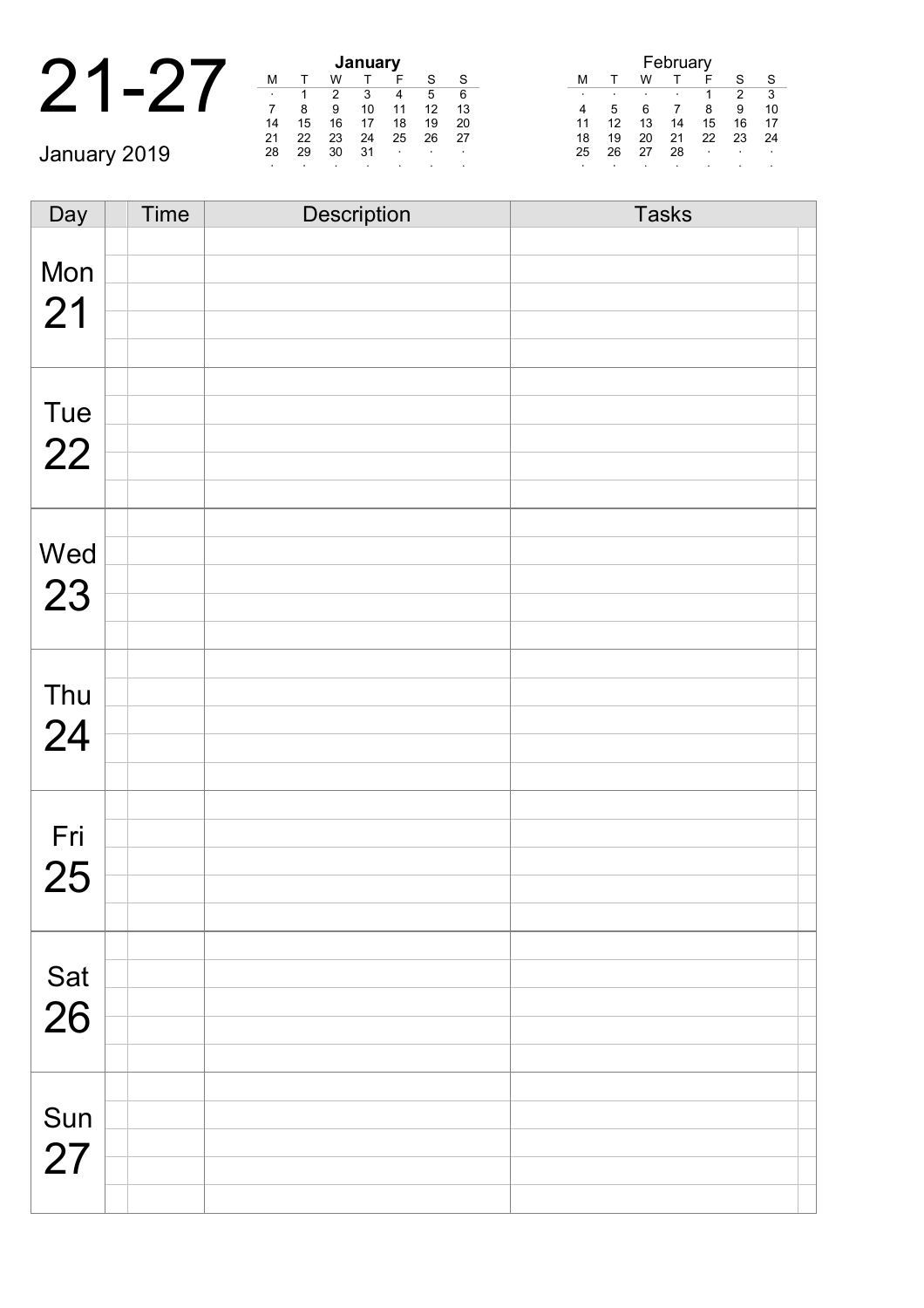| January 2019 /<br>February 2019 |  |
|---------------------------------|--|

| <b>January</b> |    |    |    |    |    |    |  |  |
|----------------|----|----|----|----|----|----|--|--|
| м              |    | w  |    | F  | S  | S  |  |  |
| ٠              |    | 2  | 3  |    | 5  | 6  |  |  |
|                | 8  | 9  | 10 | 11 | 12 | 13 |  |  |
| 14             | 15 | 16 | 17 | 18 | 19 | 20 |  |  |
| 21             | 22 | 23 | 24 | 25 | 26 | 27 |  |  |
| 28             | 29 | 30 | 31 | ٠  | ٠  | ٠  |  |  |
|                |    | ٠  |    |    | ٠  | ٠  |  |  |

| February |    |    |    |    |    |    |  |  |
|----------|----|----|----|----|----|----|--|--|
| М        |    | w  |    | F  | S  | S  |  |  |
| ٠        |    | ٠  |    |    | 2  | 3  |  |  |
| 4        | 5  | 6  |    | 8  | 9  | 10 |  |  |
| 11       | 12 | 13 | 14 | 15 | 16 | 17 |  |  |
| 18       | 19 | 20 | 21 | 22 | 23 | 24 |  |  |
| 25       | 26 | 27 | 28 |    |    | ٠  |  |  |
|          |    |    |    |    |    |    |  |  |

| Day      | <b>Time</b> | <b>Description</b> | <b>Tasks</b> |
|----------|-------------|--------------------|--------------|
|          |             |                    |              |
| Mon      |             |                    |              |
|          |             |                    |              |
| 28       |             |                    |              |
|          |             |                    |              |
|          |             |                    |              |
| Tue      |             |                    |              |
|          |             |                    |              |
| 29       |             |                    |              |
|          |             |                    |              |
|          |             |                    |              |
| Wed      |             |                    |              |
|          |             |                    |              |
| 30       |             |                    |              |
|          |             |                    |              |
|          |             |                    |              |
| Thu      |             |                    |              |
|          |             |                    |              |
| 31       |             |                    |              |
|          |             |                    |              |
|          |             |                    |              |
| Fri      |             |                    |              |
| 1        |             |                    |              |
|          |             |                    |              |
|          |             |                    |              |
|          |             |                    |              |
| Sat<br>2 |             |                    |              |
|          |             |                    |              |
|          |             |                    |              |
|          |             |                    |              |
|          |             |                    |              |
| Sun      |             |                    |              |
| 3        |             |                    |              |
|          |             |                    |              |
|          |             |                    |              |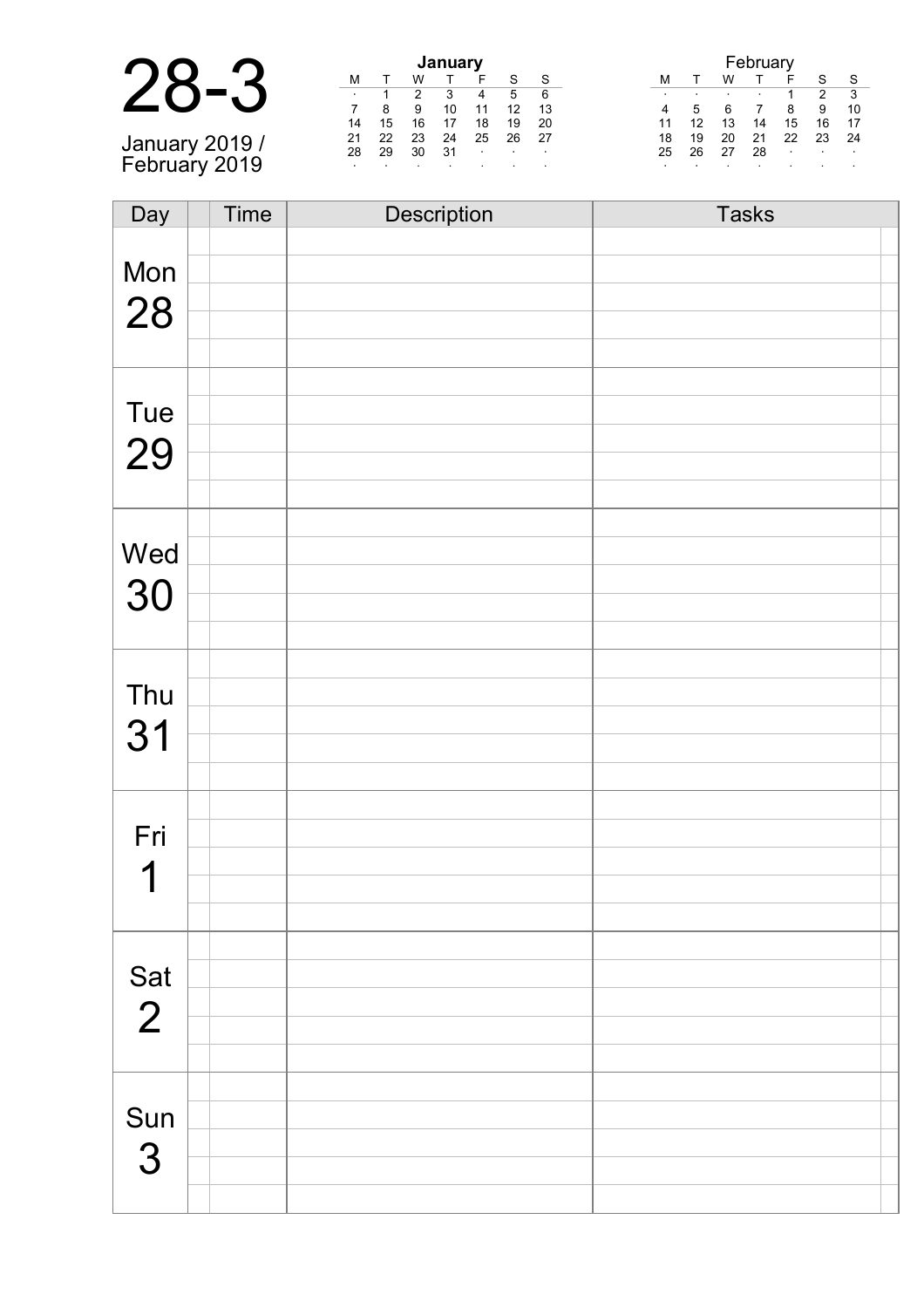|                                |   |   |    | February |    |
|--------------------------------|---|---|----|----------|----|
| $\boldsymbol{\varDelta}$<br>10 |   |   |    |          |    |
|                                | ٠ | ٠ |    | ۰        |    |
|                                |   |   |    |          | 8  |
|                                |   |   | 13 | 14       | 15 |

February 2019

| <b>February</b> |    |    |    |    |    |    |  |  |
|-----------------|----|----|----|----|----|----|--|--|
| м               |    |    |    | F  | S  | S  |  |  |
| ٠               | ٠  |    |    |    | 2  | 3  |  |  |
|                 | 5  | 6  |    | 8  | 9  | 10 |  |  |
| 11              | 12 | 13 | 14 | 15 | 16 | 17 |  |  |
| 18              | 19 | 20 | 21 | 22 | 23 | 24 |  |  |
| 25              | 26 | 27 | 28 | ٠  | ٠  | ٠  |  |  |
| ٠               | ٠  |    |    |    |    |    |  |  |

| March |    |    |    |    |    |    |  |  |
|-------|----|----|----|----|----|----|--|--|
| м     |    | w  |    | F  | S  | S  |  |  |
| ٠     | ٠  | ٠  | ٠  |    | 2  | 3  |  |  |
|       | 5  | 6  |    | 8  | 9  | 10 |  |  |
| 11    | 12 | 13 | 14 | 15 | 16 | 17 |  |  |
| 18    | 19 | 20 | 21 | 22 | 23 | 24 |  |  |
| 25    | 26 | 27 | 28 | 29 | 30 | 31 |  |  |
| ٠     |    |    |    |    |    |    |  |  |

| Day            | Time | Description | <b>Tasks</b> |
|----------------|------|-------------|--------------|
|                |      |             |              |
| Mon            |      |             |              |
|                |      |             |              |
| $\overline{4}$ |      |             |              |
|                |      |             |              |
|                |      |             |              |
| Tue            |      |             |              |
|                |      |             |              |
| 5              |      |             |              |
|                |      |             |              |
|                |      |             |              |
| Wed            |      |             |              |
| 6              |      |             |              |
|                |      |             |              |
|                |      |             |              |
|                |      |             |              |
| Thu            |      |             |              |
| $\overline{7}$ |      |             |              |
|                |      |             |              |
|                |      |             |              |
|                |      |             |              |
| Fri            |      |             |              |
| 8              |      |             |              |
|                |      |             |              |
|                |      |             |              |
|                |      |             |              |
| Sat            |      |             |              |
| 9              |      |             |              |
|                |      |             |              |
|                |      |             |              |
|                |      |             |              |
| Sun            |      |             |              |
| 10             |      |             |              |
|                |      |             |              |
|                |      |             |              |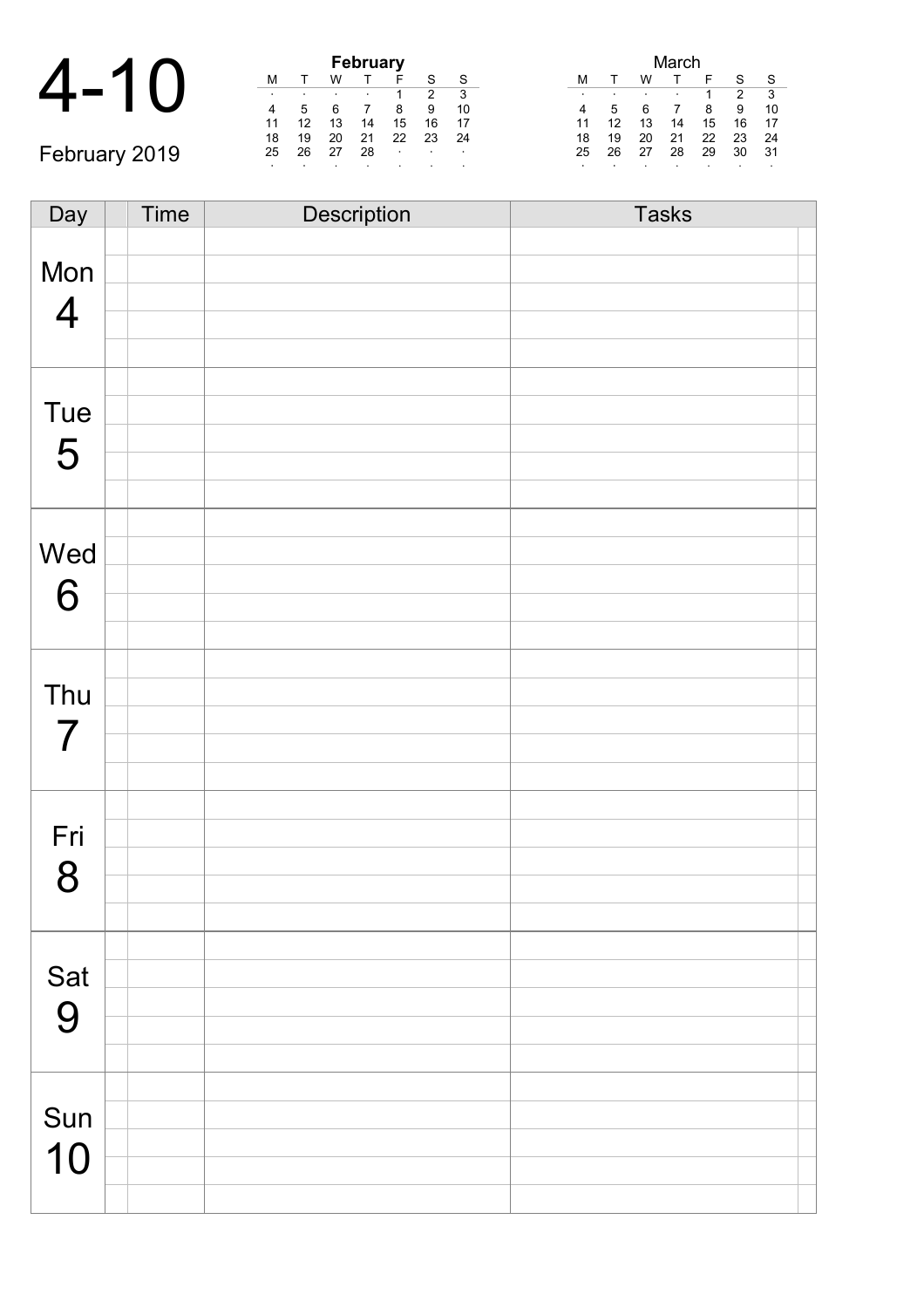|               | <b>February</b> |    |    |    |         |        |         | √lareh                     |    |     |  |  |
|---------------|-----------------|----|----|----|---------|--------|---------|----------------------------|----|-----|--|--|
|               | M               |    | W  |    |         | S      | S       | W<br>м                     | c  | S   |  |  |
|               | $\cdot$         |    |    |    |         | ◠      | 3       |                            |    | ີ   |  |  |
|               | 4               |    |    |    | 8       | 9      | 10      | 8                          | 9  | 10  |  |  |
|               |                 | 12 |    | 14 | 15      | 16     | 17      | 12<br>15<br>13<br>14       | 16 | 17  |  |  |
|               | 18              | 19 | 20 | 21 | 22      | 23     | -24     | 21<br>22<br>19<br>20<br>18 | 23 | 24  |  |  |
| February 2019 | 25              | 26 | 27 | 28 | $\cdot$ | $\sim$ | $\sim$  | 26<br>27<br>28<br>29<br>25 | 30 | -31 |  |  |
|               |                 |    |    |    |         |        | $\cdot$ |                            |    |     |  |  |

| Day       | Time | Description | <b>Tasks</b> |
|-----------|------|-------------|--------------|
|           |      |             |              |
| Mon       |      |             |              |
| 11        |      |             |              |
|           |      |             |              |
|           |      |             |              |
|           |      |             |              |
| Tue       |      |             |              |
| 12        |      |             |              |
|           |      |             |              |
|           |      |             |              |
|           |      |             |              |
| Wed       |      |             |              |
| 13        |      |             |              |
|           |      |             |              |
|           |      |             |              |
|           |      |             |              |
| Thu       |      |             |              |
| 14        |      |             |              |
|           |      |             |              |
|           |      |             |              |
|           |      |             |              |
| Fri       |      |             |              |
| 15        |      |             |              |
|           |      |             |              |
|           |      |             |              |
|           |      |             |              |
| Sat<br>16 |      |             |              |
|           |      |             |              |
|           |      |             |              |
|           |      |             |              |
|           |      |             |              |
| Sun       |      |             |              |
| 17        |      |             |              |
|           |      |             |              |
|           |      |             |              |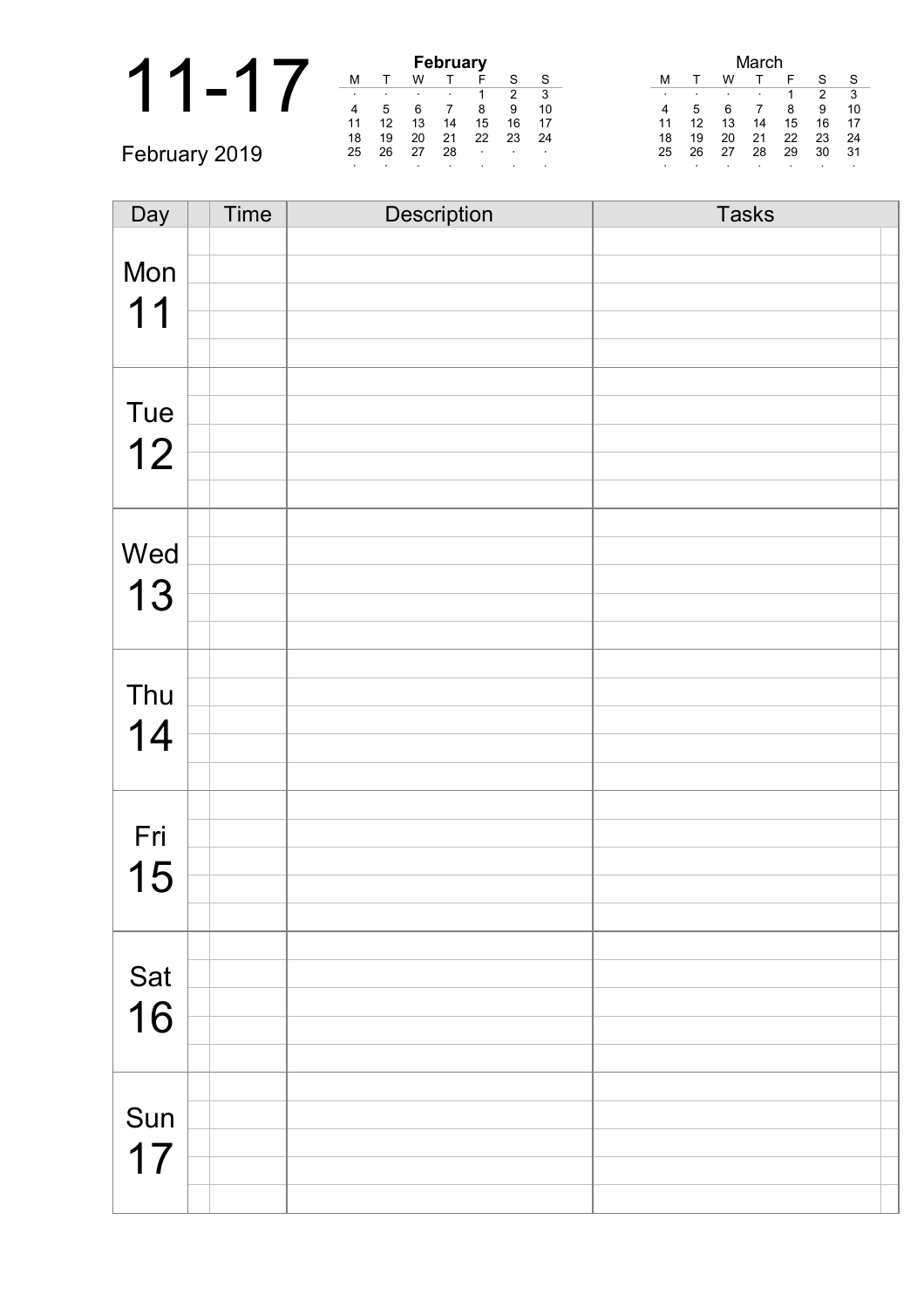|               |    | February |    |    |         |  |  |
|---------------|----|----------|----|----|---------|--|--|
|               |    |          |    |    |         |  |  |
|               |    |          |    |    |         |  |  |
|               |    |          |    |    | 8       |  |  |
|               | 11 | 12       | 13 | 14 | 15      |  |  |
|               | 18 | 19       | 20 | 21 | 22      |  |  |
| February 2019 | 25 | 26       | 27 | 28 | $\cdot$ |  |  |
|               |    |          |    |    |         |  |  |

| <b>February</b> |    |    |    |    |    |    |  |  |  |  |  |
|-----------------|----|----|----|----|----|----|--|--|--|--|--|
| М               |    | w  |    |    | S  | S  |  |  |  |  |  |
|                 |    |    |    |    | 2  | 3  |  |  |  |  |  |
|                 | 5  | 6  |    | 8  | 9  | 10 |  |  |  |  |  |
| 11              | 12 | 13 | 14 | 15 | 16 | 17 |  |  |  |  |  |
| 18              | 19 | 20 | 21 | 22 | 23 | 24 |  |  |  |  |  |
| 25              | 26 | 27 | 28 |    |    |    |  |  |  |  |  |
|                 |    |    |    |    |    |    |  |  |  |  |  |

| March |    |    |    |    |    |    |  |  |  |  |
|-------|----|----|----|----|----|----|--|--|--|--|
| м     |    | w  |    | F  | S  | S  |  |  |  |  |
| ٠     | ٠  | ٠  |    | 1  | 2  | 3  |  |  |  |  |
| 4     | 5  | 6  |    | 8  | 9  | 10 |  |  |  |  |
| 11    | 12 | 13 | 14 | 15 | 16 | 17 |  |  |  |  |
| 18    | 19 | 20 | 21 | 22 | 23 | 24 |  |  |  |  |
| 25    | 26 | 27 | 28 | 29 | 30 | 31 |  |  |  |  |
| ٠     | ٠  | ٠  |    |    |    | ٠  |  |  |  |  |

| Day         | <b>Time</b> | Description | <b>Tasks</b> |
|-------------|-------------|-------------|--------------|
|             |             |             |              |
| Mon         |             |             |              |
|             |             |             |              |
| 18          |             |             |              |
|             |             |             |              |
|             |             |             |              |
|             |             |             |              |
| Tue         |             |             |              |
|             |             |             |              |
| 19          |             |             |              |
|             |             |             |              |
|             |             |             |              |
|             |             |             |              |
| Wed         |             |             |              |
| 20          |             |             |              |
|             |             |             |              |
|             |             |             |              |
|             |             |             |              |
| Thu         |             |             |              |
|             |             |             |              |
| 21          |             |             |              |
|             |             |             |              |
|             |             |             |              |
|             |             |             |              |
| Fri         |             |             |              |
| 22          |             |             |              |
|             |             |             |              |
|             |             |             |              |
|             |             |             |              |
| Sat         |             |             |              |
|             |             |             |              |
| 23          |             |             |              |
|             |             |             |              |
|             |             |             |              |
|             |             |             |              |
| Sun<br>$24$ |             |             |              |
|             |             |             |              |
|             |             |             |              |
|             |             |             |              |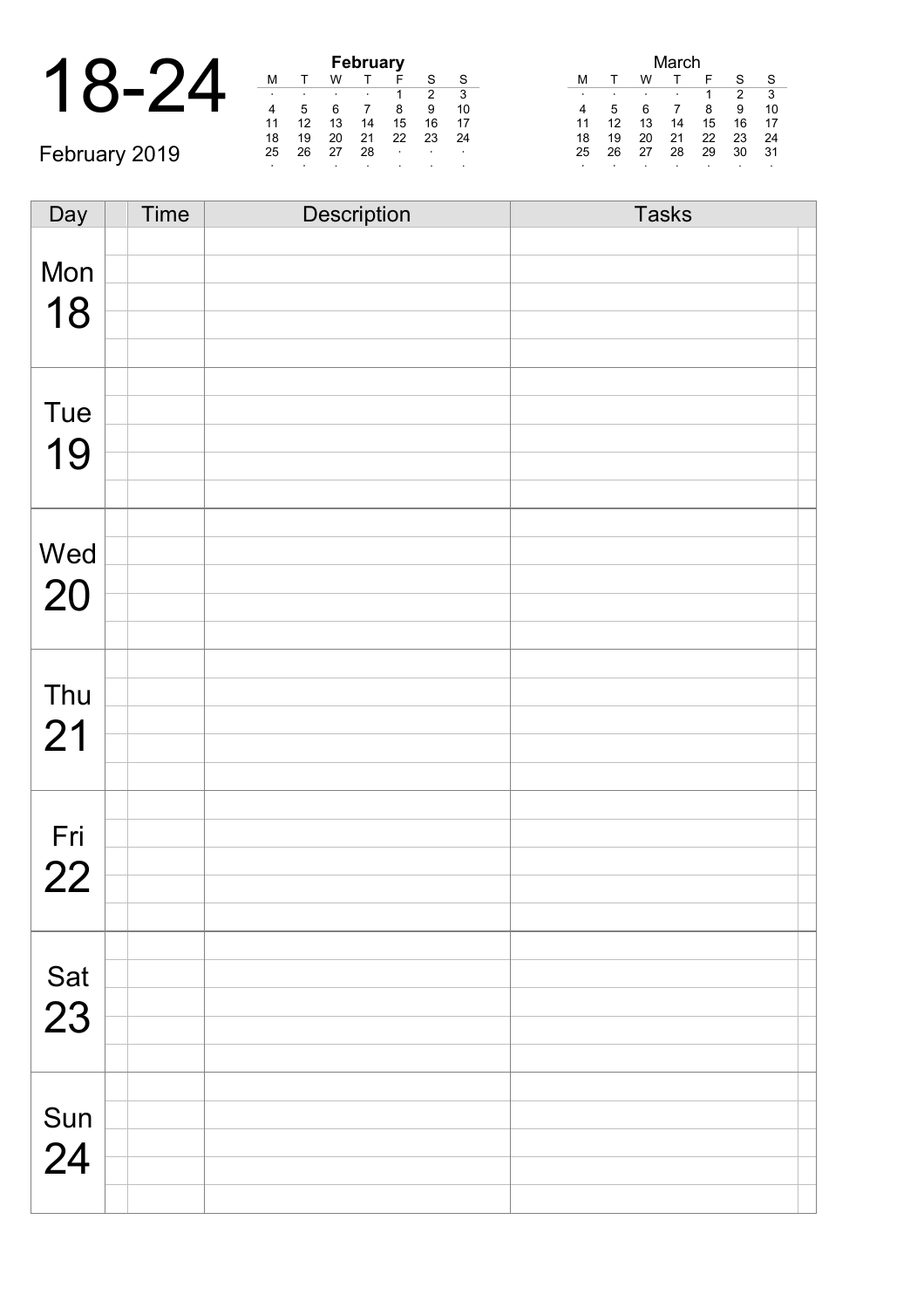| February 2019 /<br>March 2019 |  |
|-------------------------------|--|

| <b>February</b> |    |    |    |    |    |    |  |  |  |  |  |  |
|-----------------|----|----|----|----|----|----|--|--|--|--|--|--|
| м               |    | w  |    | F  | S  | S  |  |  |  |  |  |  |
|                 | ٠  |    |    | 1  | 2  | 3  |  |  |  |  |  |  |
|                 | 5  | 6  |    | 8  | 9  | 10 |  |  |  |  |  |  |
| 11              | 12 | 13 | 14 | 15 | 16 | 17 |  |  |  |  |  |  |
| 18              | 19 | 20 | 21 | 22 | 23 | 24 |  |  |  |  |  |  |
| 25              | 26 | 27 | 28 |    |    |    |  |  |  |  |  |  |
|                 |    |    | ٠  |    |    |    |  |  |  |  |  |  |

| March |    |    |    |    |    |    |  |  |  |  |
|-------|----|----|----|----|----|----|--|--|--|--|
| М     |    | w  |    | F  | S  | S  |  |  |  |  |
| ٠     | ٠  | ٠  | ٠  | 1  | 2  | 3  |  |  |  |  |
|       | 5  | 6  |    | 8  | 9  | 10 |  |  |  |  |
| 11    | 12 | 13 | 14 | 15 | 16 | 17 |  |  |  |  |
| 18    | 19 | 20 | 21 | 22 | 23 | 24 |  |  |  |  |
| 25    | 26 | 27 | 28 | 29 | 30 | 31 |  |  |  |  |
| ٠     |    | ٠  |    |    |    | ٠  |  |  |  |  |

| Day            | Time | Description | <b>Tasks</b> |
|----------------|------|-------------|--------------|
|                |      |             |              |
| Mon            |      |             |              |
|                |      |             |              |
| 25             |      |             |              |
|                |      |             |              |
|                |      |             |              |
| Tue            |      |             |              |
|                |      |             |              |
| 26             |      |             |              |
|                |      |             |              |
|                |      |             |              |
| Wed            |      |             |              |
|                |      |             |              |
| 27             |      |             |              |
|                |      |             |              |
|                |      |             |              |
| Thu            |      |             |              |
|                |      |             |              |
| 28             |      |             |              |
|                |      |             |              |
|                |      |             |              |
| Fri            |      |             |              |
|                |      |             |              |
| 1              |      |             |              |
|                |      |             |              |
|                |      |             |              |
| Sat            |      |             |              |
|                |      |             |              |
| $\overline{2}$ |      |             |              |
|                |      |             |              |
|                |      |             |              |
| Sun            |      |             |              |
|                |      |             |              |
| 3              |      |             |              |
|                |      |             |              |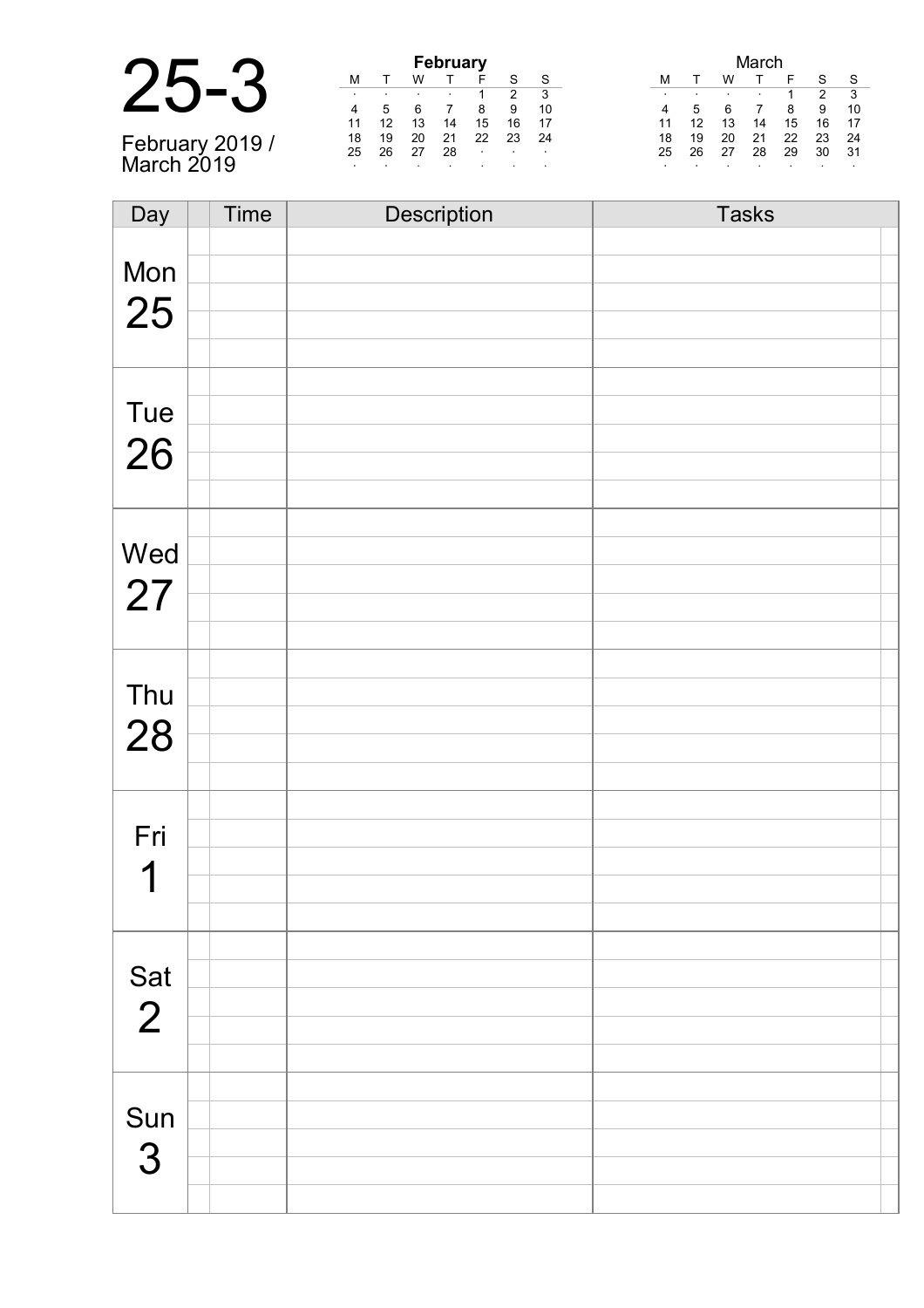|    |           |    |    | <b>March</b> |         |         |           |                                                   |
|----|-----------|----|----|--------------|---------|---------|-----------|---------------------------------------------------|
|    | M         |    | W  |              |         | c       | S         | W<br>М<br>S.<br>c                                 |
|    | $\bullet$ |    |    |              |         |         | - 3       | 2<br>6<br>5<br>3<br>1<br>4                        |
|    | 4         | 5  |    |              | 8       | 9       | 10        | 13<br>14<br>9<br>8<br>12<br>10<br>11              |
|    | 11        | 12 | 13 | 14           | 15      | 16      | - 17      | 16<br>20<br>19<br>21<br>18<br>15                  |
|    | 18        | 19 | 20 | 21           | 22      | 23      | -24       | 23<br>25<br>27<br>28<br>22<br>24<br>26            |
| Ma | 25        | 26 | 27 | 28           | 29      | 30      | - 31      | 30<br>29<br>$\sim$<br>$\sim$<br>$\sim$<br>$\cdot$ |
|    |           |    |    |              | $\cdot$ | $\cdot$ | $\cdot$ . |                                                   |

| Day            | Time | Description | <b>Tasks</b> |
|----------------|------|-------------|--------------|
|                |      |             |              |
| Mon            |      |             |              |
|                |      |             |              |
| $\overline{4}$ |      |             |              |
|                |      |             |              |
|                |      |             |              |
| Tue            |      |             |              |
|                |      |             |              |
| 5              |      |             |              |
|                |      |             |              |
|                |      |             |              |
| Wed            |      |             |              |
|                |      |             |              |
| 6              |      |             |              |
|                |      |             |              |
|                |      |             |              |
|                |      |             |              |
| Thu            |      |             |              |
| $\overline{7}$ |      |             |              |
|                |      |             |              |
|                |      |             |              |
|                |      |             |              |
| Fri            |      |             |              |
| 8              |      |             |              |
|                |      |             |              |
|                |      |             |              |
|                |      |             |              |
| Sat            |      |             |              |
| 9              |      |             |              |
|                |      |             |              |
|                |      |             |              |
|                |      |             |              |
| Sun            |      |             |              |
| 10             |      |             |              |
|                |      |             |              |
|                |      |             |              |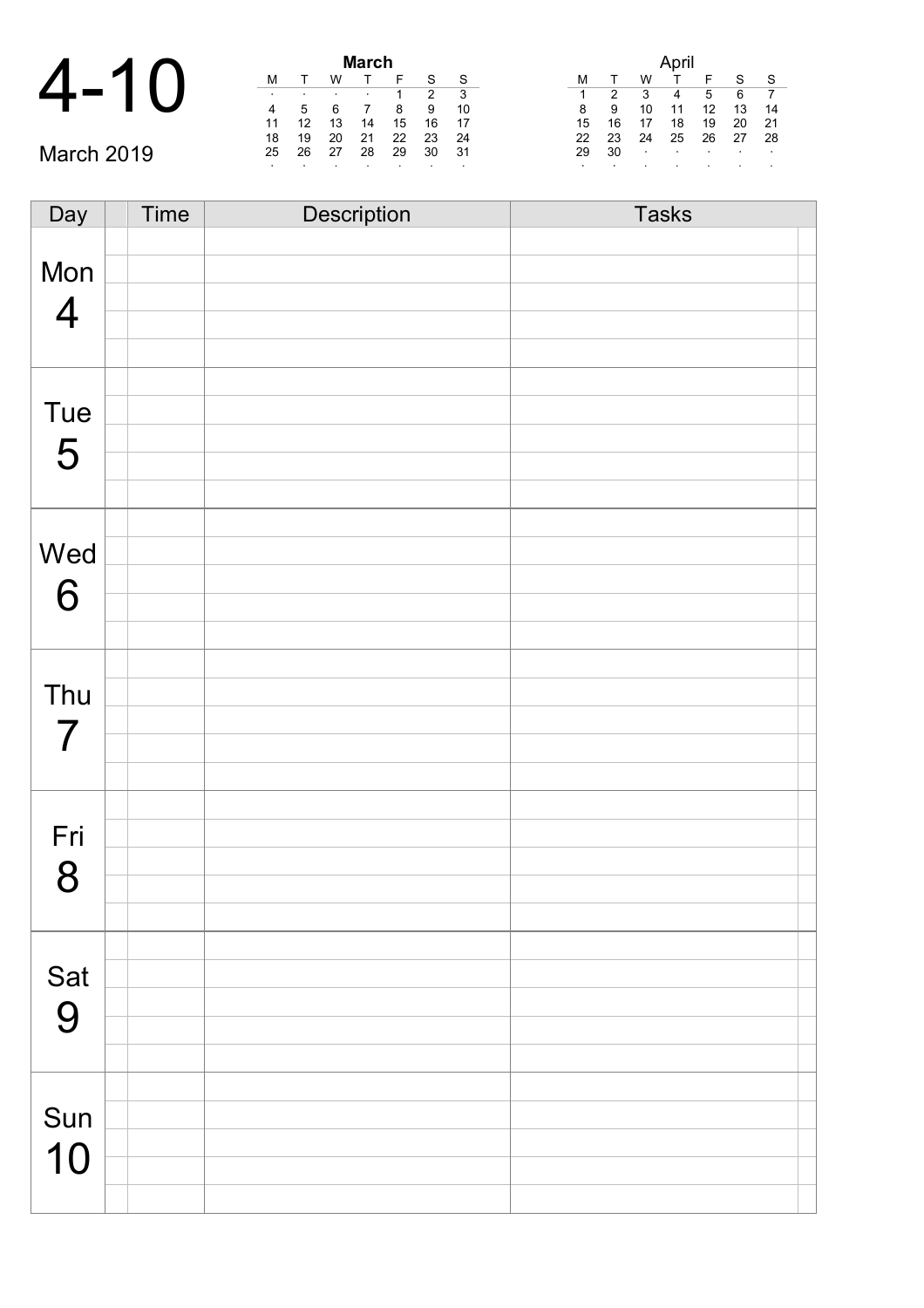|                  | March |    |    |    |         |         |         |  |
|------------------|-------|----|----|----|---------|---------|---------|--|
|                  | M     |    | W  |    |         |         | S       |  |
|                  |       |    |    |    |         | າ       | 3       |  |
|                  | 4     | 5  |    |    | 8       | 9       | 10      |  |
|                  | 11    | 12 |    | 14 | 15      | 16      | 17      |  |
|                  | 18    | 19 | 20 | 21 | 22      | 23      | 24      |  |
| µrrh 2N19د<br>Ma | 25    | 26 | 27 | 28 | 29      | 30      | -31     |  |
|                  |       |    |    |    | $\cdot$ | $\cdot$ | $\cdot$ |  |

| Day       | Time | Description | <b>Tasks</b> |
|-----------|------|-------------|--------------|
|           |      |             |              |
| Mon       |      |             |              |
| 11        |      |             |              |
|           |      |             |              |
|           |      |             |              |
|           |      |             |              |
| Tue       |      |             |              |
|           |      |             |              |
| 12        |      |             |              |
|           |      |             |              |
|           |      |             |              |
| Wed       |      |             |              |
|           |      |             |              |
| 13        |      |             |              |
|           |      |             |              |
|           |      |             |              |
| Thu       |      |             |              |
|           |      |             |              |
| 14        |      |             |              |
|           |      |             |              |
|           |      |             |              |
| Fri       |      |             |              |
|           |      |             |              |
| 15        |      |             |              |
|           |      |             |              |
|           |      |             |              |
|           |      |             |              |
| Sat<br>16 |      |             |              |
|           |      |             |              |
|           |      |             |              |
|           |      |             |              |
| Sun       |      |             |              |
|           |      |             |              |
| 17        |      |             |              |
|           |      |             |              |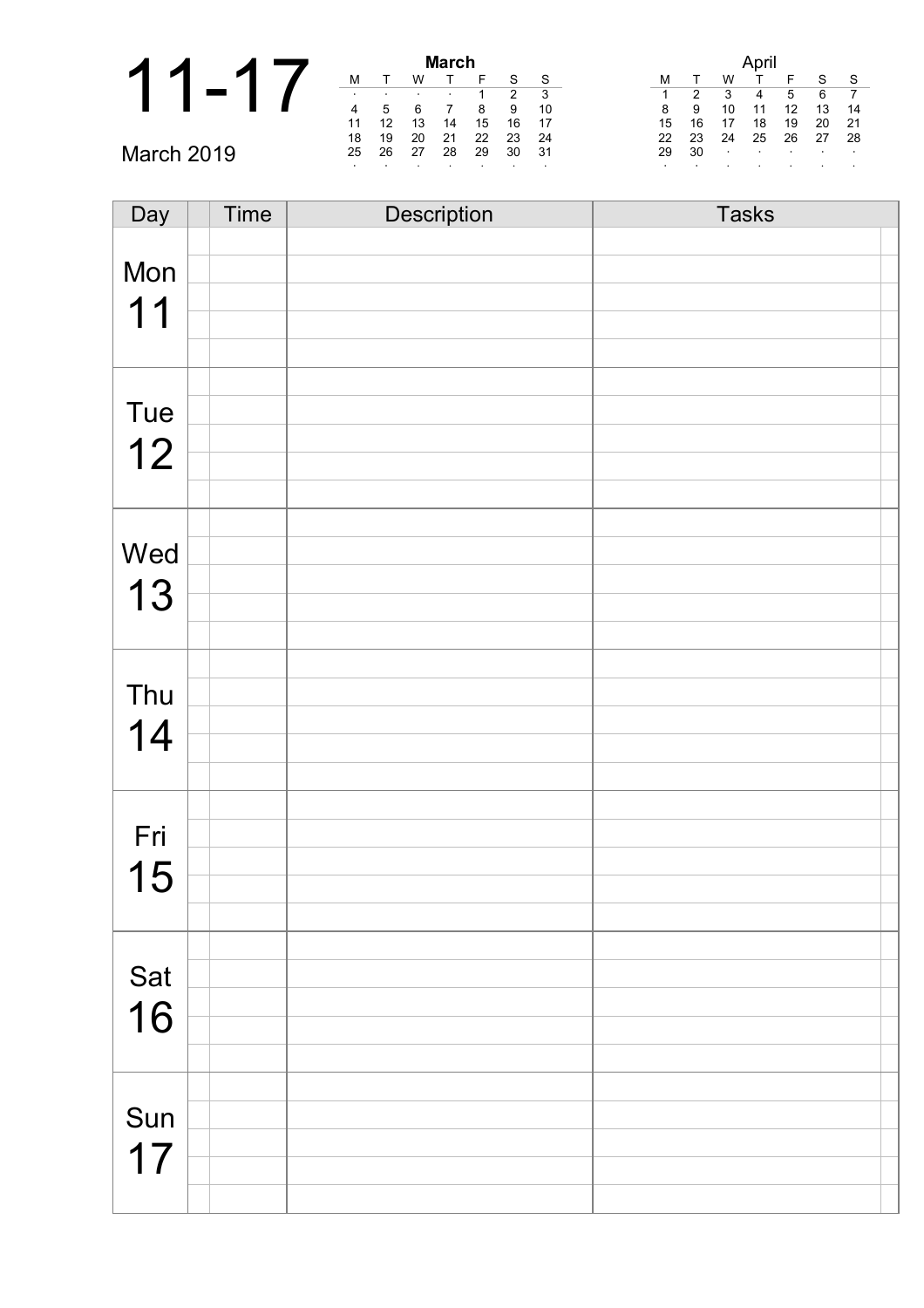| $\boldsymbol{A}$ |              |          |        |        |     | <b>March</b> |  |
|------------------|--------------|----------|--------|--------|-----|--------------|--|
|                  | $\mathbf{Q}$ | $\Delta$ |        |        |     |              |  |
| $\blacksquare$   |              |          | ٠      |        |     | ٠            |  |
|                  |              |          |        |        |     |              |  |
|                  |              |          |        |        | 13  | 14           |  |
|                  |              |          | $\sim$ | $\sim$ | - - | - -          |  |

March 2019

| March |    |    |    |    |    |    |  |
|-------|----|----|----|----|----|----|--|
| М     |    | w  |    | F  | S  | S  |  |
| ٠     | ٠  | ٠  | ٠  |    | 2  | 3  |  |
| 4     | 5  | 6  |    | 8  | 9  | 10 |  |
| 11    | 12 | 13 | 14 | 15 | 16 | 17 |  |
| 18    | 19 | 20 | 21 | 22 | 23 | 24 |  |
| 25    | 26 | 27 | 28 | 29 | 30 | 31 |  |
| ٠     | ٠  |    | ٠  |    |    |    |  |

|    |    |    | April |    |    |    |
|----|----|----|-------|----|----|----|
| м  |    | w  |       | F  | S  | S  |
| 1  | 2  | 3  |       | 5  | 6  | 7  |
| 8  | 9  | 10 | 11    | 12 | 13 | 14 |
| 15 | 16 | 17 | 18    | 19 | 20 | 21 |
| 22 | 23 | 24 | 25    | 26 | 27 | 28 |
| 29 | 30 | ٠  | ٠     | ٠  | ٠  | ۰  |
| ٠  |    | ٠  |       |    |    | ٠  |

| Day         | <b>Time</b> | Description | <b>Tasks</b> |
|-------------|-------------|-------------|--------------|
|             |             |             |              |
| Mon         |             |             |              |
|             |             |             |              |
| 18          |             |             |              |
|             |             |             |              |
|             |             |             |              |
| Tue         |             |             |              |
|             |             |             |              |
| 19          |             |             |              |
|             |             |             |              |
|             |             |             |              |
| Wed         |             |             |              |
|             |             |             |              |
| 20          |             |             |              |
|             |             |             |              |
|             |             |             |              |
|             |             |             |              |
| Thu         |             |             |              |
| 21          |             |             |              |
|             |             |             |              |
|             |             |             |              |
|             |             |             |              |
| Fri         |             |             |              |
| 22          |             |             |              |
|             |             |             |              |
|             |             |             |              |
|             |             |             |              |
| Sat         |             |             |              |
| 23          |             |             |              |
|             |             |             |              |
|             |             |             |              |
|             |             |             |              |
| Sun<br>$24$ |             |             |              |
|             |             |             |              |
|             |             |             |              |
|             |             |             |              |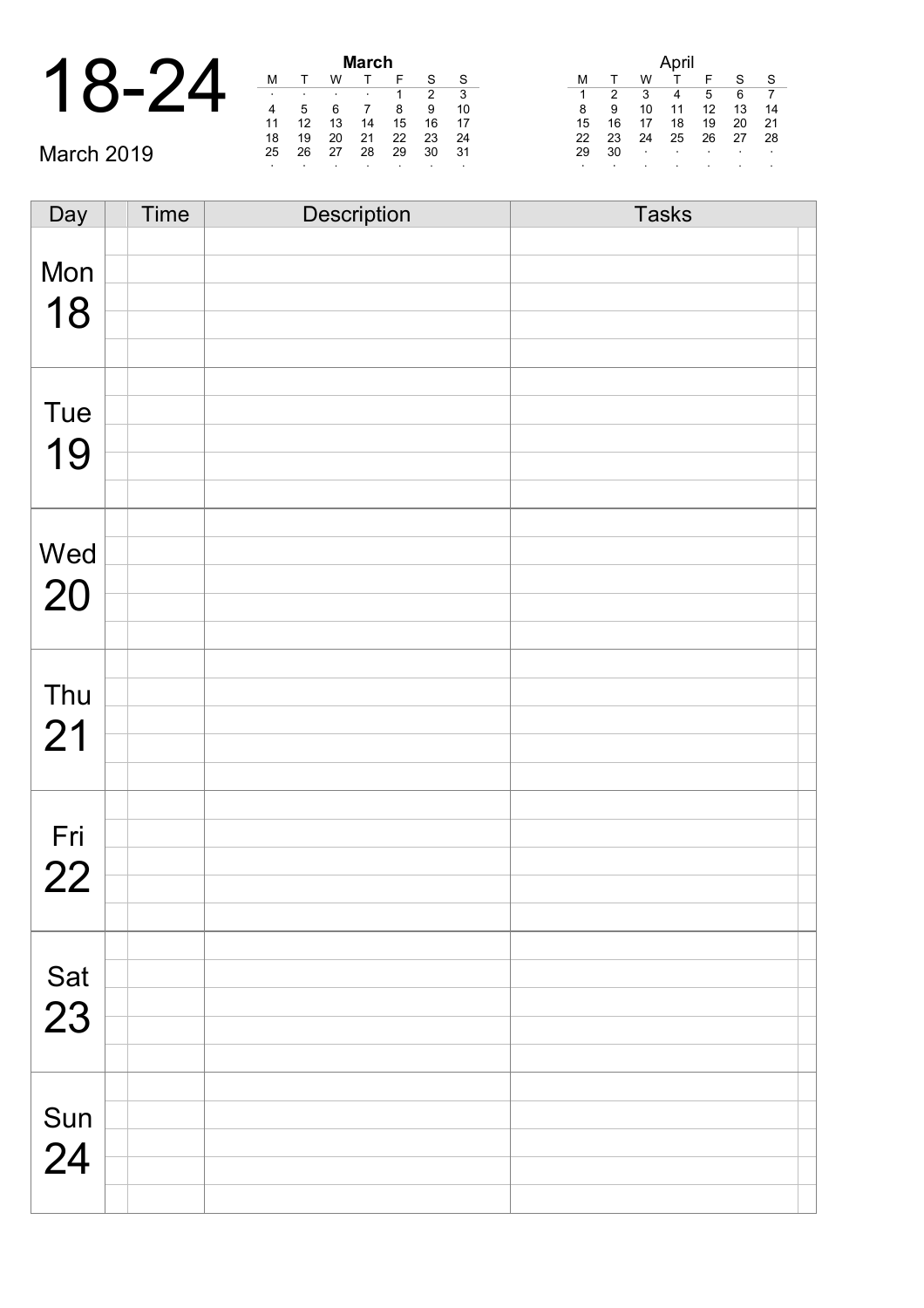|            |    |    |    | March |         |         |         |    |    |        |    |         |         |                |
|------------|----|----|----|-------|---------|---------|---------|----|----|--------|----|---------|---------|----------------|
|            | M  |    | W  |       |         |         | S       | м  |    | W      |    |         | $\sim$  |                |
|            |    |    |    |       |         |         |         |    |    |        |    |         | 6       | $\overline{7}$ |
|            | 4  |    |    |       | 8       | 9       | 10      | 8  | 9  | 10     |    | 12      | 13      |                |
|            |    |    | 13 | 14    | 15      | 16      | -17     | 15 | 16 |        | 18 | 19      | 20      | 21             |
|            | 18 | 19 | 20 | 21    | 22      | 23      | 24      | 22 | 23 | 24     | 25 | 26      | 27      | -28            |
| March 2019 | 25 | 26 | 27 | 28    | 29      | 30      | -31     | 29 | 30 | $\sim$ |    | $\cdot$ | $\cdot$ |                |
|            |    |    |    |       | $\cdot$ | $\cdot$ | $\cdot$ |    |    |        |    |         |         |                |

| Day       | Time | Description | <b>Tasks</b> |
|-----------|------|-------------|--------------|
|           |      |             |              |
| Mon       |      |             |              |
|           |      |             |              |
| 25        |      |             |              |
|           |      |             |              |
|           |      |             |              |
| Tue       |      |             |              |
| 26        |      |             |              |
|           |      |             |              |
|           |      |             |              |
|           |      |             |              |
| Wed       |      |             |              |
| 27        |      |             |              |
|           |      |             |              |
|           |      |             |              |
|           |      |             |              |
| Thu       |      |             |              |
| 28        |      |             |              |
|           |      |             |              |
|           |      |             |              |
|           |      |             |              |
| Fri       |      |             |              |
| 29        |      |             |              |
|           |      |             |              |
|           |      |             |              |
|           |      |             |              |
| Sat<br>30 |      |             |              |
|           |      |             |              |
|           |      |             |              |
|           |      |             |              |
|           |      |             |              |
| Sun       |      |             |              |
| 31        |      |             |              |
|           |      |             |              |
|           |      |             |              |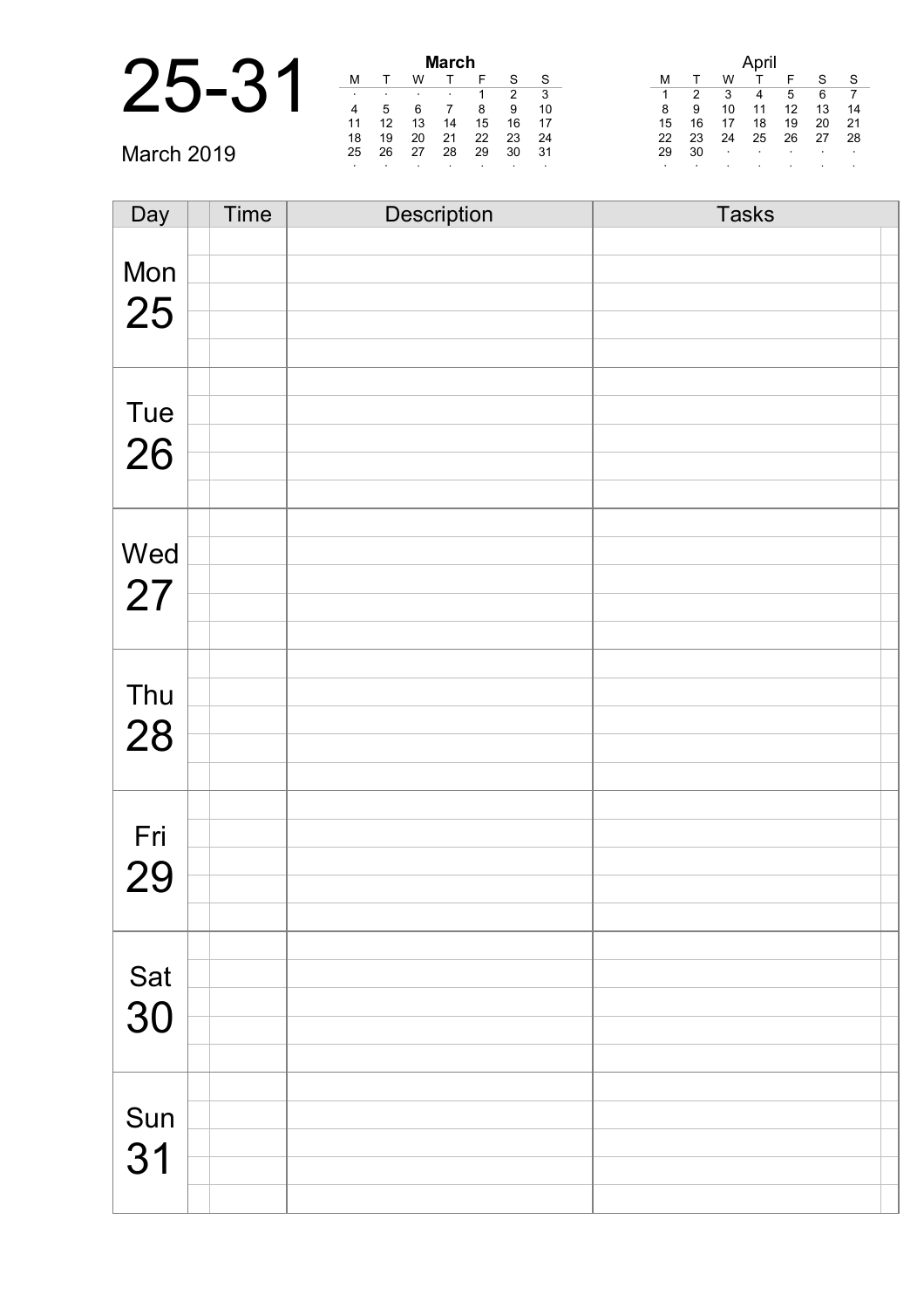|            |    |    |        | April            |        |               |         |                             |                           |
|------------|----|----|--------|------------------|--------|---------------|---------|-----------------------------|---------------------------|
|            |    |    | w      |                  |        |               | - S     | W<br>M                      | c<br>-S                   |
|            |    | 2  | 3      | 4                | 5      | 6             |         | 2<br>3<br>$\cdot$<br>$\sim$ | -5<br>$\overline{4}$      |
|            | 8  | 9  | 10     | 11               | 12     | 13            | -14     | 9<br>10<br>8<br>6           | 12<br>11                  |
|            | 15 | 16 |        | 18               | 19     | 20            | -21     | 15<br>16<br>14<br>13<br>17  | 18<br>-19                 |
|            | 22 | 23 | 24     | 25               | 26     | 27            | -28     | 22<br>23<br>21<br>24<br>20  | - 26<br>25                |
| April 2019 | 29 | 30 | $\sim$ | $\sim$ 100 $\pm$ | $\sim$ | $\sim$ $\sim$ | $\cdot$ | 28<br>29<br>30<br>-31<br>27 | <b>Contract</b><br>$\sim$ |
|            |    |    |        |                  |        |               |         |                             |                           |

| Day            | Time | Description | <b>Tasks</b> |
|----------------|------|-------------|--------------|
|                |      |             |              |
| Mon            |      |             |              |
|                |      |             |              |
| 1              |      |             |              |
|                |      |             |              |
|                |      |             |              |
|                |      |             |              |
| Tue            |      |             |              |
| $\overline{2}$ |      |             |              |
|                |      |             |              |
|                |      |             |              |
|                |      |             |              |
| Wed            |      |             |              |
|                |      |             |              |
| 3              |      |             |              |
|                |      |             |              |
|                |      |             |              |
| Thu            |      |             |              |
|                |      |             |              |
| $\overline{4}$ |      |             |              |
|                |      |             |              |
|                |      |             |              |
|                |      |             |              |
| Fri            |      |             |              |
| 5              |      |             |              |
|                |      |             |              |
|                |      |             |              |
|                |      |             |              |
| Sat            |      |             |              |
|                |      |             |              |
| 6              |      |             |              |
|                |      |             |              |
|                |      |             |              |
|                |      |             |              |
| Sun            |      |             |              |
| 7              |      |             |              |
|                |      |             |              |
|                |      |             |              |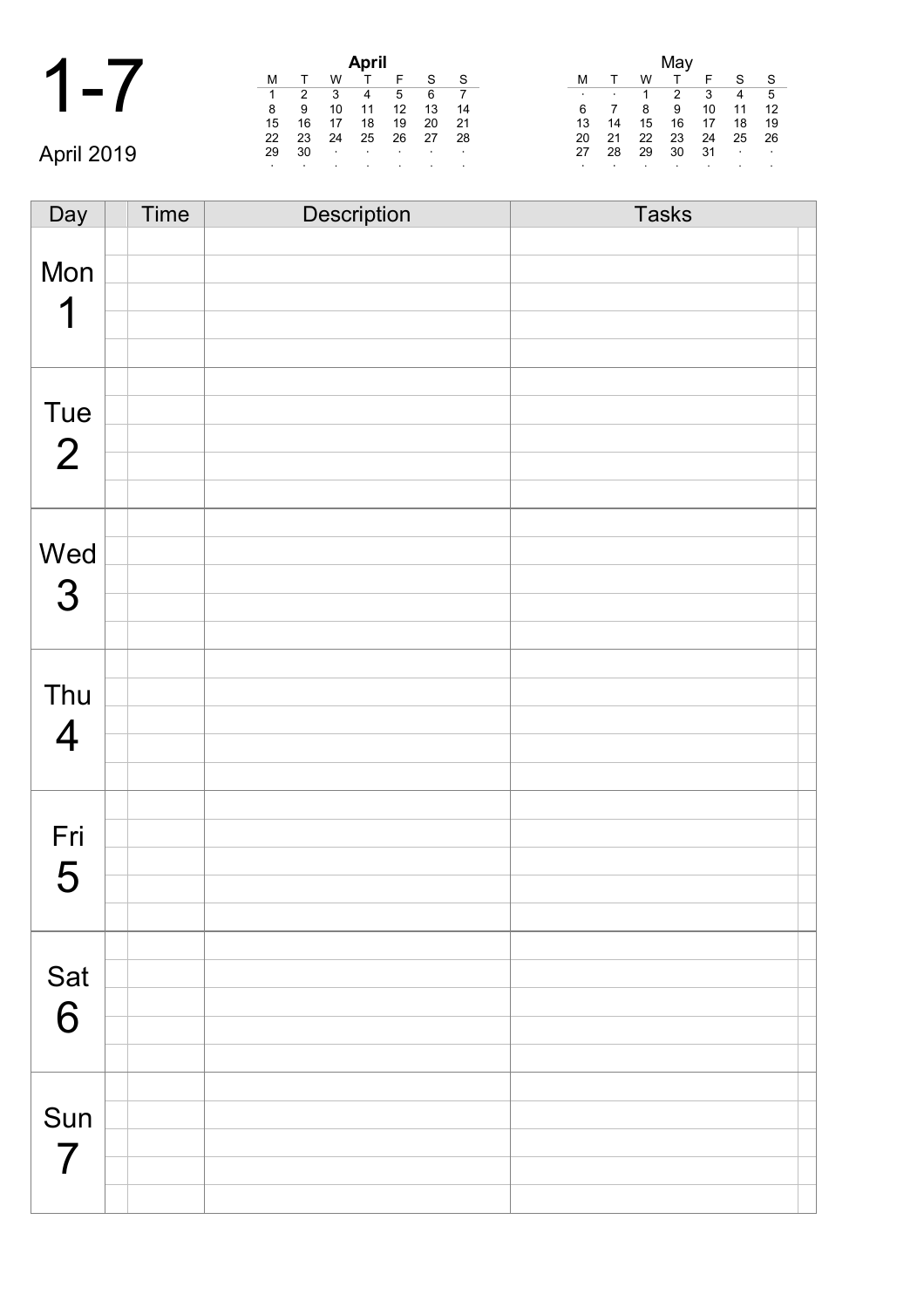|          |        |        |               | <b>April</b>  |  |
|----------|--------|--------|---------------|---------------|--|
| $8 - 14$ |        |        |               |               |  |
|          |        |        |               |               |  |
|          | 8      |        | 10            | 11            |  |
|          | 15     | 16     | 17            | 18            |  |
|          | $\sim$ | $\sim$ | $\sim$ $\sim$ | $\sim$ $\sim$ |  |

|    |    |    | April |    |    |    |
|----|----|----|-------|----|----|----|
| м  | т  | w  |       | F  | S  | S  |
| 1  | 2  | 3  | 4     | 5  | 6  |    |
| 8  | 9  | 10 | 11    | 12 | 13 | 14 |
| 15 | 16 | 17 | 18    | 19 | 20 | 21 |
| 22 | 23 | 24 | 25    | 26 | 27 | 28 |
| 29 | 30 | ٠  |       |    |    |    |
| ٠  |    |    |       | ٠  |    |    |

|    |    |    | May |    |    |    |
|----|----|----|-----|----|----|----|
| М  |    | W  |     | F  | S  | S  |
| ٠  |    | 1  | 2   | 3  | 4  | 5  |
| 6  |    | 8  | 9   | 10 | 11 | 12 |
| 13 | 14 | 15 | 16  | 17 | 18 | 19 |
| 20 | 21 | 22 | 23  | 24 | 25 | 26 |
| 27 | 28 | 29 | 30  | 31 | ٠  | ۰  |
| ٠  |    |    |     |    |    | ٠  |

| Day | <b>Time</b> | Description | <b>Tasks</b> |
|-----|-------------|-------------|--------------|
|     |             |             |              |
| Mon |             |             |              |
|     |             |             |              |
| 8   |             |             |              |
|     |             |             |              |
|     |             |             |              |
|     |             |             |              |
| Tue |             |             |              |
| 9   |             |             |              |
|     |             |             |              |
|     |             |             |              |
|     |             |             |              |
| Wed |             |             |              |
|     |             |             |              |
| 10  |             |             |              |
|     |             |             |              |
|     |             |             |              |
|     |             |             |              |
| Thu |             |             |              |
| 11  |             |             |              |
|     |             |             |              |
|     |             |             |              |
|     |             |             |              |
| Fri |             |             |              |
|     |             |             |              |
| 12  |             |             |              |
|     |             |             |              |
|     |             |             |              |
|     |             |             |              |
| Sat |             |             |              |
| 13  |             |             |              |
|     |             |             |              |
|     |             |             |              |
|     |             |             |              |
| Sun |             |             |              |
|     |             |             |              |
| 14  |             |             |              |
|     |             |             |              |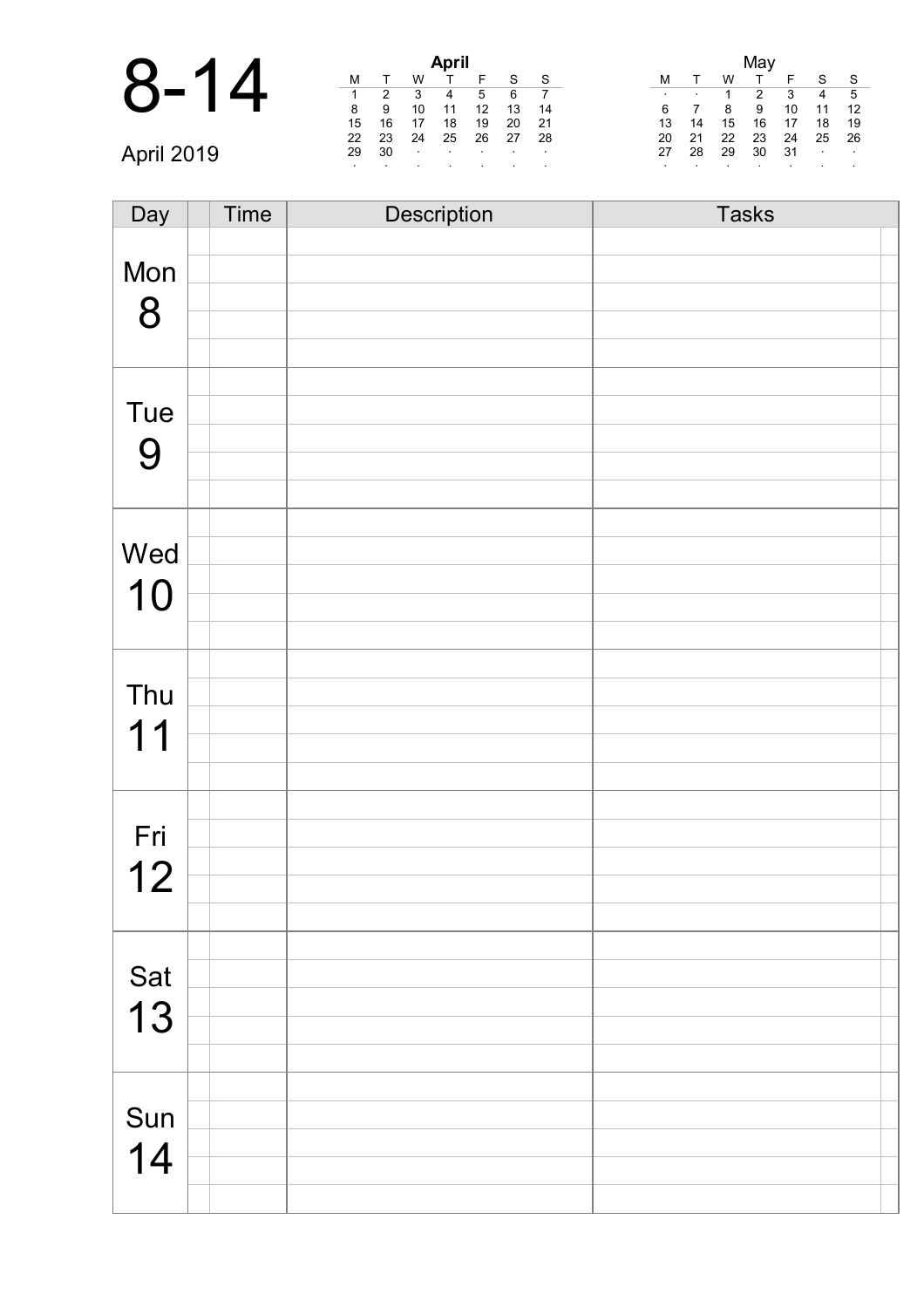| $\curvearrowright$ |    |    |    | <b>April</b> |  |
|--------------------|----|----|----|--------------|--|
| イム                 |    |    |    |              |  |
| $\mathbf{I}$       |    |    | 3  |              |  |
|                    | 8  |    | 10 | 11           |  |
|                    | 15 | 16 | 17 | 18           |  |
|                    |    |    |    |              |  |

April 2019

| April |    |    |    |    |    |    |  |  |  |
|-------|----|----|----|----|----|----|--|--|--|
| М     |    | W  |    | F  | S  | S  |  |  |  |
| 1     | 2  | 3  |    | 5  | 6  |    |  |  |  |
| 8     | 9  | 10 | 11 | 12 | 13 | 14 |  |  |  |
| 15    | 16 | 17 | 18 | 19 | 20 | 21 |  |  |  |
| 22    | 23 | 24 | 25 | 26 | 27 | 28 |  |  |  |
| 29    | 30 | ٠  | ٠  | ٠  | ٠  | ٠  |  |  |  |
| ٠     |    |    | ٠  | ٠  |    | ٠  |  |  |  |

|    |    |    | May |    |    |    |
|----|----|----|-----|----|----|----|
| м  |    | w  |     | F  | S  | S  |
| ٠  |    | 1  | 2   | 3  |    | 5  |
| 6  |    | 8  | 9   | 10 | 11 | 12 |
| 13 | 14 | 15 | 16  | 17 | 18 | 19 |
| 20 | 21 | 22 | 23  | 24 | 25 | 26 |
| 27 | 28 | 29 | 30  | 31 | ٠  | ٠  |
| ٠  |    |    |     | ٠  |    | ٠  |

Day Time Description Tasks Mon 15 Tue 16 Wed 17 Thu 18 Fri 19 Sat 20 Sun 21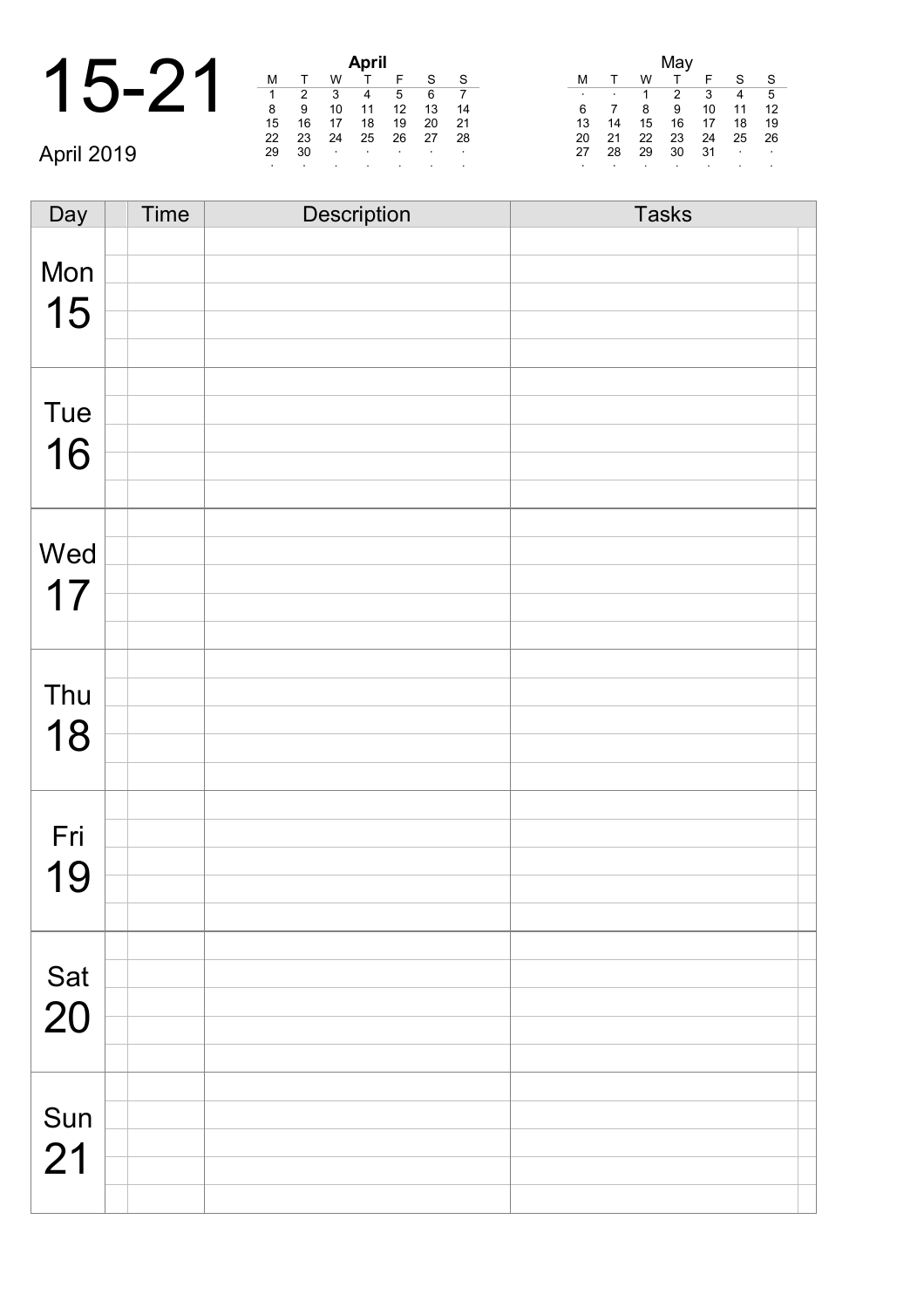|            | April |      |                  |                   |                        |    |     |  |         |    |    |               |     |                 |                  |
|------------|-------|------|------------------|-------------------|------------------------|----|-----|--|---------|----|----|---------------|-----|-----------------|------------------|
|            | M     |      | W                |                   |                        | S  | S.  |  |         |    | w  |               |     | S.              | -S               |
|            |       | 2    | 3                | 4                 | 5                      | 6  |     |  | $\cdot$ |    |    | $\mathcal{P}$ | 3   | $\overline{4}$  | $-5$             |
|            | 8     | 9    | 10               | 11                | 12                     | 13 | -14 |  | 6       |    |    | 9             | 10  | 11              | -12              |
|            | 15    | 16   |                  | 18                | 19                     | 20 | -21 |  | 13      | 14 | 15 | 16            | 17  | 18              | - 19             |
|            | 22    | 23   | 24               | 25                | 26                     | 27 | -28 |  | 20      | 21 | 22 | 23            | -24 | 25 26           |                  |
| April 2019 | 29    | - 30 | $\sim$ 100 $\pm$ | <b>Contractor</b> | and the company of the |    |     |  | 27      | 28 | 29 | 30            | 31  | <b>Contract</b> | $\sim 100$ $\mu$ |
|            |       |      |                  |                   |                        |    |     |  |         |    |    |               |     |                 |                  |

| Day       | Time | Description | <b>Tasks</b> |
|-----------|------|-------------|--------------|
|           |      |             |              |
| Mon       |      |             |              |
| 22        |      |             |              |
|           |      |             |              |
|           |      |             |              |
|           |      |             |              |
| Tue       |      |             |              |
| 23        |      |             |              |
|           |      |             |              |
|           |      |             |              |
|           |      |             |              |
| Wed       |      |             |              |
| 24        |      |             |              |
|           |      |             |              |
|           |      |             |              |
|           |      |             |              |
| Thu       |      |             |              |
| 25        |      |             |              |
|           |      |             |              |
|           |      |             |              |
|           |      |             |              |
| Fri       |      |             |              |
| 26        |      |             |              |
|           |      |             |              |
|           |      |             |              |
|           |      |             |              |
| Sat<br>27 |      |             |              |
|           |      |             |              |
|           |      |             |              |
|           |      |             |              |
|           |      |             |              |
| Sun       |      |             |              |
| 28        |      |             |              |
|           |      |             |              |
|           |      |             |              |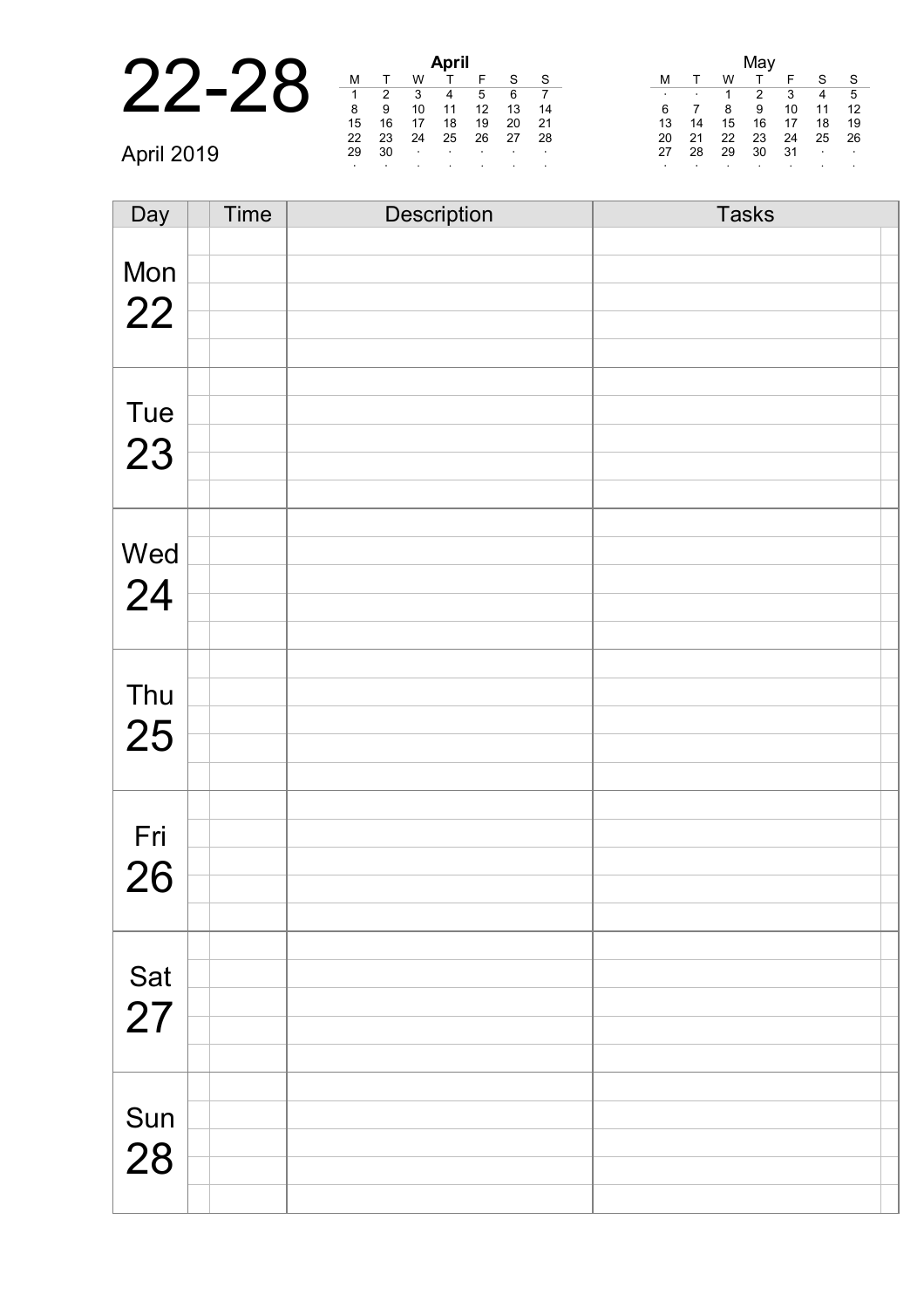|                          |    | <b>April</b> |        |        |                          |                          |      | May     |        |    |    |            |                |                  |
|--------------------------|----|--------------|--------|--------|--------------------------|--------------------------|------|---------|--------|----|----|------------|----------------|------------------|
|                          |    |              | W      |        |                          | S                        | - S  |         |        | W  |    |            | S.             | $\mathbf{s}$     |
|                          |    |              |        | 4      | 5                        | 6                        |      | $\cdot$ | $\sim$ |    | 2  | 3          | $\overline{4}$ | - 5              |
|                          | 8  | 9            | 10     | 11     | 12                       | 13                       | -14  | 6       |        | -8 | 9  | 10         | 11             | $-12$            |
|                          | 15 | 16           | 17     | 18     | 19                       | 20                       | - 21 | 13      | 14     | 15 | 16 | 17         | 18             | 19               |
|                          | 22 | 23           | 24     | 25     | 26                       | 27                       | -28  | 20      | 21     | 22 | 23 | 24         | 25             | -26              |
|                          | 29 | 30           | $\sim$ | $\sim$ | <b>Contract Contract</b> | <b>Contract Contract</b> |      | 27      | 28     | 29 | 30 | $31 \cdot$ |                | $\sim$ 100 $\mu$ |
| April 2019 /<br>May 2019 |    |              |        |        |                          |                          |      |         |        |    |    |            |                | $\cdot$          |

| Day            | <b>Time</b> | Description | <b>Tasks</b> |
|----------------|-------------|-------------|--------------|
|                |             |             |              |
| Mon            |             |             |              |
|                |             |             |              |
| 29             |             |             |              |
|                |             |             |              |
|                |             |             |              |
|                |             |             |              |
| Tue            |             |             |              |
| 30             |             |             |              |
|                |             |             |              |
|                |             |             |              |
|                |             |             |              |
| Wed            |             |             |              |
| 1              |             |             |              |
|                |             |             |              |
|                |             |             |              |
|                |             |             |              |
| Thu            |             |             |              |
|                |             |             |              |
| $\overline{2}$ |             |             |              |
|                |             |             |              |
|                |             |             |              |
|                |             |             |              |
| Fri            |             |             |              |
| 3              |             |             |              |
|                |             |             |              |
|                |             |             |              |
|                |             |             |              |
| Sat            |             |             |              |
| $\overline{4}$ |             |             |              |
|                |             |             |              |
|                |             |             |              |
|                |             |             |              |
| Sun            |             |             |              |
|                |             |             |              |
| 5              |             |             |              |
|                |             |             |              |
|                |             |             |              |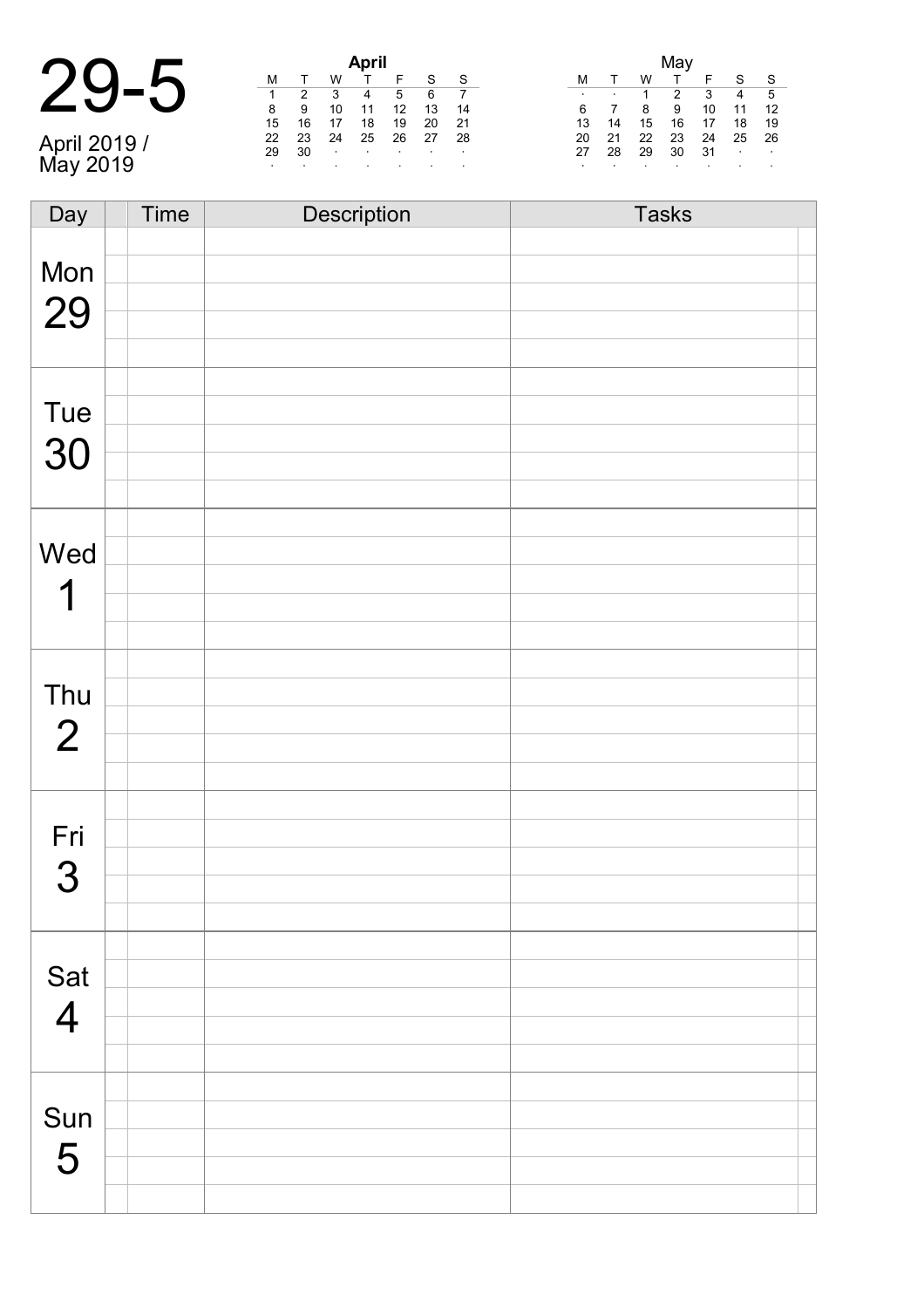|          | М  |    | W  | May    |
|----------|----|----|----|--------|
|          | 6  | ٠  | 8  | 2<br>9 |
|          | 13 | 14 | 15 | 16     |
|          | 20 | 21 | 22 | 23     |
| May 2019 | 27 | 28 | 29 | 30     |
|          |    |    |    | ٠      |

|    |    |    | мау |    |    |    |
|----|----|----|-----|----|----|----|
| м  | т  | W  |     | F  | S  | S  |
|    |    |    | 2   | 3  | 4  | 5  |
| 6  |    | 8  | 9   | 10 | 11 | 12 |
| 13 | 14 | 15 | 16  | 17 | 18 | 19 |
| 20 | 21 | 22 | 23  | 24 | 25 | 26 |
| 27 | 28 | 29 | 30  | 31 | ٠  |    |
| ٠  |    |    |     |    |    |    |

|        |    |    | June |    |    |    |
|--------|----|----|------|----|----|----|
| М      |    | w  |      | F  | S  | S  |
| ٠      | ٠  | ٠  |      | ٠  | 1  | 2  |
| 3      |    | 5  | 6    |    | 8  | 9  |
| 10     | 11 | 12 | 13   | 14 | 15 | 16 |
| 17     | 18 | 19 | 20   | 21 | 22 | 23 |
| 24     | 25 | 26 | 27   | 28 | 29 | 30 |
| $\sim$ |    | ٠  | ٠    | ٠  | ٠  | ٠  |

| Day                      | <b>Time</b> | Description | <b>Tasks</b> |  |
|--------------------------|-------------|-------------|--------------|--|
|                          |             |             |              |  |
| Mon                      |             |             |              |  |
|                          |             |             |              |  |
| 6                        |             |             |              |  |
|                          |             |             |              |  |
|                          |             |             |              |  |
| Tue                      |             |             |              |  |
|                          |             |             |              |  |
| $\overline{\mathcal{I}}$ |             |             |              |  |
|                          |             |             |              |  |
|                          |             |             |              |  |
|                          |             |             |              |  |
| Wed                      |             |             |              |  |
| 8                        |             |             |              |  |
|                          |             |             |              |  |
|                          |             |             |              |  |
|                          |             |             |              |  |
| Thu                      |             |             |              |  |
|                          |             |             |              |  |
| 9                        |             |             |              |  |
|                          |             |             |              |  |
|                          |             |             |              |  |
| Fri                      |             |             |              |  |
|                          |             |             |              |  |
| 10                       |             |             |              |  |
|                          |             |             |              |  |
|                          |             |             |              |  |
| Sat                      |             |             |              |  |
|                          |             |             |              |  |
| 11                       |             |             |              |  |
|                          |             |             |              |  |
|                          |             |             |              |  |
|                          |             |             |              |  |
| Sun                      |             |             |              |  |
| 12                       |             |             |              |  |
|                          |             |             |              |  |
|                          |             |             |              |  |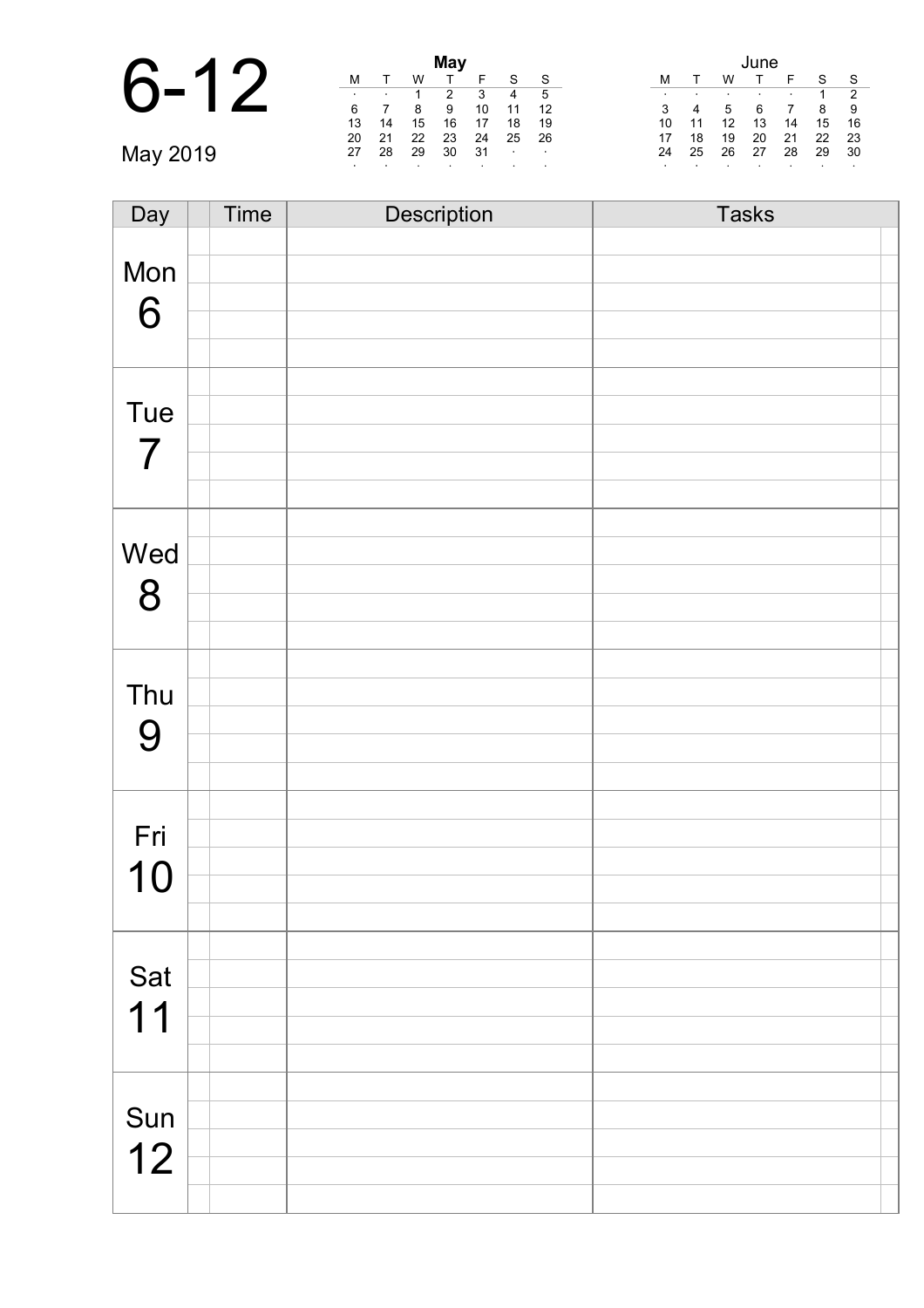|          |    |    | w  | <b>May</b> |
|----------|----|----|----|------------|
|          |    | ٠  |    | 2          |
|          | 6  |    | 8  | 9          |
|          | 13 | 14 | 15 | 16         |
|          | 20 | 21 | 22 | 23         |
| May 2019 | 27 | 28 | 29 | 30         |
|          |    |    |    |            |

|    |    |    | <b>May</b> |    |    |    |  |
|----|----|----|------------|----|----|----|--|
| М  |    | w  |            | F  | S  | S  |  |
| ٠  | ٠  |    | 2          | 3  |    | 5  |  |
| 6  |    | 8  | 9          | 10 | 11 | 12 |  |
| 13 | 14 | 15 | 16         | 17 | 18 | 19 |  |
| 20 | 21 | 22 | 23         | 24 | 25 | 26 |  |
| 27 | 28 | 29 | 30         | 31 | ٠  | ٠  |  |
| ٠  |    |    |            | ٠  |    | ٠  |  |

|    |    |    | June |    |    |    |
|----|----|----|------|----|----|----|
| м  |    | w  |      | F  | S  | S  |
| ٠  | ٠  | ٠  | ٠    | ٠  | 1  | 2  |
| 3  | 4  | 5  | 6    |    | 8  | 9  |
| 10 | 11 | 12 | 13   | 14 | 15 | 16 |
| 17 | 18 | 19 | 20   | 21 | 22 | 23 |
| 24 | 25 | 26 | 27   | 28 | 29 | 30 |
| ٠  |    | ٠  | ٠    | ٠  | ٠  | ٠  |

| Day | Time | <b>Description</b> | <b>Tasks</b> |
|-----|------|--------------------|--------------|
|     |      |                    |              |
| Mon |      |                    |              |
|     |      |                    |              |
| 13  |      |                    |              |
|     |      |                    |              |
|     |      |                    |              |
| Tue |      |                    |              |
|     |      |                    |              |
| 14  |      |                    |              |
|     |      |                    |              |
|     |      |                    |              |
|     |      |                    |              |
| Wed |      |                    |              |
| 15  |      |                    |              |
|     |      |                    |              |
|     |      |                    |              |
|     |      |                    |              |
| Thu |      |                    |              |
| 16  |      |                    |              |
|     |      |                    |              |
|     |      |                    |              |
|     |      |                    |              |
| Fri |      |                    |              |
|     |      |                    |              |
| 17  |      |                    |              |
|     |      |                    |              |
|     |      |                    |              |
| Sat |      |                    |              |
|     |      |                    |              |
| 18  |      |                    |              |
|     |      |                    |              |
|     |      |                    |              |
|     |      |                    |              |
| Sun |      |                    |              |
| 19  |      |                    |              |
|     |      |                    |              |
|     |      |                    |              |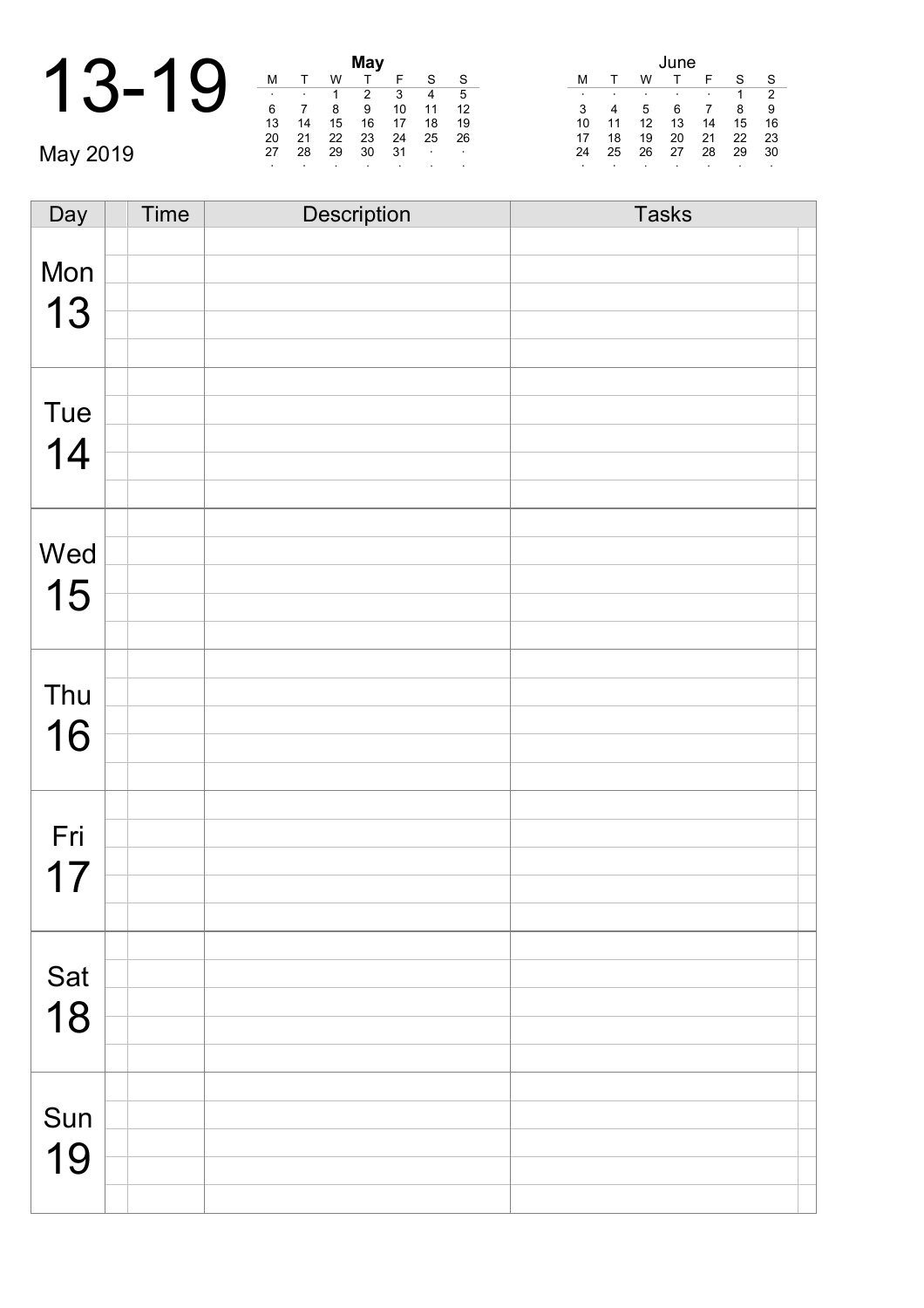|          |                |    |    | May |         |                   |              |    | June |    |    |                          |    |                |  |
|----------|----------------|----|----|-----|---------|-------------------|--------------|----|------|----|----|--------------------------|----|----------------|--|
| 20-26    | M              |    | W  |     |         |                   | $^{\circ}$ S |    |      |    |    |                          | S  | - S            |  |
|          | $\blacksquare$ |    |    |     | 3       | 4                 | - 5          |    |      |    |    | $\overline{\phantom{a}}$ |    | $\overline{2}$ |  |
|          | 6              |    | 8  | 9   | 10      | 11                | -12          |    | 4    | 5  | 6  |                          | 89 |                |  |
|          | 13             | 14 | 15 | 16  | 17      | 18                | 19           | 10 |      | 12 | 13 | 14                       | 15 | - 16           |  |
|          | 20             | 21 | 22 | 23  | 24      | 25                | -26          | 17 | 18   | 19 | 20 | 21                       | 22 | -23            |  |
| May 2019 | 27             | 28 | 29 | 30  | - 31    | <b>Contractor</b> | $\sim$       | 24 | 25   | 26 | 27 | 28                       | 29 | - 30           |  |
|          |                |    |    |     | $\cdot$ |                   |              |    |      |    |    |                          |    |                |  |

| Day       | Time | Description | <b>Tasks</b> |
|-----------|------|-------------|--------------|
|           |      |             |              |
| Mon       |      |             |              |
| 20        |      |             |              |
|           |      |             |              |
|           |      |             |              |
|           |      |             |              |
| Tue       |      |             |              |
|           |      |             |              |
| 21        |      |             |              |
|           |      |             |              |
|           |      |             |              |
| Wed       |      |             |              |
| 22        |      |             |              |
|           |      |             |              |
|           |      |             |              |
|           |      |             |              |
| Thu       |      |             |              |
| 23        |      |             |              |
|           |      |             |              |
|           |      |             |              |
|           |      |             |              |
| Fri       |      |             |              |
| 24        |      |             |              |
|           |      |             |              |
|           |      |             |              |
|           |      |             |              |
| Sat<br>25 |      |             |              |
|           |      |             |              |
|           |      |             |              |
|           |      |             |              |
|           |      |             |              |
| Sun       |      |             |              |
| 26        |      |             |              |
|           |      |             |              |
|           |      |             |              |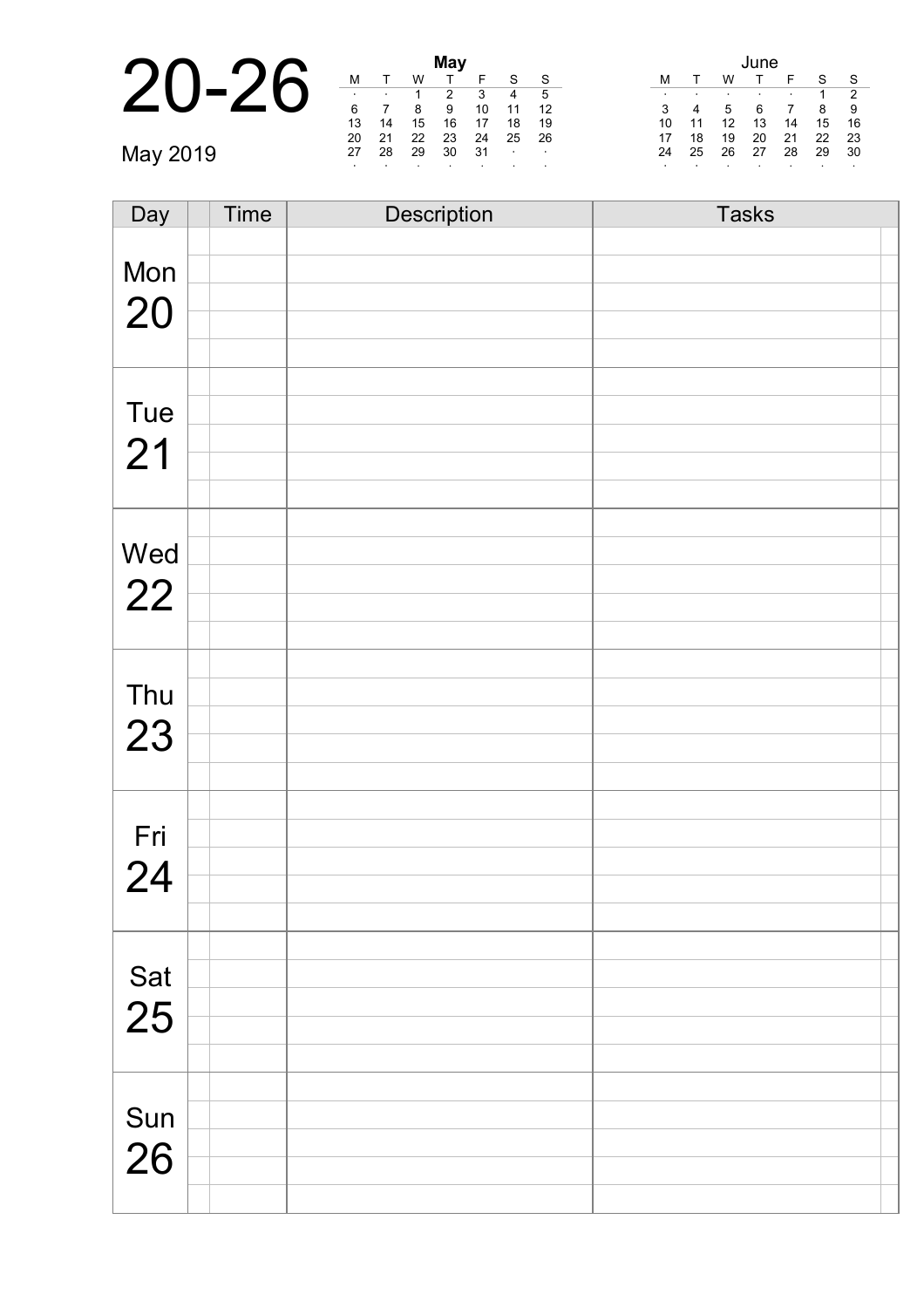|                       |        |    |    | May |         |                   |     | June |    |    |    |    |    |               |
|-----------------------|--------|----|----|-----|---------|-------------------|-----|------|----|----|----|----|----|---------------|
|                       | М      |    | W  |     |         |                   | -S  |      |    | W  |    |    |    | -S            |
|                       | $\sim$ |    |    |     |         | 4                 | 5   |      |    |    |    |    |    | $\mathcal{P}$ |
|                       | 6      |    |    | 9   | 10      | 11                | 12  | 3    | 4  | 5  | 6  |    | 8  | -9            |
|                       | 13     | 14 | 15 | 16  |         | 18                | 19  | 10   | 11 | 12 | 13 | 14 | 15 | - 16          |
|                       | 20     | 21 | 22 | 23  | 24      | 25                | -26 | 17   | 18 | 19 | 20 | 21 | 22 | - 23          |
|                       | 27     | 28 | 29 | 30  | -31     | <b>Contractor</b> |     | 24   | 25 | 26 | 27 | 28 | 29 | - 30          |
| May 2019<br>June 2019 |        |    |    |     | $\cdot$ |                   |     |      |    |    |    |    |    | $\sim$        |

| Day            | <b>Time</b> | Description | <b>Tasks</b> |
|----------------|-------------|-------------|--------------|
|                |             |             |              |
| Mon            |             |             |              |
|                |             |             |              |
| 27             |             |             |              |
|                |             |             |              |
|                |             |             |              |
| Tue            |             |             |              |
|                |             |             |              |
| 28             |             |             |              |
|                |             |             |              |
|                |             |             |              |
|                |             |             |              |
| Wed            |             |             |              |
| 29             |             |             |              |
|                |             |             |              |
|                |             |             |              |
|                |             |             |              |
| Thu            |             |             |              |
| 30             |             |             |              |
|                |             |             |              |
|                |             |             |              |
|                |             |             |              |
| Fri            |             |             |              |
| 31             |             |             |              |
|                |             |             |              |
|                |             |             |              |
|                |             |             |              |
| Sat            |             |             |              |
| 1              |             |             |              |
|                |             |             |              |
|                |             |             |              |
|                |             |             |              |
| Sun            |             |             |              |
|                |             |             |              |
| $\overline{2}$ |             |             |              |
|                |             |             |              |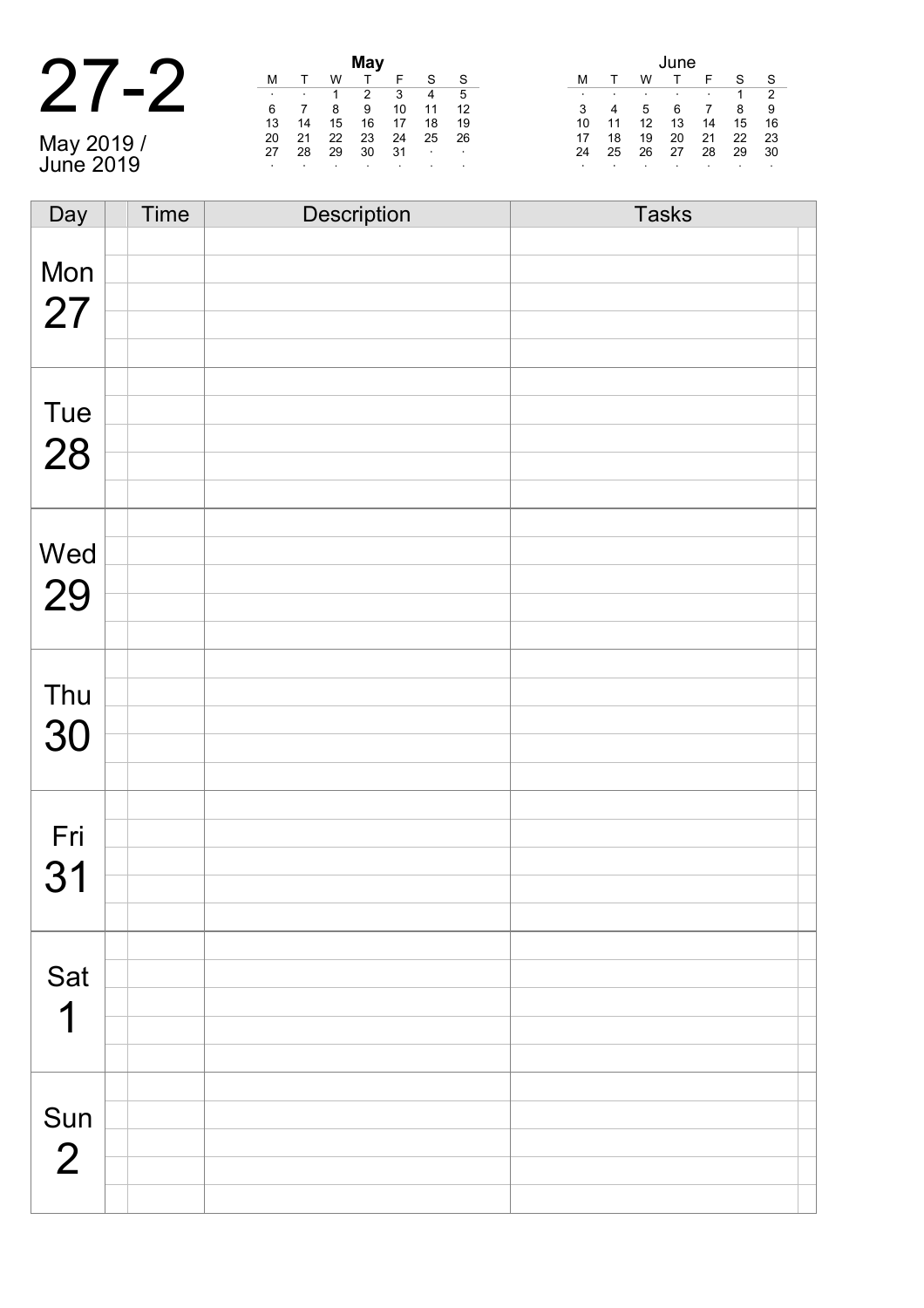| $\sqrt{2}$ |    |    |    | June |         |         |     |    |    |     |                |                  |                     |     |
|------------|----|----|----|------|---------|---------|-----|----|----|-----|----------------|------------------|---------------------|-----|
|            | м  |    |    |      |         | S       | -S  |    |    | W   |                |                  | $\mathbf{C}$        | `S  |
|            |    |    |    |      |         |         | 2   |    |    | 3   | 4              | 5                | 6                   |     |
|            | 3  |    |    |      |         | 8       | 9   | 8  | 9  | 10  | 11             | 12               | 13                  | 14  |
|            | 10 | 11 | 12 | 13   | 14      | 15      | 16  | 15 | 16 | 17  | 18             | 19               | 20                  | -21 |
|            | 17 | 18 | 19 | 20   | 21      | 22      | -23 | 22 | 23 | 24  | 25             | 26               | 27                  | -28 |
| June 2019  | 24 | 25 | 26 | 27   | 28      | 29      | 30  | 29 | 30 | -31 | $\blacksquare$ | $\sim$ 100 $\pm$ | <b>State Street</b> |     |
|            |    |    |    |      | $\cdot$ | $\cdot$ |     |    |    |     |                |                  |                     |     |

| Day            | Time | Description | <b>Tasks</b> |
|----------------|------|-------------|--------------|
|                |      |             |              |
| Mon            |      |             |              |
| 3              |      |             |              |
|                |      |             |              |
|                |      |             |              |
|                |      |             |              |
| Tue            |      |             |              |
| $\overline{4}$ |      |             |              |
|                |      |             |              |
|                |      |             |              |
|                |      |             |              |
| Wed            |      |             |              |
| 5              |      |             |              |
|                |      |             |              |
|                |      |             |              |
|                |      |             |              |
| Thu            |      |             |              |
| 6              |      |             |              |
|                |      |             |              |
|                |      |             |              |
|                |      |             |              |
| Fri            |      |             |              |
| 7              |      |             |              |
|                |      |             |              |
|                |      |             |              |
|                |      |             |              |
| Sat 8          |      |             |              |
|                |      |             |              |
|                |      |             |              |
|                |      |             |              |
|                |      |             |              |
| Sun            |      |             |              |
| 9              |      |             |              |
|                |      |             |              |
|                |      |             |              |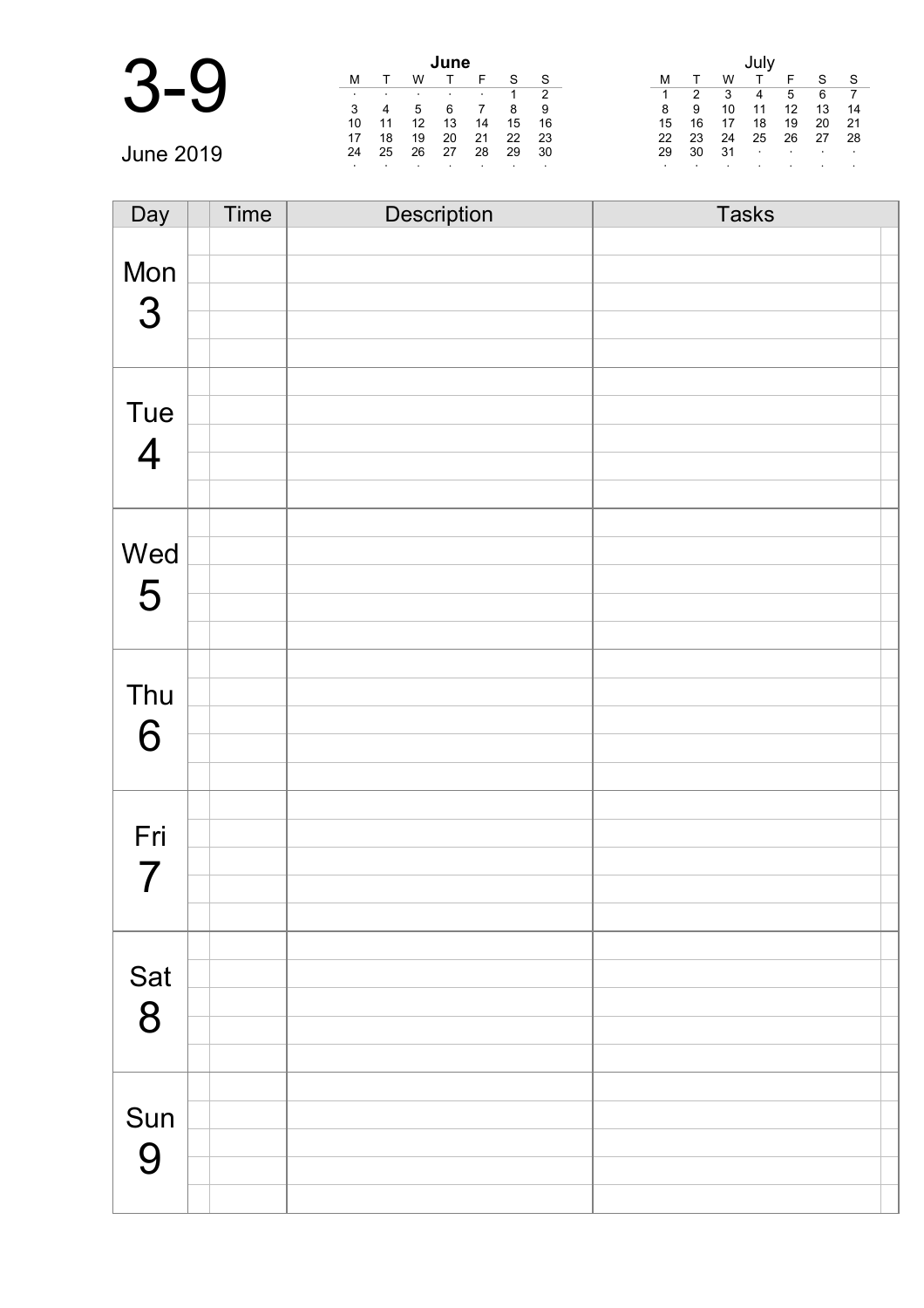|                       |         |    |    | June |    |         |         |    |    |     |        |                          |            |                |  |  |
|-----------------------|---------|----|----|------|----|---------|---------|----|----|-----|--------|--------------------------|------------|----------------|--|--|
| $\blacktriangleright$ | м       |    |    |      |    |         | -S      | м  |    | w   |        |                          | c          | <sub>S</sub>   |  |  |
|                       |         |    |    |      |    |         |         |    |    | 3   | 4      | 5                        | 6          | $\overline{7}$ |  |  |
|                       | 3       |    | 5  |      |    | 8       | 9       | 8  | -9 | 10  | 11     | 12                       | 13         | 14             |  |  |
|                       | 10      | 11 | 12 | 13   | 14 | 15      | 16      | 15 | 16 | 17  | 18     | 19                       | 20         | -21            |  |  |
|                       | 17      | 18 | 19 | 20   | 21 | 22      | 23      | 22 | 23 | 24  | 25     | 26                       | 27         | 28             |  |  |
| <b>June 2019</b>      | 24      | 25 | 26 | 27   | 28 | 29      | 30      | 29 | 30 | -31 | $\sim$ | <b>Contract Contract</b> | $\sim 100$ | $\sim$         |  |  |
|                       | $\cdot$ |    |    |      |    | $\cdot$ | $\cdot$ |    |    |     |        |                          |            | $\bullet$      |  |  |

| Day | Time | Description | <b>Tasks</b> |
|-----|------|-------------|--------------|
|     |      |             |              |
| Mon |      |             |              |
|     |      |             |              |
| 10  |      |             |              |
|     |      |             |              |
|     |      |             |              |
| Tue |      |             |              |
|     |      |             |              |
| 11  |      |             |              |
|     |      |             |              |
|     |      |             |              |
| Wed |      |             |              |
|     |      |             |              |
| 12  |      |             |              |
|     |      |             |              |
|     |      |             |              |
| Thu |      |             |              |
|     |      |             |              |
| 13  |      |             |              |
|     |      |             |              |
|     |      |             |              |
| Fri |      |             |              |
|     |      |             |              |
| 14  |      |             |              |
|     |      |             |              |
|     |      |             |              |
| Sat |      |             |              |
|     |      |             |              |
| 15  |      |             |              |
|     |      |             |              |
|     |      |             |              |
| Sun |      |             |              |
|     |      |             |              |
| 16  |      |             |              |
|     |      |             |              |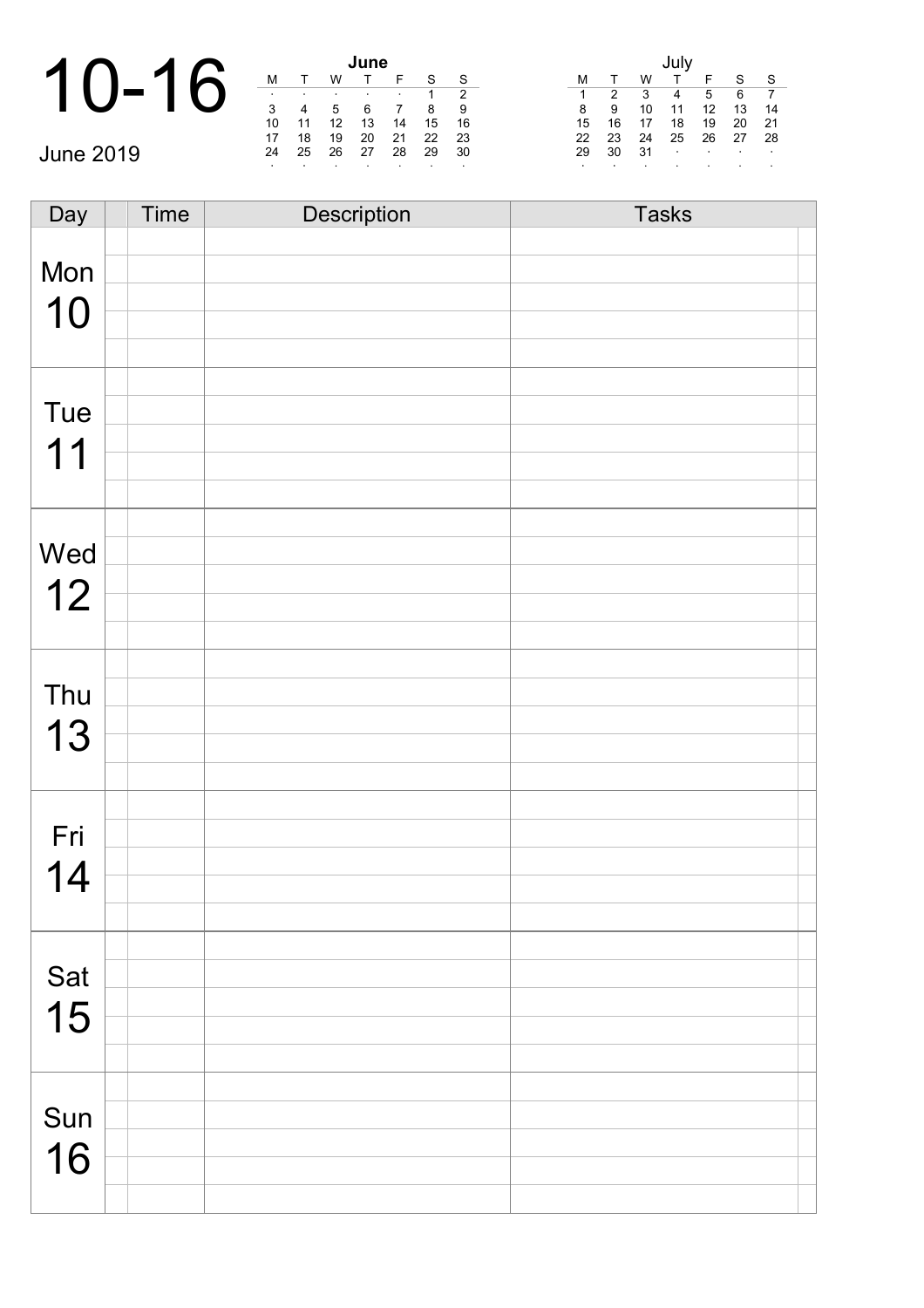|                  |         |    |                   | June |    |    |     |    |    |     |         |        |        |              |  |
|------------------|---------|----|-------------------|------|----|----|-----|----|----|-----|---------|--------|--------|--------------|--|
|                  | M       |    | W                 |      |    |    | S   | м  |    | w   |         |        | $\sim$ | <sub>S</sub> |  |
|                  | $\cdot$ |    |                   |      |    |    |     |    |    |     | 4       | 5      | 6      |              |  |
|                  | 3       |    |                   |      |    | 8  | 9   | 8  | 9  | 10  | 11      | 12     | 13     | 14           |  |
|                  | 10      | 11 | $12 \overline{ }$ | 13   | 14 | 15 | 16  | 15 | 16 | 17  | 18      | 19     | 20     | 21           |  |
|                  | 17      | 18 | 19                | 20   | 21 | 22 | 23  | 22 | 23 | 24  | 25      | 26     | 27     | -28          |  |
| <b>June 2019</b> | 24      | 25 | 26                | 27   | 28 | 29 | 30  | 29 | 30 | -31 | $\cdot$ | $\sim$ | $\sim$ | $\sim$       |  |
|                  |         |    |                   |      |    |    | . . |    |    |     |         |        |        |              |  |

| Day                       | Time | Description | <b>Tasks</b> |
|---------------------------|------|-------------|--------------|
|                           |      |             |              |
| Mon                       |      |             |              |
| 17                        |      |             |              |
|                           |      |             |              |
|                           |      |             |              |
|                           |      |             |              |
| Tue                       |      |             |              |
| 18                        |      |             |              |
|                           |      |             |              |
|                           |      |             |              |
| Wed                       |      |             |              |
|                           |      |             |              |
| 19                        |      |             |              |
|                           |      |             |              |
|                           |      |             |              |
| Thu                       |      |             |              |
| 20                        |      |             |              |
|                           |      |             |              |
|                           |      |             |              |
|                           |      |             |              |
| Fri                       |      |             |              |
| 21                        |      |             |              |
|                           |      |             |              |
|                           |      |             |              |
|                           |      |             |              |
| $\frac{\mathsf{Sat}}{22}$ |      |             |              |
|                           |      |             |              |
|                           |      |             |              |
|                           |      |             |              |
| Sun                       |      |             |              |
| 23                        |      |             |              |
|                           |      |             |              |
|                           |      |             |              |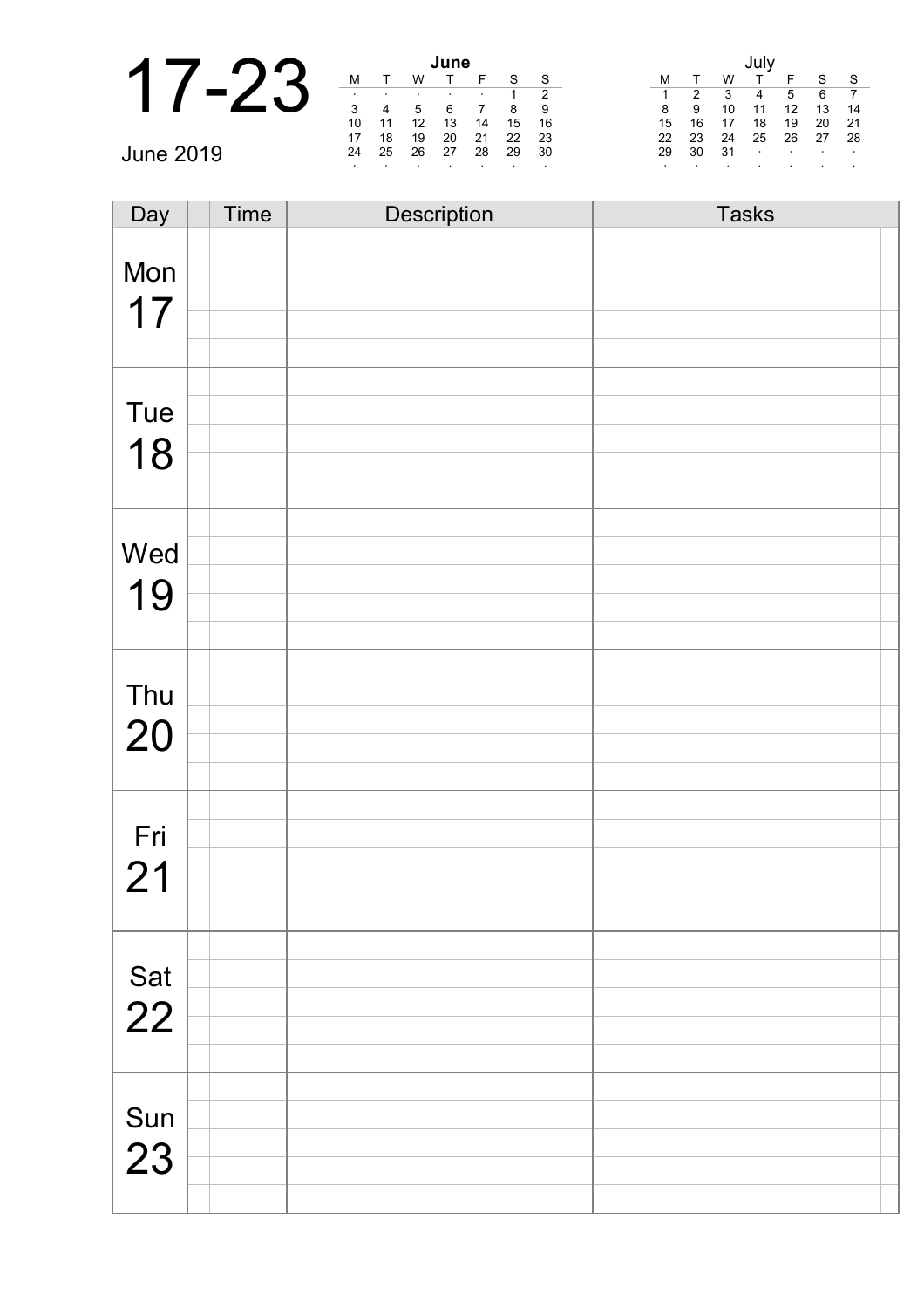|       |    |           | une |  |
|-------|----|-----------|-----|--|
| 24-30 |    |           |     |  |
|       | ٠  | $\bullet$ | ٠   |  |
|       | 2  |           |     |  |
|       | 10 | 12        | 13  |  |
|       |    |           |     |  |

June 2019

| June |    |    |    |    |    |    |  |  |  |  |  |
|------|----|----|----|----|----|----|--|--|--|--|--|
| М    |    | w  |    | F  | S  | S  |  |  |  |  |  |
| ٠    |    | ٠  | ٠  | ٠  |    | 2  |  |  |  |  |  |
| 3    |    | 5  | 6  |    | 8  | 9  |  |  |  |  |  |
| 10   | 11 | 12 | 13 | 14 | 15 | 16 |  |  |  |  |  |
| 17   | 18 | 19 | 20 | 21 | 22 | 23 |  |  |  |  |  |
| 24   | 25 | 26 | 27 | 28 | 29 | 30 |  |  |  |  |  |
| ٠    |    | ٠  | ٠  |    | ٠  | ٠  |  |  |  |  |  |

|    |    |    | July |    |    |    |
|----|----|----|------|----|----|----|
| м  |    | W  |      | F  | S  | S  |
| 1  | 2  | 3  |      | 5  | 6  |    |
| 8  | 9  | 10 | 11   | 12 | 13 | 14 |
| 15 | 16 | 17 | 18   | 19 | 20 | 21 |
| 22 | 23 | 24 | 25   | 26 | 27 | 28 |
| 29 | 30 | 31 | ٠    | ٠  |    | ٠  |
| ٠  |    |    | ٠    |    | ٠  | ٠  |

| Day       | <b>Time</b> | <b>Description</b> | <b>Tasks</b> |  |
|-----------|-------------|--------------------|--------------|--|
|           |             |                    |              |  |
| Mon       |             |                    |              |  |
| 24        |             |                    |              |  |
|           |             |                    |              |  |
|           |             |                    |              |  |
|           |             |                    |              |  |
| Tue       |             |                    |              |  |
| 25        |             |                    |              |  |
|           |             |                    |              |  |
|           |             |                    |              |  |
|           |             |                    |              |  |
| Wed       |             |                    |              |  |
| 26        |             |                    |              |  |
|           |             |                    |              |  |
|           |             |                    |              |  |
| Thu       |             |                    |              |  |
|           |             |                    |              |  |
| 27        |             |                    |              |  |
|           |             |                    |              |  |
|           |             |                    |              |  |
| Fri       |             |                    |              |  |
| 28        |             |                    |              |  |
|           |             |                    |              |  |
|           |             |                    |              |  |
|           |             |                    |              |  |
| Sat       |             |                    |              |  |
| 29        |             |                    |              |  |
|           |             |                    |              |  |
|           |             |                    |              |  |
|           |             |                    |              |  |
| Sun<br>30 |             |                    |              |  |
|           |             |                    |              |  |
|           |             |                    |              |  |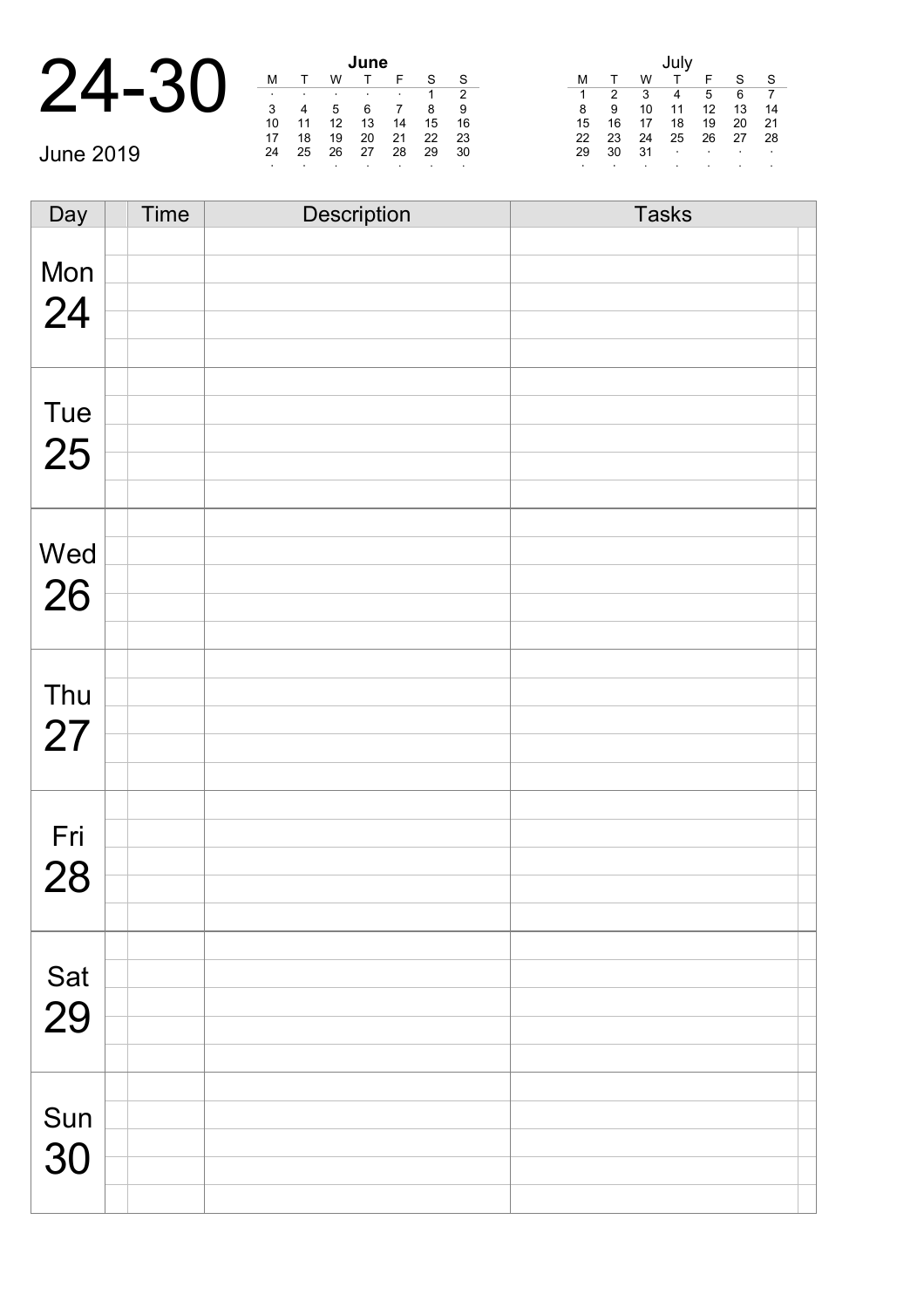|        | July    |    |    |              |                |         |        |         | August |         |    |         |         |                  |
|--------|---------|----|----|--------------|----------------|---------|--------|---------|--------|---------|----|---------|---------|------------------|
|        | M       |    | W  |              |                | S       | S      |         |        | W       |    | F       | c       | S                |
|        |         | っ  | 3  | 4            | 5              | 6       |        | $\cdot$ | . .    | $\cdot$ |    | າ       | 3       | $\overline{4}$   |
|        | 8       | 9  | 10 | 11           | 12             | 13      | 14     | 5       |        |         | 8  | 9       | 10      | 11               |
|        | 15      | 16 | 17 | 18           | 19             | 20      | 21     | 12      | 13     | 14      | 15 | 16      | 17      | -18              |
|        | 22      | 23 | 24 | 25           | 26             | 27      | 28     | 19      | 20     | 21      | 22 | 23      | 24      | - 25             |
| July 2 | 29      | 30 | 31 | $\mathbf{r}$ | $\blacksquare$ | $\cdot$ | $\sim$ | 26      | 27     | 28      | 29 | 30      | 31      | $\sim$ 100 $\pm$ |
|        | $\cdot$ |    |    |              |                |         |        | $\cdot$ |        |         |    | $\cdot$ | $\cdot$ |                  |

| Day            | <b>Time</b> | Description | <b>Tasks</b> |
|----------------|-------------|-------------|--------------|
|                |             |             |              |
| Mon            |             |             |              |
|                |             |             |              |
| 1              |             |             |              |
|                |             |             |              |
|                |             |             |              |
| Tue            |             |             |              |
|                |             |             |              |
| $\overline{2}$ |             |             |              |
|                |             |             |              |
|                |             |             |              |
| Wed            |             |             |              |
|                |             |             |              |
| 3              |             |             |              |
|                |             |             |              |
|                |             |             |              |
| Thu            |             |             |              |
|                |             |             |              |
| $\overline{4}$ |             |             |              |
|                |             |             |              |
|                |             |             |              |
| Fri            |             |             |              |
|                |             |             |              |
| 5              |             |             |              |
|                |             |             |              |
|                |             |             |              |
| Sat            |             |             |              |
| 6              |             |             |              |
|                |             |             |              |
|                |             |             |              |
|                |             |             |              |
| Sun            |             |             |              |
| $\overline{7}$ |             |             |              |
|                |             |             |              |
|                |             |             |              |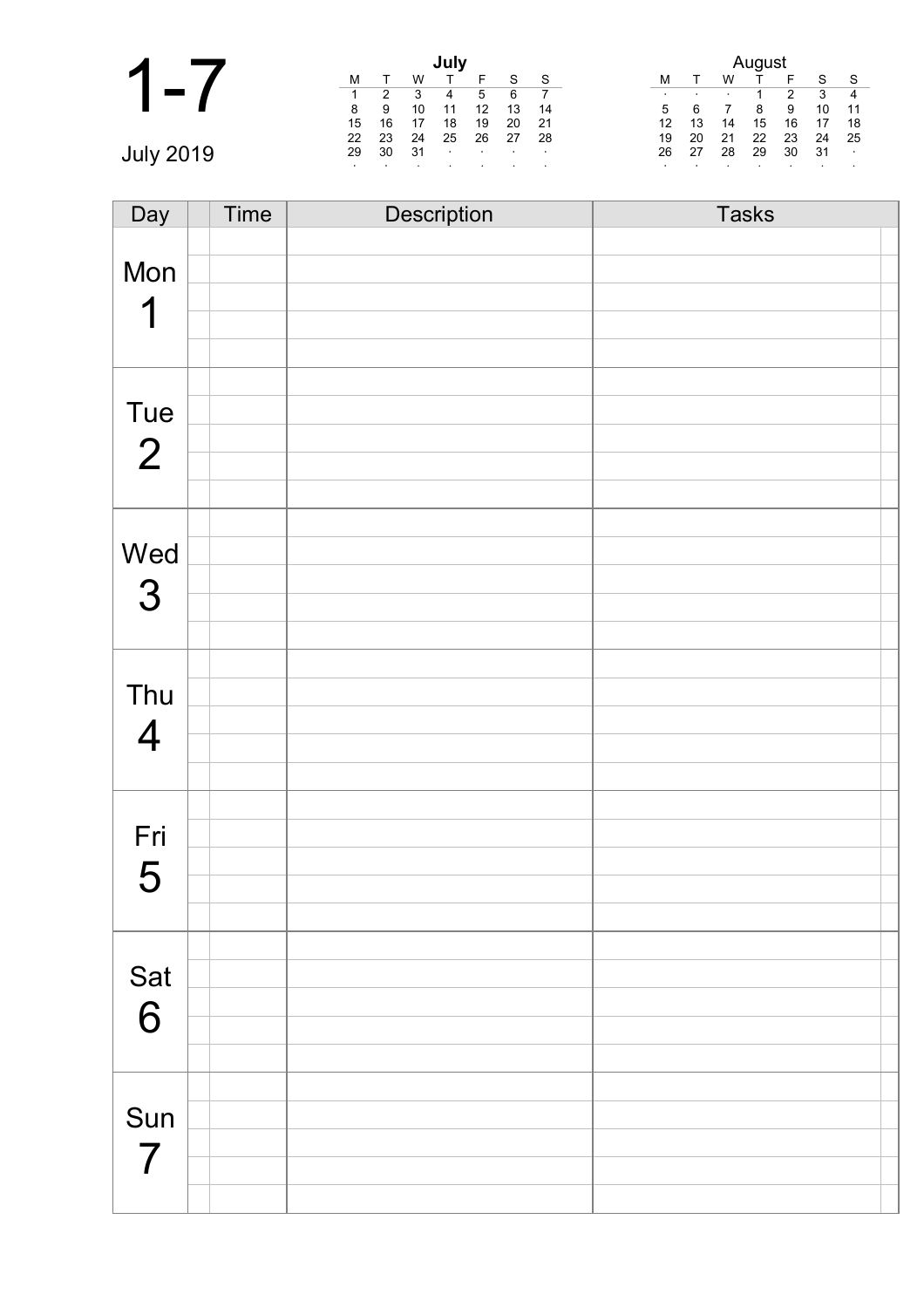|                  |    |    |    | July    |        |        |        | August |    |           |    |    |                          |                         |
|------------------|----|----|----|---------|--------|--------|--------|--------|----|-----------|----|----|--------------------------|-------------------------|
| $8-$             |    |    | W  |         |        | c      | - S    | M      |    | W         |    |    | S                        | -S                      |
|                  | 1  | 2  | 3  | 4       | 5      | 6      |        |        |    | $\bullet$ |    | 2  | 3                        | 4                       |
|                  | 8  | 9  | 10 |         | 12     | 13     | 14     | 5      | 6  |           | 8  | 9  | 10                       | 11                      |
|                  | 15 | 16 |    | 18      | 19     | 20     | -21    | 12     | 13 | 14        | 15 | 16 | 17                       | 18                      |
|                  | 22 | 23 | 24 | 25      | 26     | 27     | -28    | 19     | 20 | 21        | 22 | 23 | 24                       | 25                      |
| <b>July 2019</b> | 29 | 30 | 31 | $\cdot$ | $\sim$ | $\sim$ | $\sim$ | 26     | 27 | 28        | 29 | 30 | 31                       | $\sim 100$ km s $^{-1}$ |
|                  |    |    |    |         |        |        |        |        |    |           |    |    | $\overline{\phantom{a}}$ |                         |

| Day | Time | Description | <b>Tasks</b> |
|-----|------|-------------|--------------|
|     |      |             |              |
| Mon |      |             |              |
|     |      |             |              |
| 8   |      |             |              |
|     |      |             |              |
|     |      |             |              |
| Tue |      |             |              |
|     |      |             |              |
| 9   |      |             |              |
|     |      |             |              |
|     |      |             |              |
| Wed |      |             |              |
|     |      |             |              |
| 10  |      |             |              |
|     |      |             |              |
|     |      |             |              |
| Thu |      |             |              |
|     |      |             |              |
| 11  |      |             |              |
|     |      |             |              |
|     |      |             |              |
| Fri |      |             |              |
|     |      |             |              |
| 12  |      |             |              |
|     |      |             |              |
|     |      |             |              |
| Sat |      |             |              |
|     |      |             |              |
| 13  |      |             |              |
|     |      |             |              |
|     |      |             |              |
| Sun |      |             |              |
|     |      |             |              |
| 14  |      |             |              |
|     |      |             |              |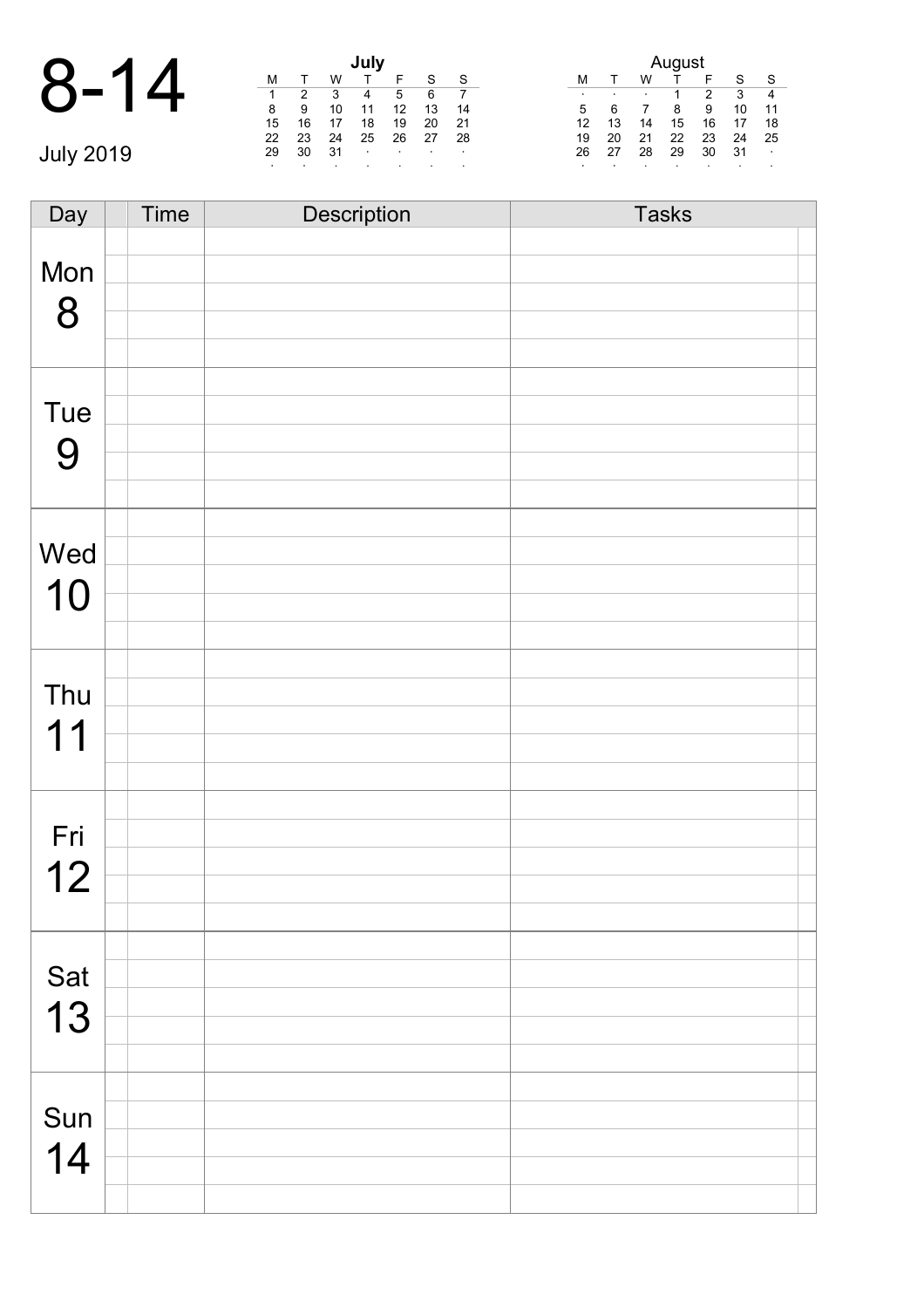|                  |    |    |    | July             |                 |        |        |                                | ugust                    |  |  |  |  |  |
|------------------|----|----|----|------------------|-----------------|--------|--------|--------------------------------|--------------------------|--|--|--|--|--|
|                  | M  |    |    |                  |                 |        | -S     | F<br>W<br>м                    | -S<br>$\mathbf{C}$       |  |  |  |  |  |
|                  |    | 2  | 3  | 4                | 5               | 6      |        | 2<br>$\cdot$<br>$\blacksquare$ | 3<br>-4                  |  |  |  |  |  |
|                  | 8  | 9  | 10 | 11               | 12              | 13     | -14    | 9<br>8<br>5                    | 10<br>-11                |  |  |  |  |  |
|                  | 15 | 16 |    | 18               | 19              | 20     | 21     | 13<br>12<br>16<br>15<br>14     | 17<br>18                 |  |  |  |  |  |
|                  | 22 | 23 | 24 | 25               | 26              | 27     | -28    | 22<br>21<br>23<br>20<br>19     | 24<br>- 25               |  |  |  |  |  |
| <b>July 2014</b> | 29 | 30 | 31 | $\sim$ 100 $\pm$ | <b>Contract</b> | $\sim$ | $\sim$ | 27<br>29<br>28<br>30<br>26     | -31<br><b>Contractor</b> |  |  |  |  |  |
|                  |    |    |    |                  |                 |        |        |                                |                          |  |  |  |  |  |

| Day       | Time | Description | <b>Tasks</b> |
|-----------|------|-------------|--------------|
|           |      |             |              |
| Mon       |      |             |              |
| 15        |      |             |              |
|           |      |             |              |
|           |      |             |              |
|           |      |             |              |
| Tue       |      |             |              |
| 16        |      |             |              |
|           |      |             |              |
|           |      |             |              |
|           |      |             |              |
| Wed       |      |             |              |
| 17        |      |             |              |
|           |      |             |              |
|           |      |             |              |
|           |      |             |              |
| Thu       |      |             |              |
| 18        |      |             |              |
|           |      |             |              |
|           |      |             |              |
|           |      |             |              |
| Fri       |      |             |              |
| 19        |      |             |              |
|           |      |             |              |
|           |      |             |              |
|           |      |             |              |
| Sat<br>20 |      |             |              |
|           |      |             |              |
|           |      |             |              |
|           |      |             |              |
|           |      |             |              |
| Sun       |      |             |              |
| 21        |      |             |              |
|           |      |             |              |
|           |      |             |              |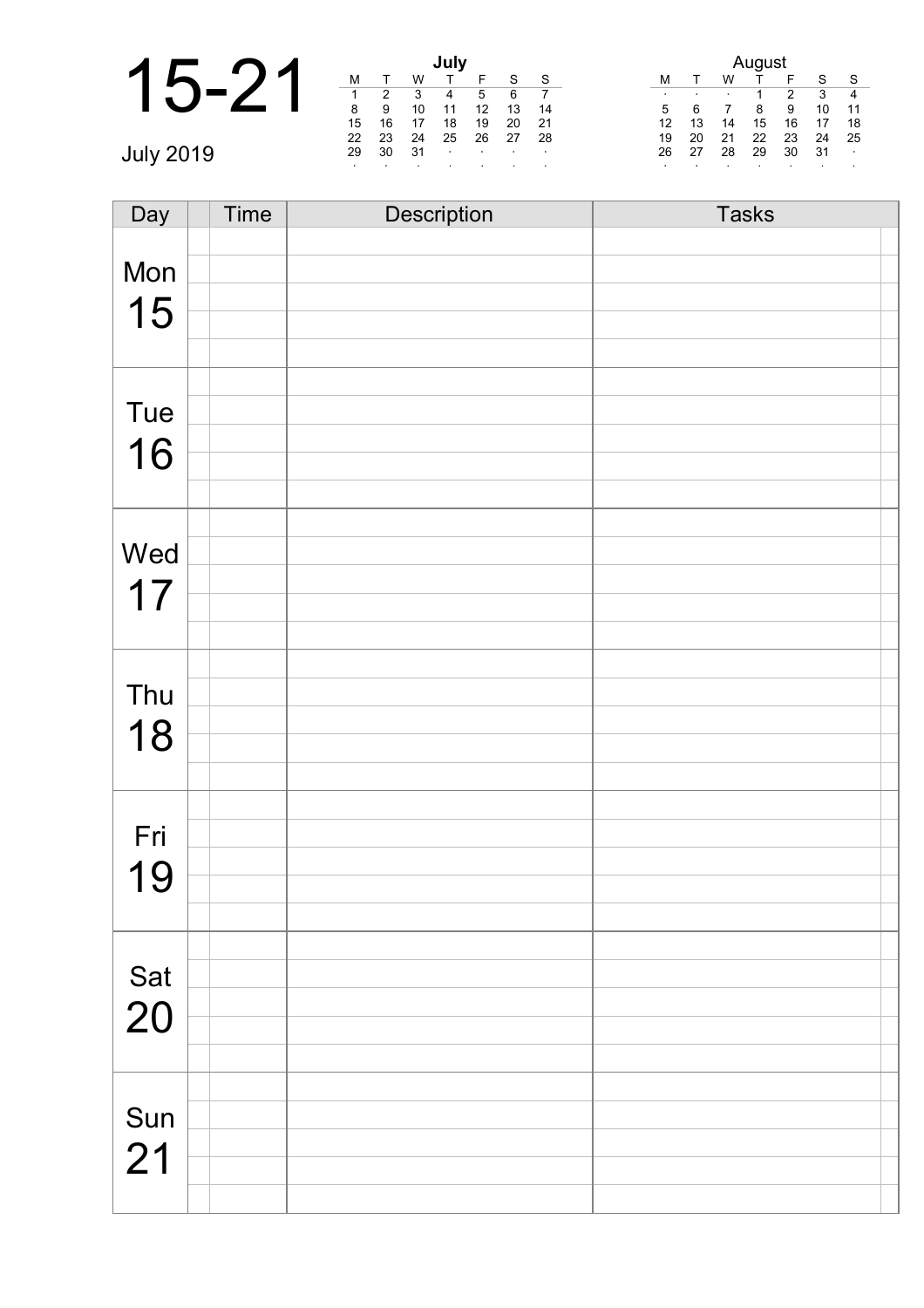| $\bigcap$ |               |               |               | July       |
|-----------|---------------|---------------|---------------|------------|
| 22-28     |               |               |               |            |
|           |               |               |               |            |
|           | 8             | 9             | 10            | 11         |
|           | 15            | 16            |               | 18         |
|           | $\sim$ $\sim$ | $\sim$ $\sim$ | $\sim$ $\sim$ | $\sim$ $-$ |

July 2019

| July |    |    |    |    |    |    |  |  |  |
|------|----|----|----|----|----|----|--|--|--|
| М    |    | w  |    | F  | S  | S  |  |  |  |
| 1    | 2  | 3  |    | 5  | 6  |    |  |  |  |
| 8    | 9  | 10 | 11 | 12 | 13 | 14 |  |  |  |
| 15   | 16 | 17 | 18 | 19 | 20 | 21 |  |  |  |
| 22   | 23 | 24 | 25 | 26 | 27 | 28 |  |  |  |
| 29   | 30 | 31 | ٠  | ٠  | ٠  | ٠  |  |  |  |
| ٠    | ٠  |    | ٠  |    | ٠  | ٠  |  |  |  |

| August |    |    |    |    |    |    |  |  |  |
|--------|----|----|----|----|----|----|--|--|--|
| м      |    | w  |    | F  | S  | S  |  |  |  |
| ٠      | ٠  | ٠  |    | 2  | 3  |    |  |  |  |
| 5      | 6  |    | 8  | 9  | 10 | 11 |  |  |  |
| 12     | 13 | 14 | 15 | 16 | 17 | 18 |  |  |  |
| 19     | 20 | 21 | 22 | 23 | 24 | 25 |  |  |  |
| 26     | 27 | 28 | 29 | 30 | 31 |    |  |  |  |
| ٠      |    | ٠  |    |    |    |    |  |  |  |

Day Time Description Tasks Mon 22 Tue 23 Wed 24 Thu 25 Fri 26 Sat 27 Sun 28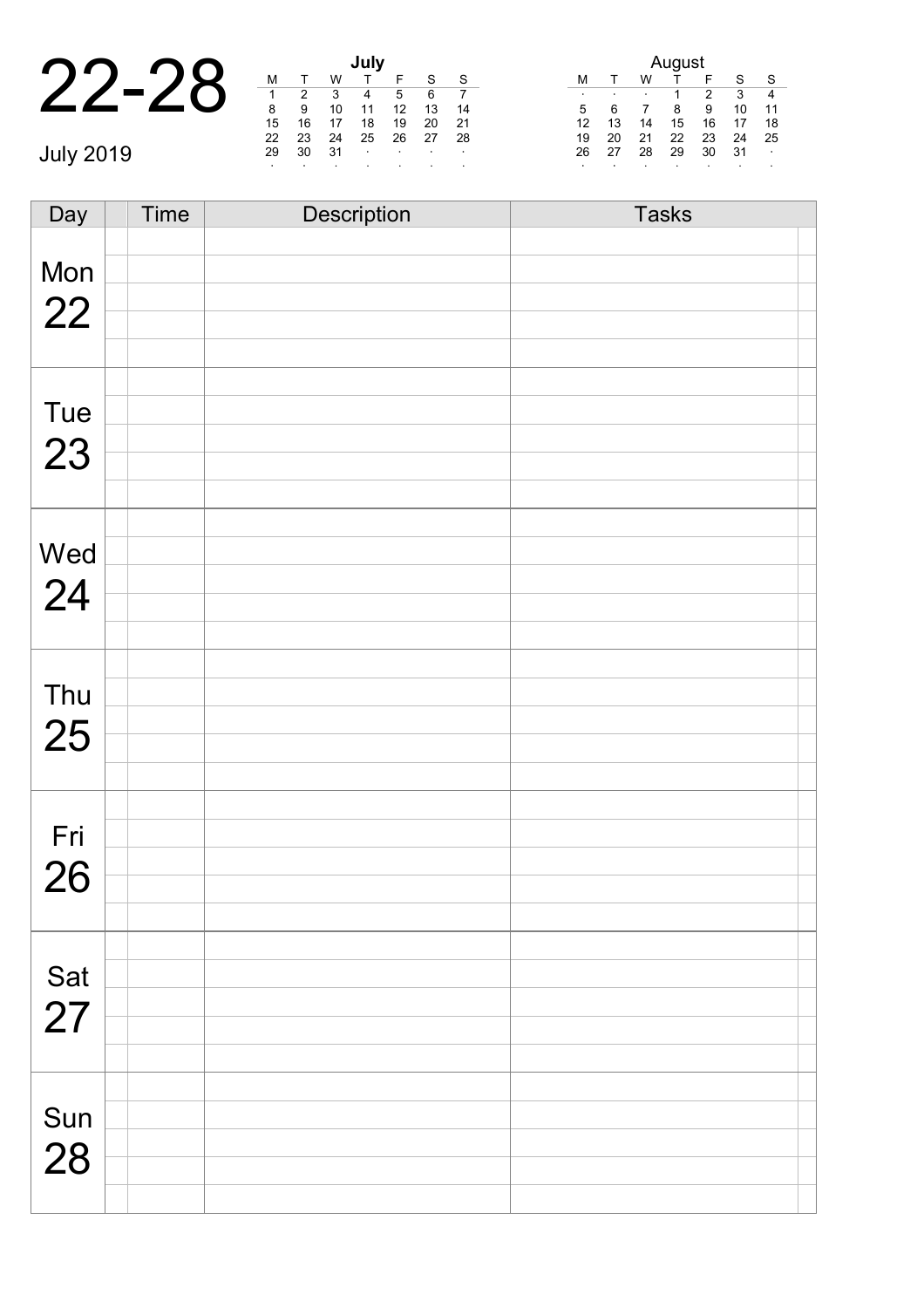| .July 2019 / |  |
|--------------|--|

July 2019 / August 2019

|    |    |    | July |    |    |    |
|----|----|----|------|----|----|----|
| м  |    | w  |      | F  | S  | S  |
| 1  | 2  | 3  |      | 5  | 6  |    |
| 8  | 9  | 10 | 11   | 12 | 13 | 14 |
| 15 | 16 | 17 | 18   | 19 | 20 | 21 |
| 22 | 23 | 24 | 25   | 26 | 27 | 28 |
| 29 | 30 | 31 | ٠    |    |    |    |
| ٠  | ٠  |    |      |    |    |    |

| August |              |    |    |    |    |    |  |  |  |
|--------|--------------|----|----|----|----|----|--|--|--|
| М      | $\mathbf{r}$ | w  |    | F  | S  | S  |  |  |  |
| ٠      |              |    | 1  | 2  | 3  |    |  |  |  |
| 5      | 6            |    | 8  | 9  | 10 | 11 |  |  |  |
| 12     | 13           | 14 | 15 | 16 | 17 | 18 |  |  |  |
| 19     | 20           | 21 | 22 | 23 | 24 | 25 |  |  |  |
| 26     | 27           | 28 | 29 | 30 | 31 |    |  |  |  |
| ٠      |              |    |    | ٠  |    |    |  |  |  |

| Day            | Time | Description | <b>Tasks</b> |
|----------------|------|-------------|--------------|
|                |      |             |              |
| Mon            |      |             |              |
|                |      |             |              |
| 29             |      |             |              |
|                |      |             |              |
|                |      |             |              |
| Tue            |      |             |              |
|                |      |             |              |
| 30             |      |             |              |
|                |      |             |              |
|                |      |             |              |
| Wed            |      |             |              |
|                |      |             |              |
| 31             |      |             |              |
|                |      |             |              |
|                |      |             |              |
| Thu            |      |             |              |
|                |      |             |              |
| 1              |      |             |              |
|                |      |             |              |
|                |      |             |              |
| Fri            |      |             |              |
|                |      |             |              |
| $\overline{2}$ |      |             |              |
|                |      |             |              |
|                |      |             |              |
| Sat 3          |      |             |              |
|                |      |             |              |
|                |      |             |              |
|                |      |             |              |
|                |      |             |              |
| Sun            |      |             |              |
| $\overline{4}$ |      |             |              |
|                |      |             |              |
|                |      |             |              |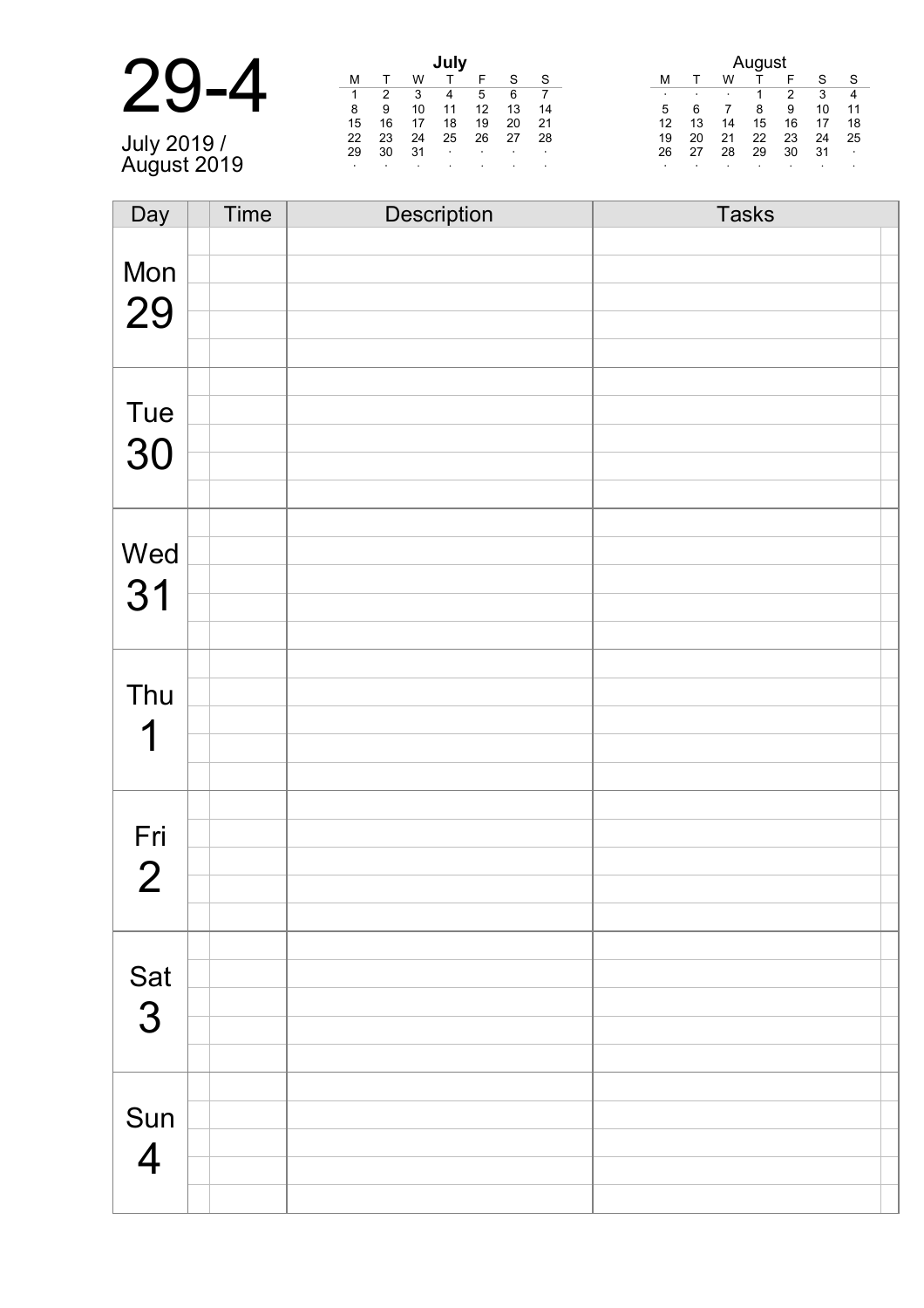|             | <b>August</b> |     |    |    |    |         |         | September |         |    |         |    |         |    |
|-------------|---------------|-----|----|----|----|---------|---------|-----------|---------|----|---------|----|---------|----|
|             | M             |     | W  |    |    |         | S       | м         |         | W  |         |    | S       | S. |
|             | . .           |     |    |    | າ  |         | 4       |           |         |    |         |    | $\cdot$ |    |
|             | 5             | 6   |    |    | 9  | 10      | 11      | 2         | 3       | 4  |         |    |         |    |
|             | 12            | 13  | 14 | 15 | 16 |         | 18      | 9         | 10      |    | 12      | 13 | 14      | 15 |
|             | 19            | 20  | 21 | 22 | 23 | 24      | 25      | 16        |         | 18 | 19      | 20 | 21      | 22 |
| August 2019 | 26            | -27 | 28 | 29 | 30 | 31      | $\sim$  | 23        | 24      | 25 | 26      | 27 | 28      | 29 |
|             |               |     |    |    |    | $\cdot$ | $\cdot$ | 30        | $\cdot$ |    | $\cdot$ |    |         |    |

| Day | <b>Time</b> | Description | <b>Tasks</b> |
|-----|-------------|-------------|--------------|
|     |             |             |              |
| Mon |             |             |              |
|     |             |             |              |
| 5   |             |             |              |
|     |             |             |              |
|     |             |             |              |
| Tue |             |             |              |
|     |             |             |              |
| 6   |             |             |              |
|     |             |             |              |
|     |             |             |              |
| Wed |             |             |              |
|     |             |             |              |
| 7   |             |             |              |
|     |             |             |              |
|     |             |             |              |
| Thu |             |             |              |
|     |             |             |              |
| 8   |             |             |              |
|     |             |             |              |
|     |             |             |              |
| Fri |             |             |              |
|     |             |             |              |
| 9   |             |             |              |
|     |             |             |              |
|     |             |             |              |
| Sat |             |             |              |
| 10  |             |             |              |
|     |             |             |              |
|     |             |             |              |
|     |             |             |              |
| Sun |             |             |              |
| 11  |             |             |              |
|     |             |             |              |
|     |             |             |              |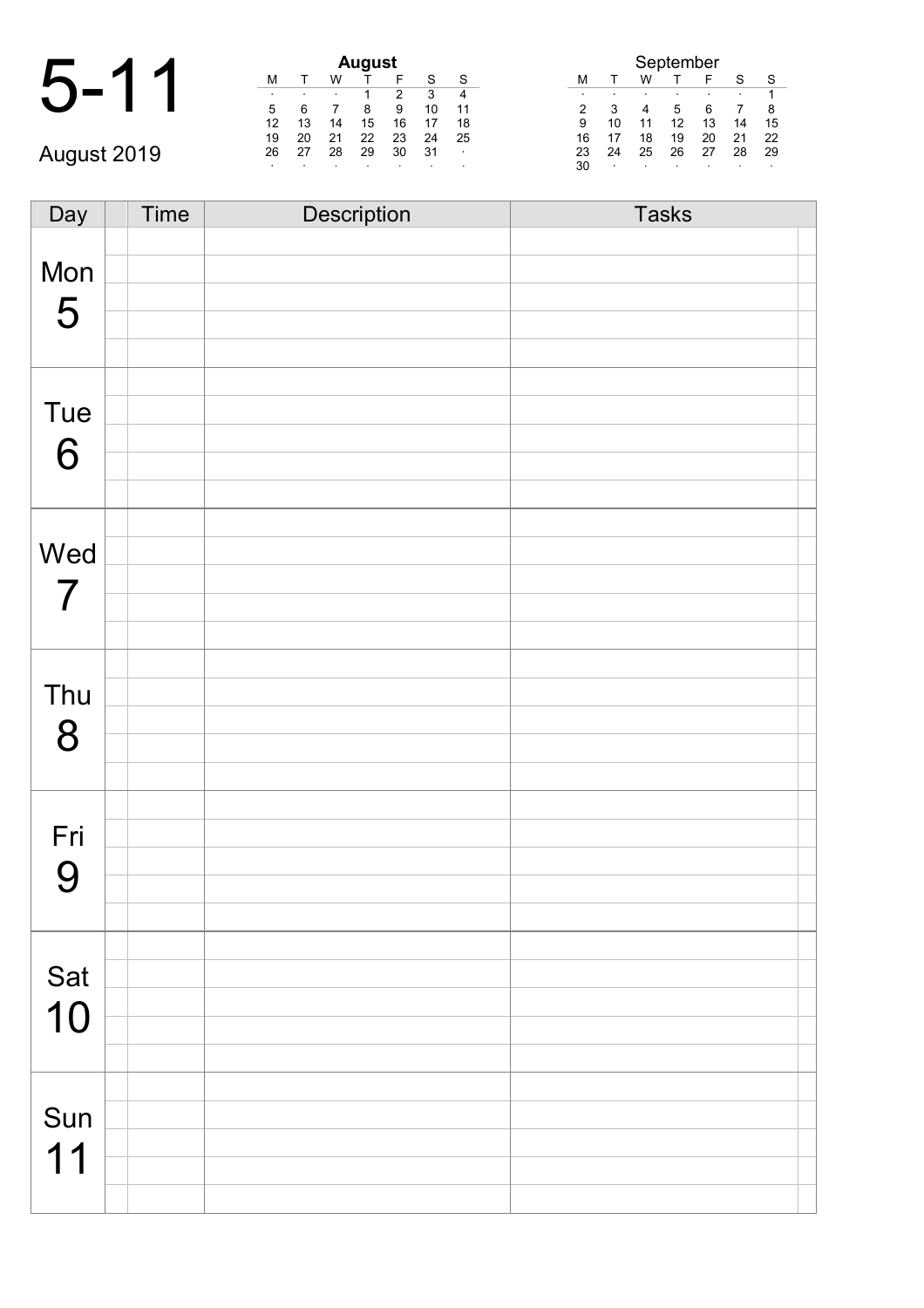|             |    |    |    | <b>August</b> |         |         |          |    |        | September |    |    |    |    |
|-------------|----|----|----|---------------|---------|---------|----------|----|--------|-----------|----|----|----|----|
|             | М  |    | W  |               |         | S       | <b>S</b> |    |        | w         |    | ᄃ  | c  | S  |
|             |    |    |    |               |         | з       | 4        |    |        |           |    |    |    |    |
|             | 5  |    |    | 8             | 9       | 10      | 11       |    |        |           | .5 | 6  |    |    |
|             | 12 | 13 |    | 15            | 16      |         | 18       | 9  |        | 11        |    | 13 | 14 | 15 |
|             | 19 | 20 | 21 | 22            | 23      | 24      | 25       | 16 |        | 18        | 19 | 20 | 21 | 22 |
| August 2019 | 26 | 27 | 28 | 29            | 30      | -31     | $\sim$   | 23 | 24     | 25        | 26 | 27 | 28 | 29 |
|             |    |    |    |               | $\cdot$ | $\cdot$ | $\cdot$  | 30 | $\sim$ | $\cdot$   |    |    |    |    |

| Day | Time | Description | <b>Tasks</b> |
|-----|------|-------------|--------------|
|     |      |             |              |
| Mon |      |             |              |
|     |      |             |              |
| 12  |      |             |              |
|     |      |             |              |
|     |      |             |              |
| Tue |      |             |              |
|     |      |             |              |
| 13  |      |             |              |
|     |      |             |              |
|     |      |             |              |
| Wed |      |             |              |
|     |      |             |              |
| 14  |      |             |              |
|     |      |             |              |
|     |      |             |              |
| Thu |      |             |              |
|     |      |             |              |
| 15  |      |             |              |
|     |      |             |              |
|     |      |             |              |
| Fri |      |             |              |
|     |      |             |              |
| 16  |      |             |              |
|     |      |             |              |
|     |      |             |              |
| Sat |      |             |              |
| 17  |      |             |              |
|     |      |             |              |
|     |      |             |              |
|     |      |             |              |
| Sun |      |             |              |
|     |      |             |              |
| 18  |      |             |              |
|     |      |             |              |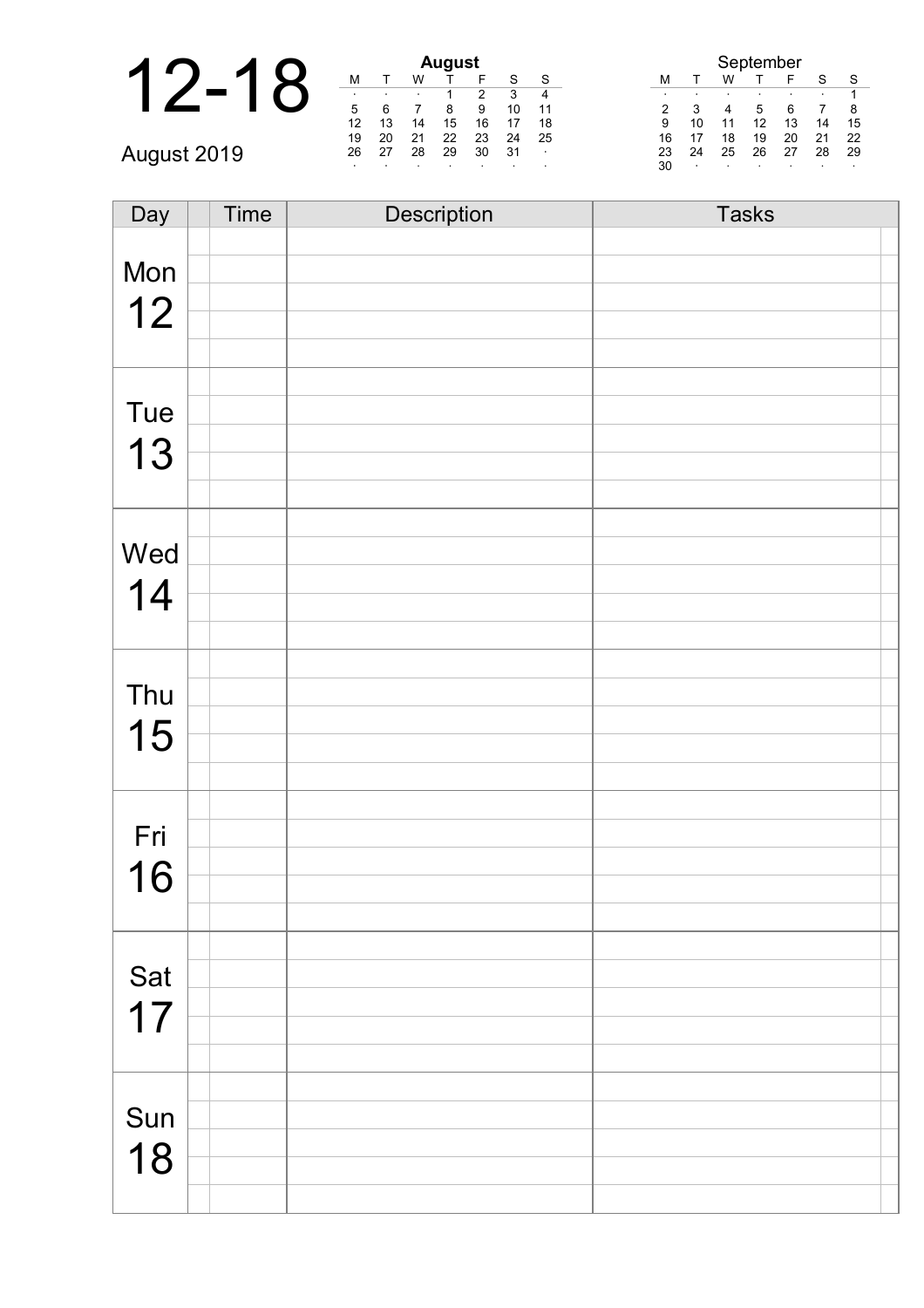|             |    |    |    | <b>August</b> |   |
|-------------|----|----|----|---------------|---|
|             | м  |    | w  |               |   |
|             |    |    |    |               |   |
|             |    |    |    |               |   |
|             | 12 | 13 | 14 | 15            |   |
|             | 19 | 20 | 21 | 22            | r |
| August 2019 | 26 | 27 | 28 | 29            | Ć |
|             |    |    |    |               |   |

| August |    |    |    |    |    |    |  |  |  |
|--------|----|----|----|----|----|----|--|--|--|
| М      |    | w  |    | F  | S  | S  |  |  |  |
| ٠      | ٠  | ٠  |    | 2  | 3  |    |  |  |  |
| 5      | 6  |    | 8  | 9  | 10 | 11 |  |  |  |
| 12     | 13 | 14 | 15 | 16 | 17 | 18 |  |  |  |
| 19     | 20 | 21 | 22 | 23 | 24 | 25 |  |  |  |
| 26     | 27 | 28 | 29 | 30 | 31 | ٠  |  |  |  |
| ٠      | ٠  |    | ٠  | ٠  |    | ٠  |  |  |  |

| September |    |    |    |    |    |    |  |  |  |  |  |
|-----------|----|----|----|----|----|----|--|--|--|--|--|
| м         |    | w  |    | F  | S  | S  |  |  |  |  |  |
| ٠         |    | ٠  |    |    | ٠  |    |  |  |  |  |  |
| 2         | 3  |    | 5  | 6  |    | 8  |  |  |  |  |  |
| 9         | 10 | 11 | 12 | 13 | 14 | 15 |  |  |  |  |  |
| 16        | 17 | 18 | 19 | 20 | 21 | 22 |  |  |  |  |  |
| 23        | 24 | 25 | 26 | 27 | 28 | 29 |  |  |  |  |  |
| 30        | ٠  | ٠  |    |    |    |    |  |  |  |  |  |

| Day | Time | Description | <b>Tasks</b> |
|-----|------|-------------|--------------|
|     |      |             |              |
| Mon |      |             |              |
|     |      |             |              |
| 19  |      |             |              |
|     |      |             |              |
|     |      |             |              |
| Tue |      |             |              |
|     |      |             |              |
| 20  |      |             |              |
|     |      |             |              |
|     |      |             |              |
| Wed |      |             |              |
|     |      |             |              |
| 21  |      |             |              |
|     |      |             |              |
|     |      |             |              |
|     |      |             |              |
| Thu |      |             |              |
| 22  |      |             |              |
|     |      |             |              |
|     |      |             |              |
|     |      |             |              |
| Fri |      |             |              |
| 23  |      |             |              |
|     |      |             |              |
|     |      |             |              |
|     |      |             |              |
| Sat |      |             |              |
| 24  |      |             |              |
|     |      |             |              |
|     |      |             |              |
|     |      |             |              |
| Sun |      |             |              |
| 25  |      |             |              |
|     |      |             |              |
|     |      |             |              |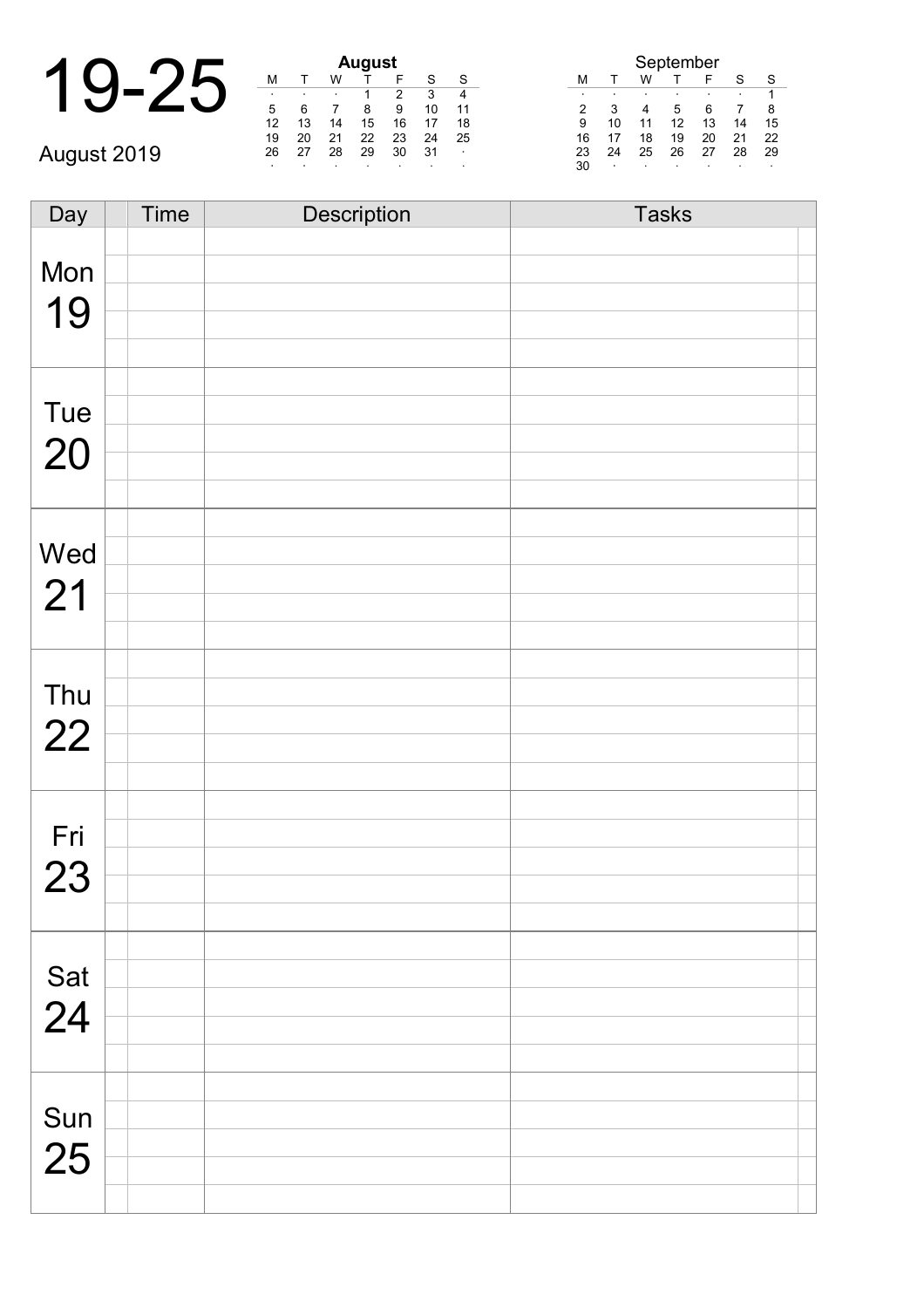| August 2019 /<br>September 2019 |  |
|---------------------------------|--|

| <b>August</b> |    |    |    |    |    |    |  |  |  |  |  |
|---------------|----|----|----|----|----|----|--|--|--|--|--|
| м             |    | w  |    | F  | S  | S  |  |  |  |  |  |
| ٠             | ٠  |    | 1  | 2  | 3  | 4  |  |  |  |  |  |
| 5             | 6  |    | 8  | 9  | 10 | 11 |  |  |  |  |  |
| 12            | 13 | 14 | 15 | 16 | 17 | 18 |  |  |  |  |  |
| 19            | 20 | 21 | 22 | 23 | 24 | 25 |  |  |  |  |  |
| 26            | 27 | 28 | 29 | 30 | 31 |    |  |  |  |  |  |
|               |    |    | ٠  |    |    |    |  |  |  |  |  |
|               |    |    |    |    |    |    |  |  |  |  |  |

|    | September |    |    |    |    |    |  |  |  |  |  |
|----|-----------|----|----|----|----|----|--|--|--|--|--|
| M  |           | w  |    | F  | S  |    |  |  |  |  |  |
| ٠  |           |    |    | ٠  |    |    |  |  |  |  |  |
| 2  | З         |    | 5  | ห  |    | 8  |  |  |  |  |  |
| 9  | 10        | 11 | 12 | 13 | 14 | 15 |  |  |  |  |  |
| 16 | 17        | 18 | 19 | 20 | 21 | 22 |  |  |  |  |  |
| 23 | 24        | 25 | 26 | 27 | 28 | 29 |  |  |  |  |  |
| 30 | ٠         | ٠  | ٠  | ٠  |    | ۰  |  |  |  |  |  |

| Day                  | Time | Description | <b>Tasks</b> |
|----------------------|------|-------------|--------------|
|                      |      |             |              |
| Mon                  |      |             |              |
|                      |      |             |              |
| 26                   |      |             |              |
|                      |      |             |              |
|                      |      |             |              |
| Tue                  |      |             |              |
|                      |      |             |              |
| 27                   |      |             |              |
|                      |      |             |              |
|                      |      |             |              |
| Wed                  |      |             |              |
|                      |      |             |              |
| 28                   |      |             |              |
|                      |      |             |              |
|                      |      |             |              |
| Thu                  |      |             |              |
|                      |      |             |              |
| 29                   |      |             |              |
|                      |      |             |              |
|                      |      |             |              |
| Fri                  |      |             |              |
|                      |      |             |              |
| 30                   |      |             |              |
|                      |      |             |              |
|                      |      |             |              |
| Sat                  |      |             |              |
|                      |      |             |              |
| 31                   |      |             |              |
|                      |      |             |              |
|                      |      |             |              |
| Sun                  |      |             |              |
|                      |      |             |              |
| $\blacktriangleleft$ |      |             |              |
|                      |      |             |              |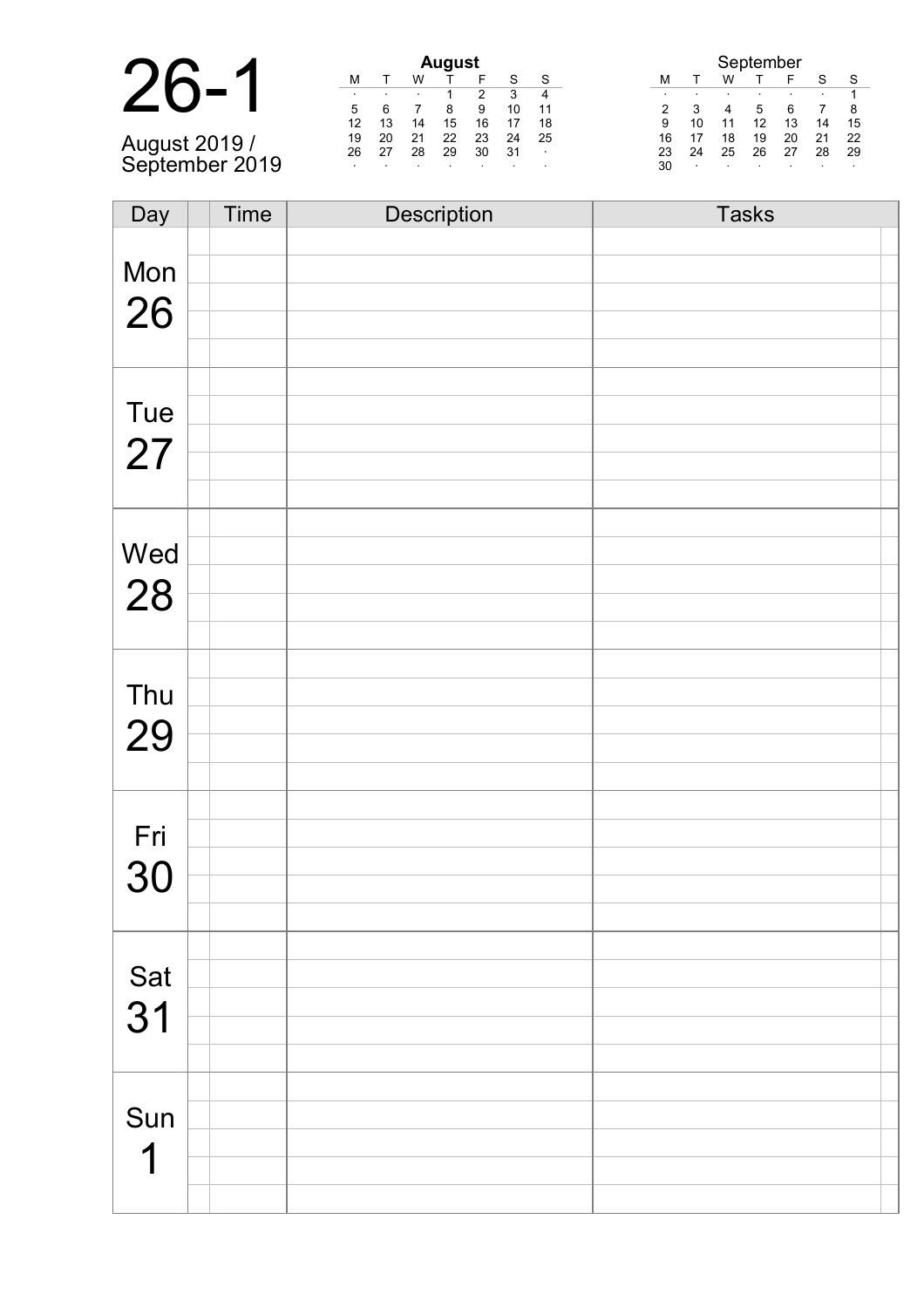| 4 |   |   |
|---|---|---|
|   | ٠ | ٦ |

September 2019

|    | <b>September</b> |    |    |    |    |    |  |  |  |  |  |  |
|----|------------------|----|----|----|----|----|--|--|--|--|--|--|
| М  |                  | w  |    |    | S  | S  |  |  |  |  |  |  |
|    |                  |    | ٠  | ٠  |    |    |  |  |  |  |  |  |
| 2  | з                |    | 5  | 6  |    | 8  |  |  |  |  |  |  |
| 9  | 10               | 11 | 12 | 13 | 14 | 15 |  |  |  |  |  |  |
| 16 | 17               | 18 | 19 | 20 | 21 | 22 |  |  |  |  |  |  |
| 23 | 24               | 25 | 26 | 27 | 28 | 29 |  |  |  |  |  |  |
| 30 |                  | ٠  |    |    |    |    |  |  |  |  |  |  |

| October |    |    |    |    |    |    |  |  |  |  |
|---------|----|----|----|----|----|----|--|--|--|--|
| м       |    | w  |    | F  | S  | S  |  |  |  |  |
| ٠       | 1  | 2  | 3  | 4  | 5  | 6  |  |  |  |  |
|         | 8  | 9  | 10 | 11 | 12 | 13 |  |  |  |  |
| 14      | 15 | 16 | 17 | 18 | 19 | 20 |  |  |  |  |
| 21      | 22 | 23 | 24 | 25 | 26 | 27 |  |  |  |  |
| 28      | 29 | 30 | 31 | ۰  |    |    |  |  |  |  |
| ٠       |    |    |    | ٠  |    | ٠  |  |  |  |  |

Day Time Description Tasks Mon 2 Tue 3 Wed 4 Thu 5 Fri 6 Sat 7 Sun 8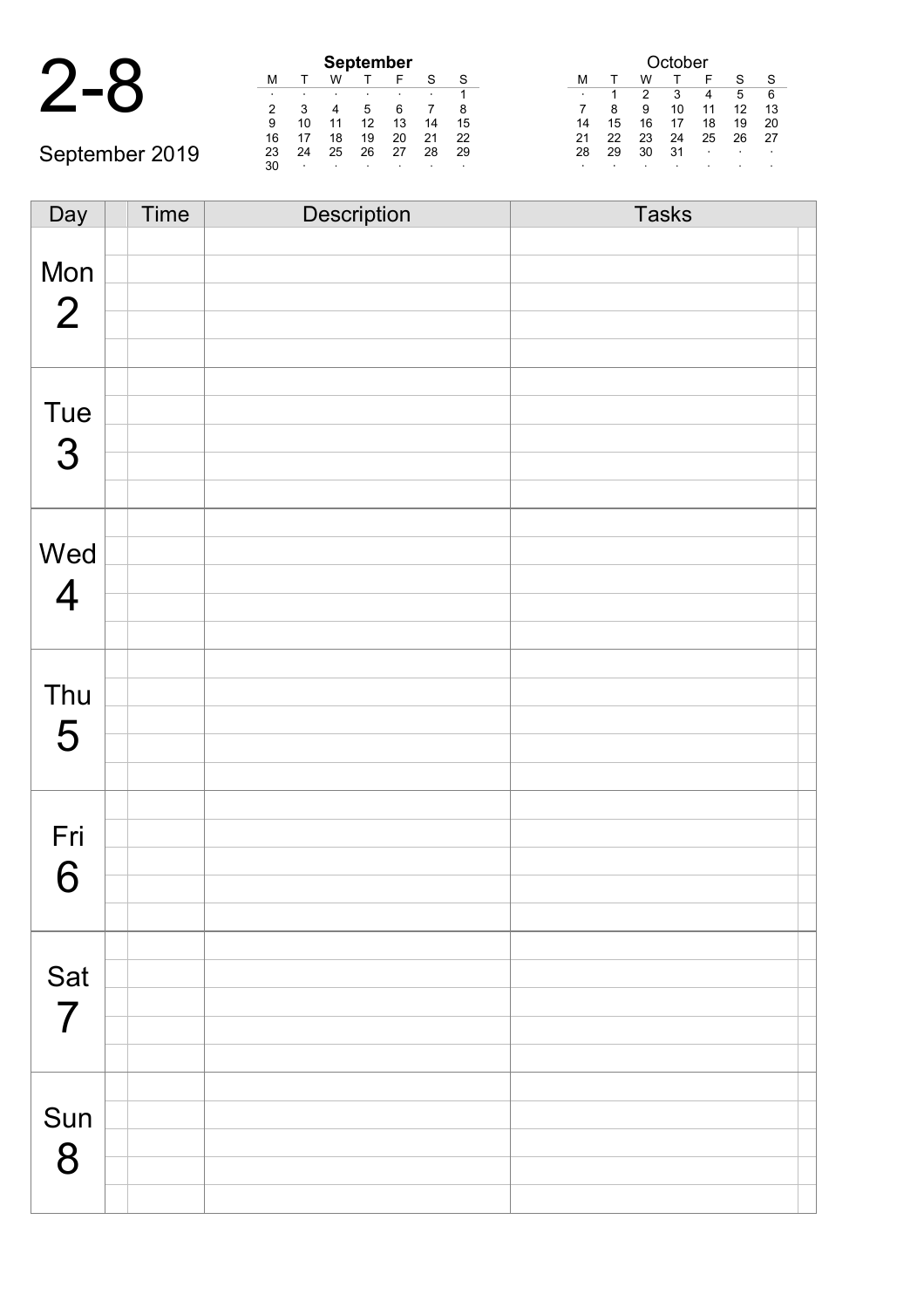|                |    |        |    | <b>September</b> |    |         |         |    |    |    | tober |        |    |              |  |
|----------------|----|--------|----|------------------|----|---------|---------|----|----|----|-------|--------|----|--------------|--|
|                | м  |        | w  |                  |    | c       | S       | М  |    |    |       |        |    | $\mathbf{C}$ |  |
|                |    |        |    |                  |    |         |         |    |    |    |       |        |    | 6            |  |
|                | ົ  |        |    | 5                |    |         |         |    | 8  | 9  | 10    | 11     | 12 | 13           |  |
|                | 9  | 10     | 11 | 12               | 13 | 14      | 15      | 14 | 15 | 16 |       | 18     | 19 | 20           |  |
|                | 16 | 17     | 18 | 19               | 20 | 21      | 22      | 21 | 22 | 23 | 24    | 25     | 26 | -27          |  |
| September 2019 | 23 | 24     | 25 | 26               | 27 | 28      | 29      | 28 | 29 | 30 | 31    | $\sim$ |    | $\sim$       |  |
|                | 30 | $\sim$ |    |                  |    | $\cdot$ | $\cdot$ |    |    |    |       |        |    |              |  |

| Day | Time | Description | <b>Tasks</b> |
|-----|------|-------------|--------------|
|     |      |             |              |
| Mon |      |             |              |
| 9   |      |             |              |
|     |      |             |              |
|     |      |             |              |
|     |      |             |              |
| Tue |      |             |              |
| 10  |      |             |              |
|     |      |             |              |
|     |      |             |              |
|     |      |             |              |
| Wed |      |             |              |
| 11  |      |             |              |
|     |      |             |              |
|     |      |             |              |
| Thu |      |             |              |
|     |      |             |              |
| 12  |      |             |              |
|     |      |             |              |
|     |      |             |              |
| Fri |      |             |              |
| 13  |      |             |              |
|     |      |             |              |
|     |      |             |              |
|     |      |             |              |
| Sat |      |             |              |
| 14  |      |             |              |
|     |      |             |              |
|     |      |             |              |
|     |      |             |              |
| Sun |      |             |              |
| 15  |      |             |              |
|     |      |             |              |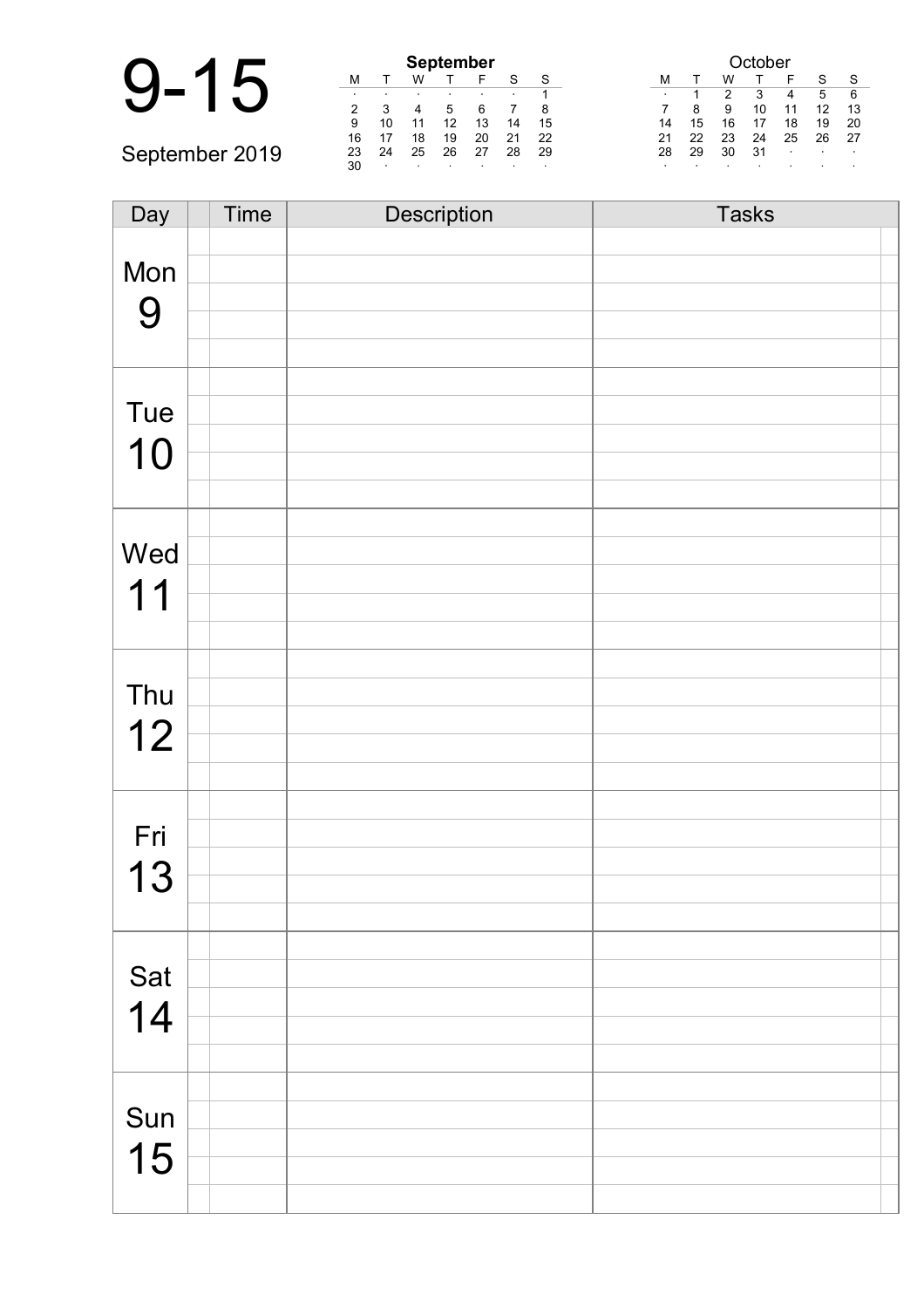|                |    |    |    | <b>September</b> |    |
|----------------|----|----|----|------------------|----|
|                | м  |    | w  |                  |    |
|                |    |    |    |                  |    |
|                |    |    |    |                  |    |
|                | 9  | 10 |    | 12               | 13 |
|                | 16 |    | 18 | 19               | 20 |
| September 2019 | 23 | 24 | 25 | 26               | 27 |
|                | 30 |    |    |                  |    |

| <b>September</b> |    |    |    |    |    |    |  |  |  |  |  |  |  |
|------------------|----|----|----|----|----|----|--|--|--|--|--|--|--|
| М                |    | w  |    | F  | S  | S  |  |  |  |  |  |  |  |
| ٠                | ٠  |    |    |    |    |    |  |  |  |  |  |  |  |
| 2                | 3  |    | 5  | 6  |    | 8  |  |  |  |  |  |  |  |
| 9                | 10 | 11 | 12 | 13 | 14 | 15 |  |  |  |  |  |  |  |
| 16               | 17 | 18 | 19 | 20 | 21 | 22 |  |  |  |  |  |  |  |
| 23               | 24 | 25 | 26 | 27 | 28 | 29 |  |  |  |  |  |  |  |
| 30               | ٠  |    |    |    |    |    |  |  |  |  |  |  |  |

|    | October |    |    |    |    |    |  |  |  |  |  |  |
|----|---------|----|----|----|----|----|--|--|--|--|--|--|
| м  |         | w  |    | F  | S  | S  |  |  |  |  |  |  |
| ٠  |         | 2  | 3  | 4  | 5  | 6  |  |  |  |  |  |  |
|    | 8       | 9  | 10 | 11 | 12 | 13 |  |  |  |  |  |  |
| 14 | 15      | 16 | 17 | 18 | 19 | 20 |  |  |  |  |  |  |
| 21 | 22      | 23 | 24 | 25 | 26 | 27 |  |  |  |  |  |  |
| 28 | 29      | 30 | 31 | ٠  |    |    |  |  |  |  |  |  |
| ٠  |         |    |    |    | ٠  | ٠  |  |  |  |  |  |  |

| Day | Time | Description | <b>Tasks</b> |
|-----|------|-------------|--------------|
|     |      |             |              |
| Mon |      |             |              |
|     |      |             |              |
| 16  |      |             |              |
|     |      |             |              |
|     |      |             |              |
| Tue |      |             |              |
|     |      |             |              |
| 17  |      |             |              |
|     |      |             |              |
|     |      |             |              |
| Wed |      |             |              |
|     |      |             |              |
| 18  |      |             |              |
|     |      |             |              |
|     |      |             |              |
| Thu |      |             |              |
|     |      |             |              |
| 19  |      |             |              |
|     |      |             |              |
|     |      |             |              |
| Fri |      |             |              |
|     |      |             |              |
| 20  |      |             |              |
|     |      |             |              |
|     |      |             |              |
| Sat |      |             |              |
| 21  |      |             |              |
|     |      |             |              |
|     |      |             |              |
|     |      |             |              |
| Sun |      |             |              |
| 22  |      |             |              |
|     |      |             |              |
|     |      |             |              |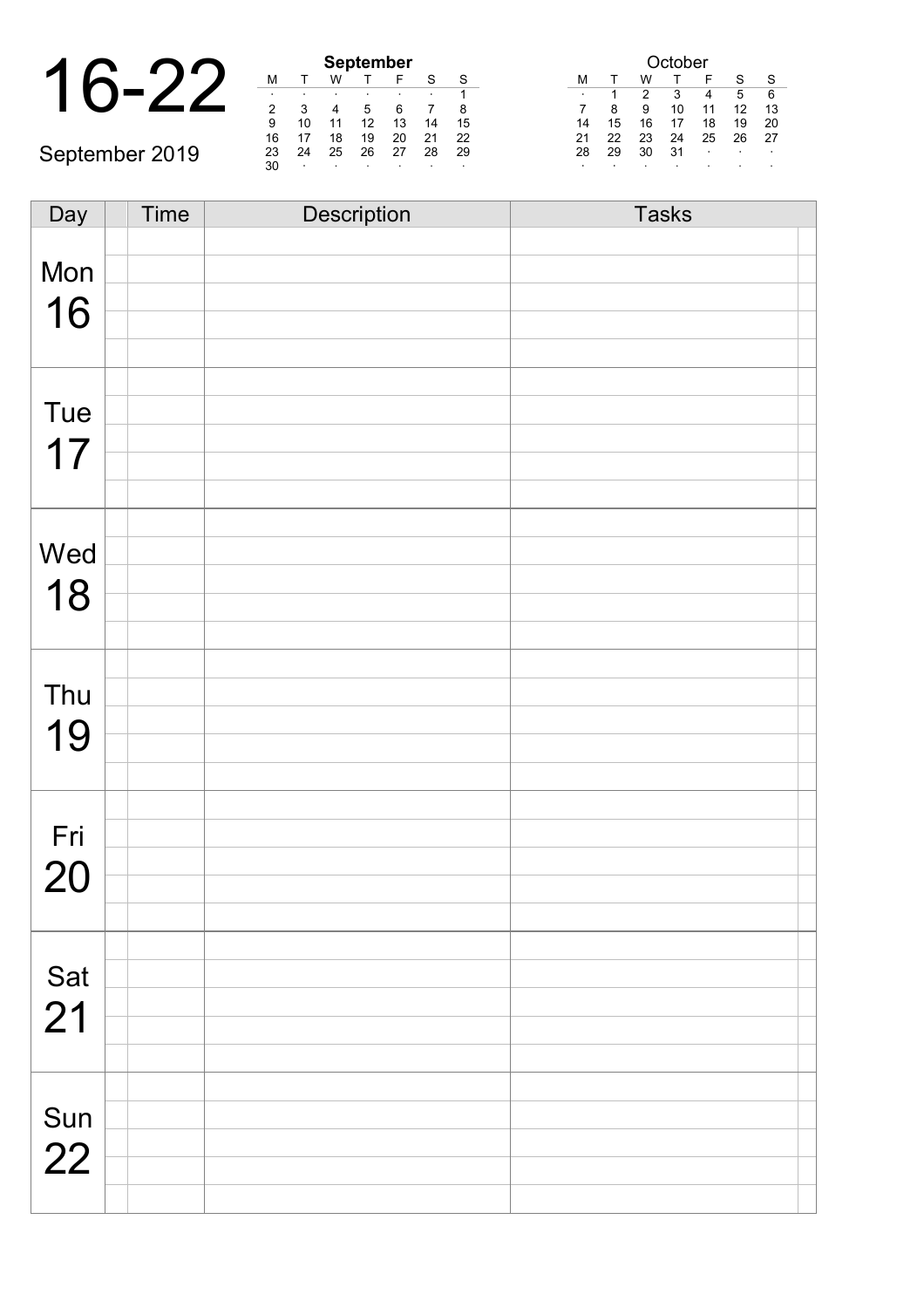|                | <b>September</b> |         |    |         |    |         |         | )ctober |           |    |    |    |        |         |                          |
|----------------|------------------|---------|----|---------|----|---------|---------|---------|-----------|----|----|----|--------|---------|--------------------------|
|                | M                |         | W  |         |    | $\sim$  | S       |         | М         |    | W  |    |        |         | S                        |
|                |                  |         |    |         |    |         |         |         | $\bullet$ |    |    |    |        |         | -6                       |
|                |                  |         |    |         |    |         | 8       |         |           |    | 9  |    |        |         | 13                       |
|                | 9                | 10      |    |         | 13 | 14      | 15      |         | 14        | 15 | 16 |    | 18     | 19      | 20                       |
|                | 16               | 17      | 18 | 19      | 20 | 21      | 22      |         | 21        | 22 | 23 | 24 | 25     | 26      | -27                      |
| September 2019 |                  | 24      | 25 | 26      | 27 | 28      | -29     |         | 28        | 29 | 30 | 31 | $\sim$ | $\cdot$ | $\overline{\phantom{a}}$ |
|                | 30               | $\cdot$ |    | $\cdot$ |    | $\cdot$ | $\cdot$ |         |           |    |    |    |        |         |                          |

| Day       | Time | Description | <b>Tasks</b> |
|-----------|------|-------------|--------------|
|           |      |             |              |
| Mon       |      |             |              |
| 23        |      |             |              |
|           |      |             |              |
|           |      |             |              |
|           |      |             |              |
| Tue       |      |             |              |
| 24        |      |             |              |
|           |      |             |              |
|           |      |             |              |
|           |      |             |              |
| Wed       |      |             |              |
| 25        |      |             |              |
|           |      |             |              |
|           |      |             |              |
|           |      |             |              |
| Thu       |      |             |              |
|           |      |             |              |
| 26        |      |             |              |
|           |      |             |              |
|           |      |             |              |
| Fri       |      |             |              |
|           |      |             |              |
| 27        |      |             |              |
|           |      |             |              |
|           |      |             |              |
| Sat<br>28 |      |             |              |
|           |      |             |              |
|           |      |             |              |
|           |      |             |              |
|           |      |             |              |
| Sun       |      |             |              |
| 29        |      |             |              |
|           |      |             |              |
|           |      |             |              |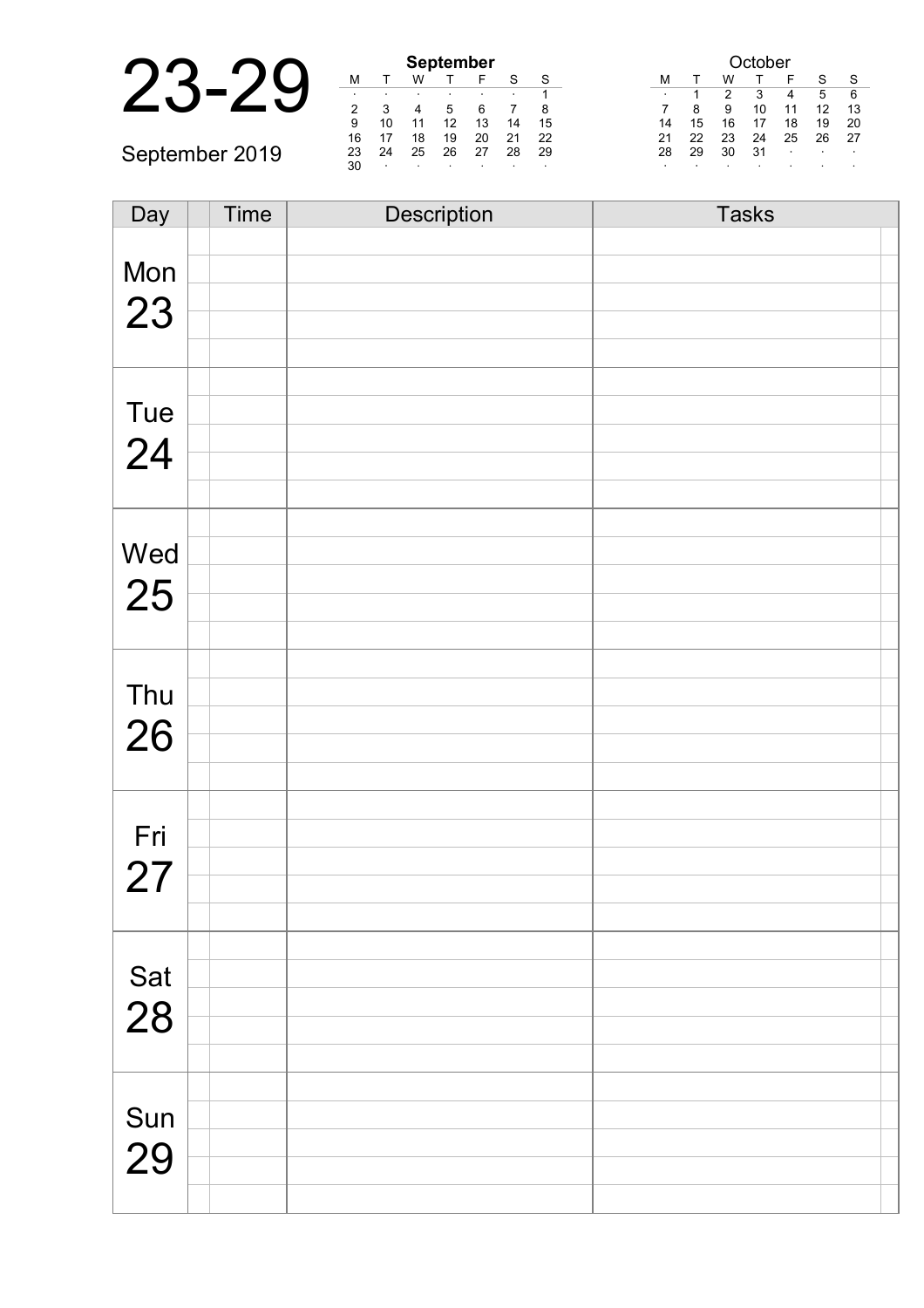| $30 - 6$        |  |
|-----------------|--|
| Cantanahan 0040 |  |

September 2019 / October 2019

|    | <b>September</b> |    |    |    |    |    |  |  |  |  |  |  |  |  |
|----|------------------|----|----|----|----|----|--|--|--|--|--|--|--|--|
| М  |                  | W  |    | F  | S  | S  |  |  |  |  |  |  |  |  |
| ٠  |                  |    |    | ٠  |    |    |  |  |  |  |  |  |  |  |
| 2  | 3                |    | 5  | 6  |    | 8  |  |  |  |  |  |  |  |  |
| 9  | 10               | 11 | 12 | 13 | 14 | 15 |  |  |  |  |  |  |  |  |
| 16 | 17               | 18 | 19 | 20 | 21 | 22 |  |  |  |  |  |  |  |  |
| 23 | 24               | 25 | 26 | 27 | 28 | 29 |  |  |  |  |  |  |  |  |
| 30 |                  |    |    |    |    |    |  |  |  |  |  |  |  |  |

| <b>September</b> |         |    |    |    | October   |         |    |    |    |         |    |    |         |
|------------------|---------|----|----|----|-----------|---------|----|----|----|---------|----|----|---------|
| Л                |         | W  |    | F  |           |         | М  |    | w  |         |    |    |         |
|                  | $\cdot$ |    |    |    | $\bullet$ |         |    |    |    | 3       | 4  | 5  | 6       |
|                  | 3       | 4  | 5  | 6  |           | 8       | 7  | 8  | 9  | 10      |    |    | 13      |
|                  | 10      |    | 12 | 13 | 14        | 15      | 14 | 15 | 16 |         | 18 | 19 | 20      |
| 6                |         | 18 | 19 | 20 |           | 22      | 21 |    | 23 | 24      | 25 | 26 | 27      |
| :3               | 24      | 25 | 26 | 27 | 28        | 29      | 28 | 29 | 30 | 31      | ٠  | ٠  |         |
| ۱Ο               |         | ٠  |    |    |           | $\cdot$ | ٠  |    |    | $\cdot$ |    | ٠  | $\cdot$ |

| Day            | Time | Description | <b>Tasks</b> |
|----------------|------|-------------|--------------|
|                |      |             |              |
| Mon            |      |             |              |
|                |      |             |              |
| 30             |      |             |              |
|                |      |             |              |
|                |      |             |              |
| Tue            |      |             |              |
|                |      |             |              |
| 1              |      |             |              |
|                |      |             |              |
|                |      |             |              |
|                |      |             |              |
| Wed            |      |             |              |
| $\overline{2}$ |      |             |              |
|                |      |             |              |
|                |      |             |              |
|                |      |             |              |
| Thu            |      |             |              |
| 3              |      |             |              |
|                |      |             |              |
|                |      |             |              |
|                |      |             |              |
| Fri            |      |             |              |
| $\overline{4}$ |      |             |              |
|                |      |             |              |
|                |      |             |              |
|                |      |             |              |
| Sat            |      |             |              |
| 5              |      |             |              |
|                |      |             |              |
|                |      |             |              |
|                |      |             |              |
| Sun            |      |             |              |
| 6              |      |             |              |
|                |      |             |              |
|                |      |             |              |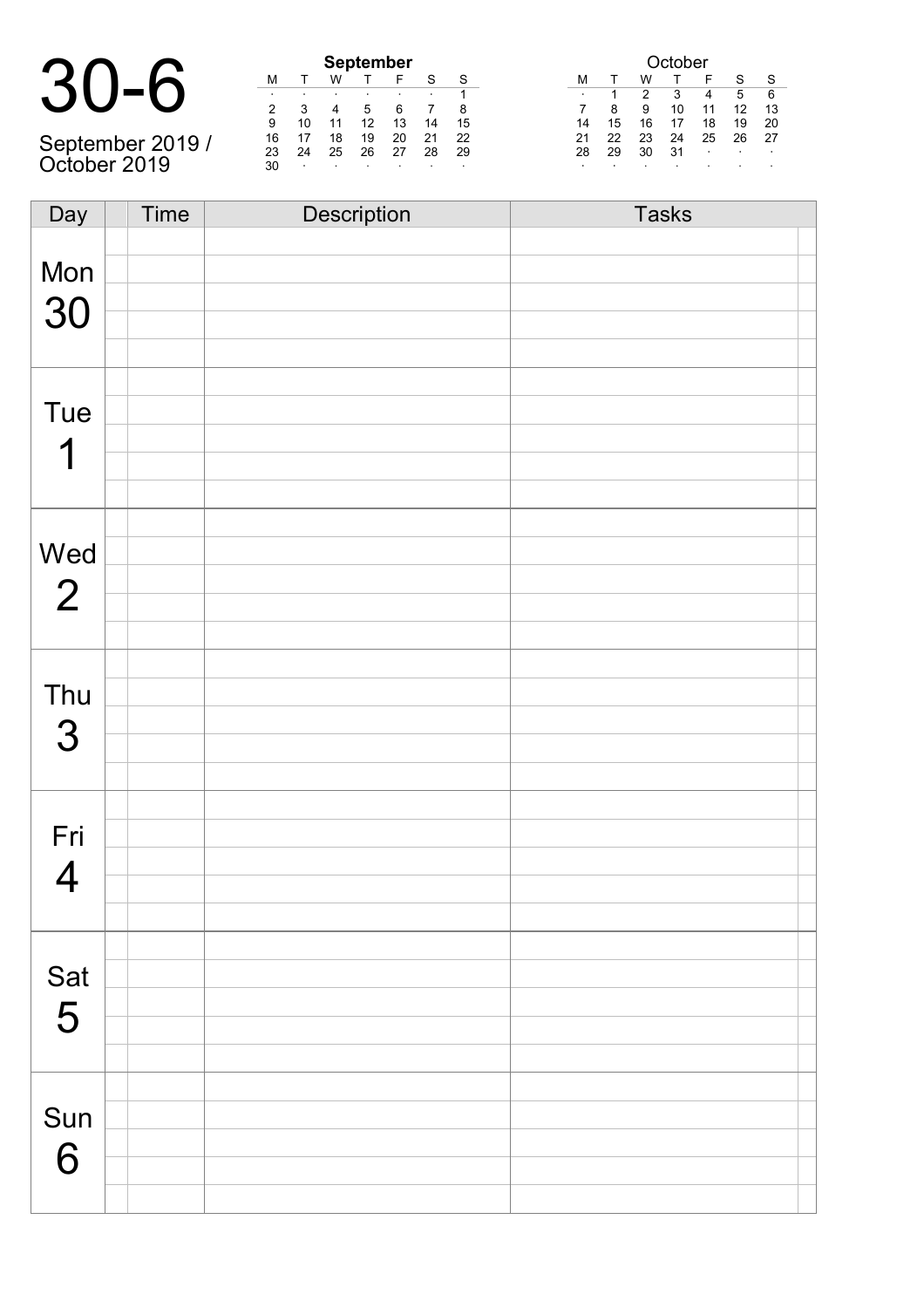| ◢                        |    | October |    |          |   |  |  |  |  |
|--------------------------|----|---------|----|----------|---|--|--|--|--|
|                          |    |         |    |          |   |  |  |  |  |
|                          | ٠  |         |    | 3        |   |  |  |  |  |
| $\overline{\phantom{a}}$ |    |         | 9  | 10       | 1 |  |  |  |  |
|                          | 14 | 15      | 16 | 17       | 1 |  |  |  |  |
|                          | 24 | າາ      | າາ | $\Omega$ | ◠ |  |  |  |  |

| October 2019 |
|--------------|
|--------------|

|              | <b>Dctober</b> |    |    |    |              |              |     |  | <b>November</b> |    |    |    |    |    |                |
|--------------|----------------|----|----|----|--------------|--------------|-----|--|-----------------|----|----|----|----|----|----------------|
|              |                |    | w  |    |              | $\mathbf{C}$ | S   |  | M               |    | W  |    |    | S  | ŗ.             |
|              |                |    |    |    | 4            | 5            | 6   |  |                 |    |    |    |    | າ  | r.             |
|              |                |    | 9  |    |              | 12           | 13  |  | 4               | ۰. |    |    |    | 9  | $\mathbf{1}$   |
|              | 14             | 15 | 16 |    | 18           | 19           | 20  |  |                 |    | 13 | 14 | 15 | 16 | $\mathbf{1}$   |
|              | 21             | 22 | 23 | 24 | 25           | 26           | -27 |  | 18              | 19 | 20 | 21 | 22 | 23 | $\overline{2}$ |
| October 2019 | 28             | 29 | 30 | 31 | $\mathbf{r}$ | $\cdot$      |     |  | 25              | 26 | 27 | 28 | 29 | 30 | ٠.             |
|              |                |    |    |    |              |              |     |  |                 |    |    |    |    |    |                |

| November |    |    |    |    |    |    |  |
|----------|----|----|----|----|----|----|--|
| М        | T. | W  |    | F  | S  | S  |  |
| ٠        | ٠  |    |    | 1  | 2  | 3  |  |
| 4        | 5  | 6  |    | 8  | 9  | 10 |  |
| 11       | 12 | 13 | 14 | 15 | 16 | 17 |  |
| 18       | 19 | 20 | 21 | 22 | 23 | 24 |  |
| 25       | 26 | 27 | 28 | 29 | 30 | ٠  |  |
|          |    |    |    |    |    |    |  |

| Day            | <b>Time</b> | Description | <b>Tasks</b> |
|----------------|-------------|-------------|--------------|
|                |             |             |              |
| Mon            |             |             |              |
|                |             |             |              |
| $\overline{7}$ |             |             |              |
|                |             |             |              |
|                |             |             |              |
| Tue            |             |             |              |
|                |             |             |              |
| 8              |             |             |              |
|                |             |             |              |
|                |             |             |              |
| Wed            |             |             |              |
|                |             |             |              |
| 9              |             |             |              |
|                |             |             |              |
|                |             |             |              |
| Thu            |             |             |              |
|                |             |             |              |
| 10             |             |             |              |
|                |             |             |              |
|                |             |             |              |
| Fri            |             |             |              |
|                |             |             |              |
| 11             |             |             |              |
|                |             |             |              |
|                |             |             |              |
| Sat            |             |             |              |
|                |             |             |              |
| 12             |             |             |              |
|                |             |             |              |
|                |             |             |              |
| Sun            |             |             |              |
|                |             |             |              |
| 13             |             |             |              |
|                |             |             |              |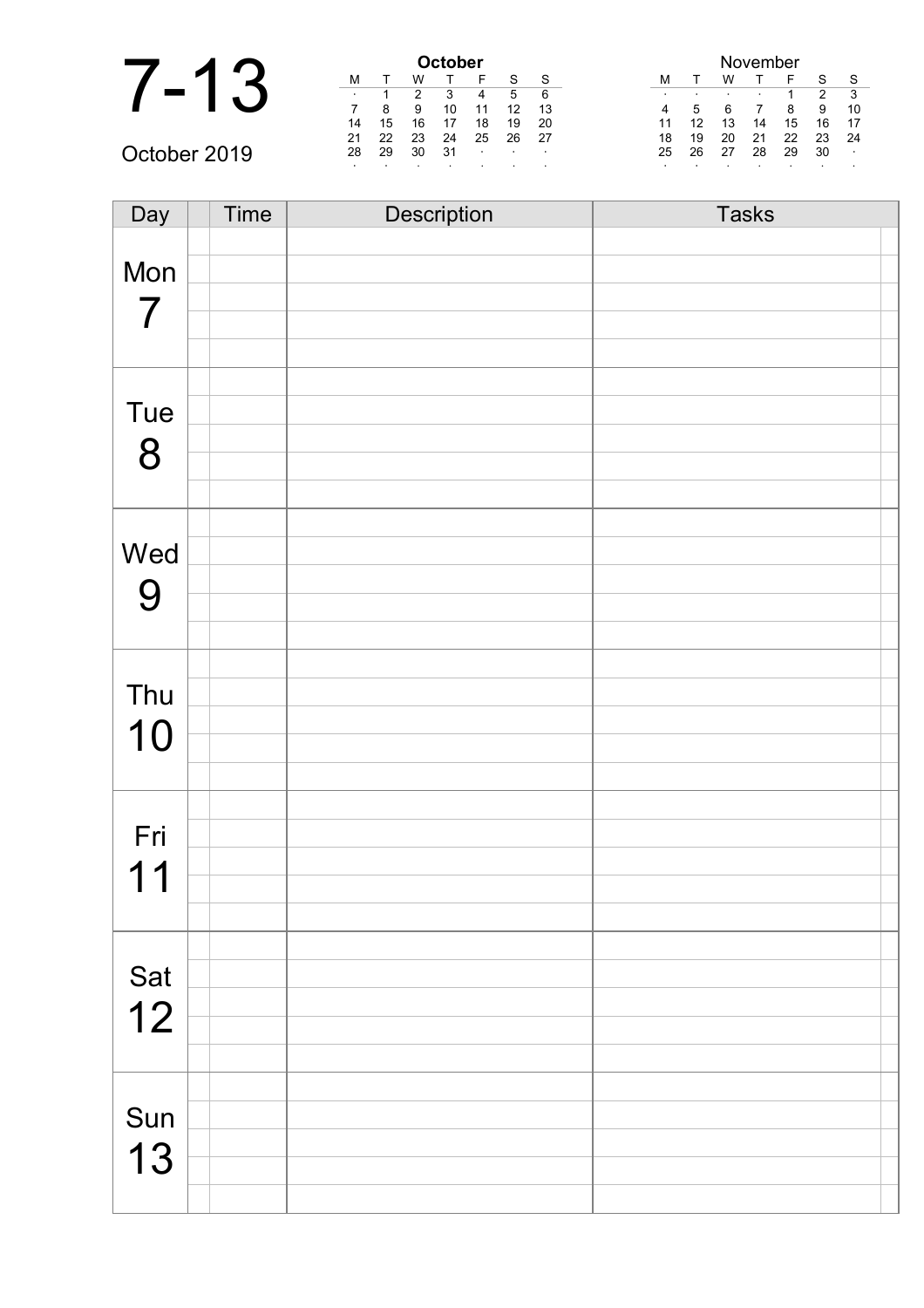|              |         | October |    |    |                   |  |
|--------------|---------|---------|----|----|-------------------|--|
|              | М       |         | w  |    |                   |  |
|              | $\cdot$ |         |    | 3  |                   |  |
|              |         |         | 9  | 10 | 1                 |  |
|              | 14      | 15      | 16 | 17 | 1                 |  |
|              | 21      | 22      | 23 | 24 | $\mathcal{P}_{1}$ |  |
| October 2019 | 28      | 29      | 30 | 31 |                   |  |
|              |         |         |    |    |                   |  |

Ē

| <b>October</b> |    |    |    |    |    |    |  |  |
|----------------|----|----|----|----|----|----|--|--|
| М              |    | w  |    | F  | S  | S  |  |  |
| ٠              |    | 2  | 3  | 4  | 5  | 6  |  |  |
|                | 8  | 9  | 10 | 11 | 12 | 13 |  |  |
| 14             | 15 | 16 | 17 | 18 | 19 | 20 |  |  |
| 21             | 22 | 23 | 24 | 25 | 26 | 27 |  |  |
| 28             | 29 | 30 | 31 |    |    | ٠  |  |  |
|                | ٠  |    | ٠  |    |    | ٠  |  |  |

| November |    |    |    |    |    |    |  |
|----------|----|----|----|----|----|----|--|
| м        |    | w  |    | F  | S  | S  |  |
| ٠        | ٠  |    | ٠  |    | 2  | 3  |  |
|          | 5  | 6  |    | 8  | 9  | 10 |  |
| 11       | 12 | 13 | 14 | 15 | 16 | 17 |  |
| 18       | 19 | 20 | 21 | 22 | 23 | 24 |  |
| 25       | 26 | 27 | 28 | 29 | 30 |    |  |
|          |    |    | ٠  |    |    |    |  |

| Day              | Time | <b>Description</b> | <b>Tasks</b> |
|------------------|------|--------------------|--------------|
|                  |      |                    |              |
| Mon              |      |                    |              |
|                  |      |                    |              |
| 14               |      |                    |              |
|                  |      |                    |              |
|                  |      |                    |              |
|                  |      |                    |              |
| Tue              |      |                    |              |
| 15               |      |                    |              |
|                  |      |                    |              |
|                  |      |                    |              |
|                  |      |                    |              |
| Wed              |      |                    |              |
| 16               |      |                    |              |
|                  |      |                    |              |
|                  |      |                    |              |
|                  |      |                    |              |
| Thu              |      |                    |              |
|                  |      |                    |              |
| 17               |      |                    |              |
|                  |      |                    |              |
|                  |      |                    |              |
| Fri              |      |                    |              |
|                  |      |                    |              |
| 18               |      |                    |              |
|                  |      |                    |              |
|                  |      |                    |              |
|                  |      |                    |              |
| Sat              |      |                    |              |
| 19               |      |                    |              |
|                  |      |                    |              |
|                  |      |                    |              |
|                  |      |                    |              |
| $\frac{Sun}{20}$ |      |                    |              |
|                  |      |                    |              |
|                  |      |                    |              |
|                  |      |                    |              |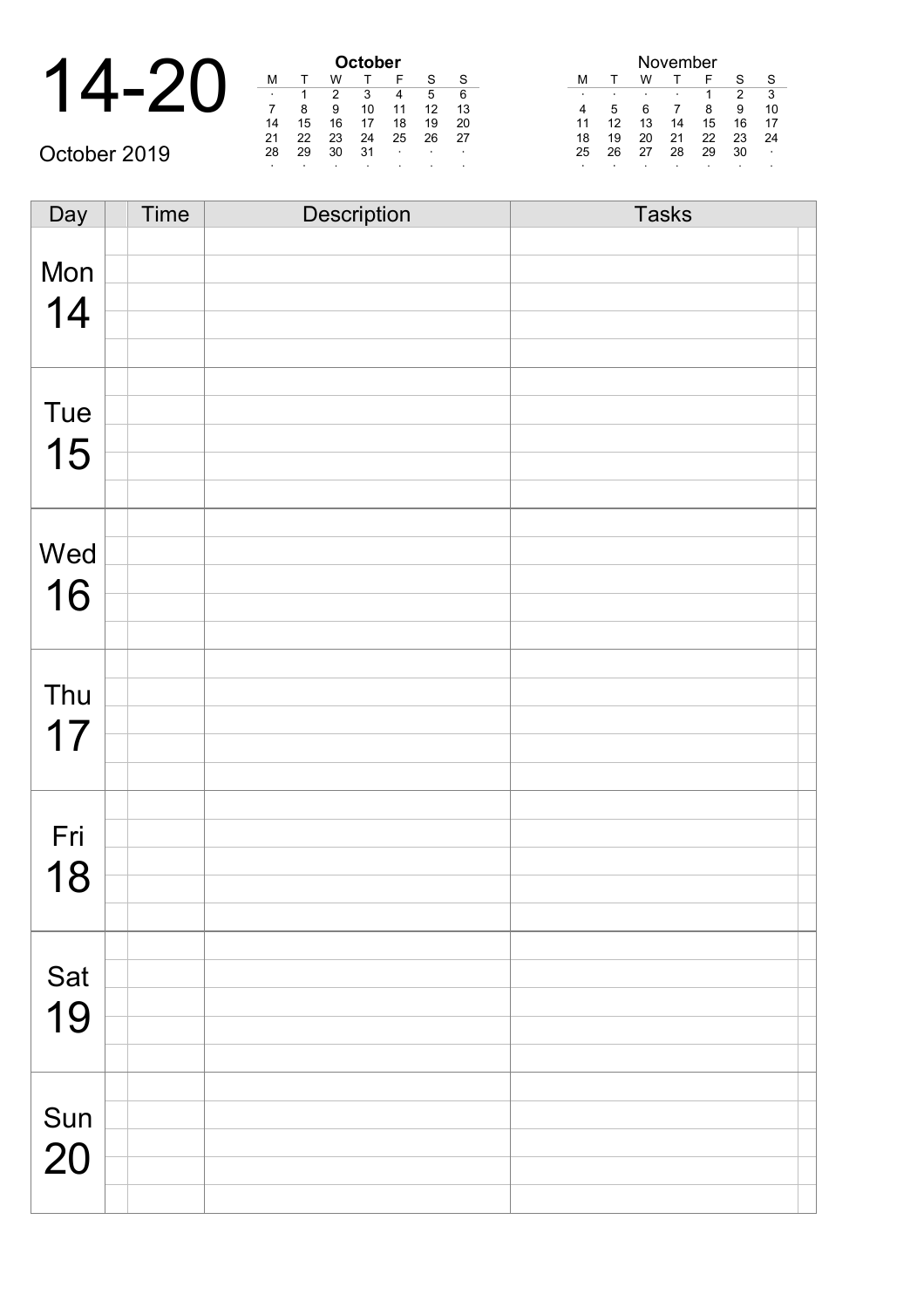|                |         |    |    | October |         |    |              |
|----------------|---------|----|----|---------|---------|----|--------------|
| $\blacksquare$ | M       |    |    |         |         |    | <sub>S</sub> |
|                | $\cdot$ |    |    |         |         | 5  | 6            |
|                |         | 8  | 9  | 10      |         | 1つ | 13           |
|                | 14      | 15 | 16 |         | 18      | 19 | 20           |
|                | 21      | 22 | 23 | 24      | 25      | 26 | 27           |
| October 2019   | 28      | 29 | 30 | 31      | $\cdot$ |    | $\sim$       |
|                |         |    |    |         |         |    |              |

| Day       | Time | Description | <b>Tasks</b> |
|-----------|------|-------------|--------------|
|           |      |             |              |
| Mon       |      |             |              |
| 21        |      |             |              |
|           |      |             |              |
|           |      |             |              |
|           |      |             |              |
| Tue       |      |             |              |
| 22        |      |             |              |
|           |      |             |              |
|           |      |             |              |
|           |      |             |              |
| Wed       |      |             |              |
| 23        |      |             |              |
|           |      |             |              |
|           |      |             |              |
|           |      |             |              |
| Thu       |      |             |              |
| 24        |      |             |              |
|           |      |             |              |
|           |      |             |              |
|           |      |             |              |
| Fri       |      |             |              |
| 25        |      |             |              |
|           |      |             |              |
|           |      |             |              |
|           |      |             |              |
| Sat<br>26 |      |             |              |
|           |      |             |              |
|           |      |             |              |
|           |      |             |              |
|           |      |             |              |
| Sun       |      |             |              |
| 27        |      |             |              |
|           |      |             |              |
|           |      |             |              |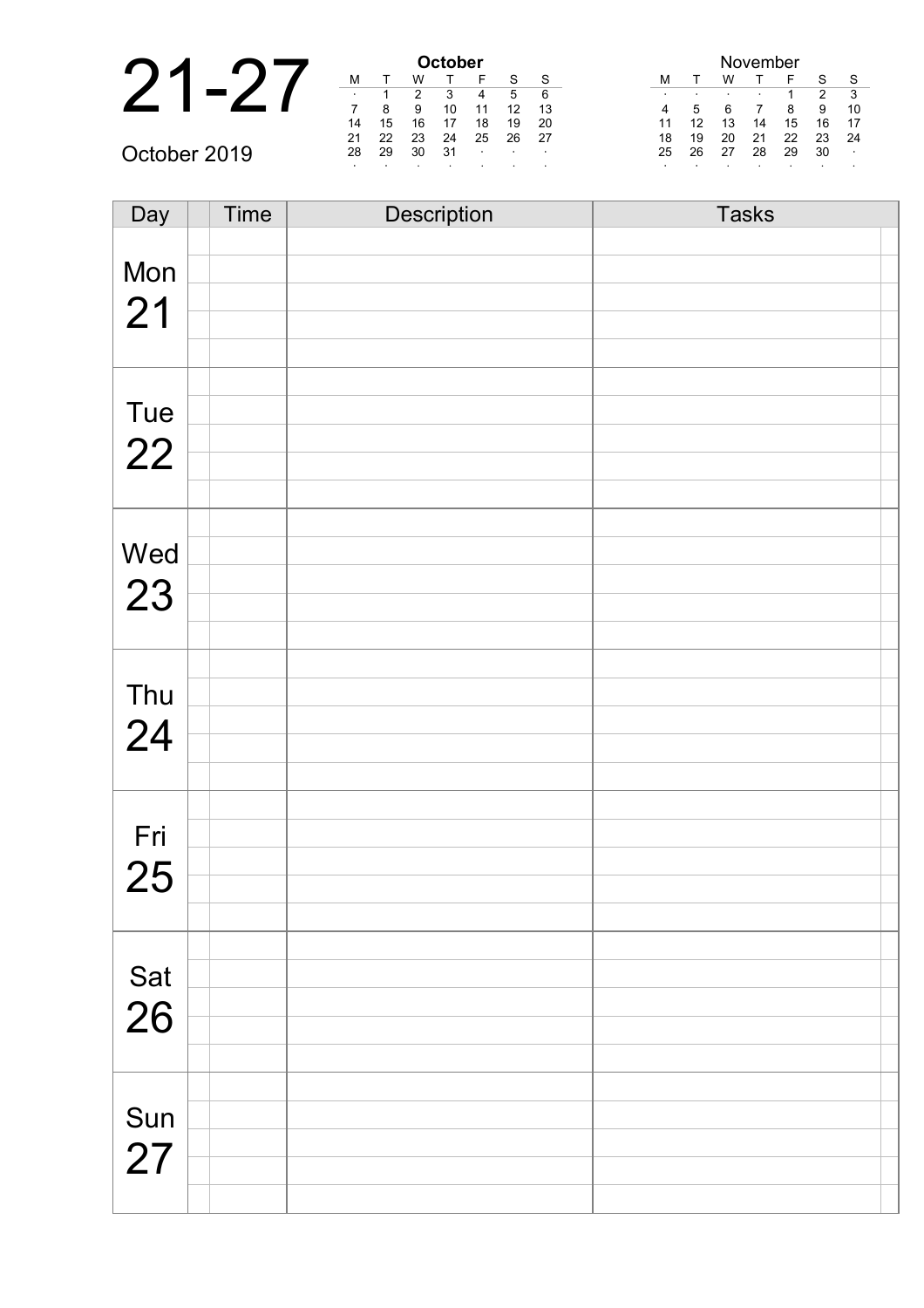| 28-   | $\mathbf{D}$     |
|-------|------------------|
| $O -$ | $\blacktriangle$ |

October 2019 / November 2019

| <b>October</b> |    |    |    |    |    |    |  |
|----------------|----|----|----|----|----|----|--|
| м              |    | w  |    | F  | S  | S  |  |
| ٠              | 1  | 2  | 3  |    | 5  | 6  |  |
|                | 8  | 9  | 10 | 11 | 12 | 13 |  |
| 14             | 15 | 16 | 17 | 18 | 19 | 20 |  |
| 21             | 22 | 23 | 24 | 25 | 26 | 27 |  |
| 28             | 29 | 30 | 31 | ٠  | ٠  | ٠  |  |
| ٠              | ٠  |    | ٠  |    | ٠  |    |  |

| November |    |    |    |    |    |    |  |
|----------|----|----|----|----|----|----|--|
| м        |    | w  |    |    | S  | S  |  |
| ٠        |    |    | ٠  |    | 2  | 3  |  |
|          | 5  | 6  |    | 8  | 9  | 10 |  |
| 11       | 12 | 13 | 14 | 15 | 16 | 17 |  |
| 18       | 19 | 20 | 21 | 22 | 23 | 24 |  |
| 25       | 26 | 27 | 28 | 29 | 30 |    |  |
| ٠        |    |    |    |    |    |    |  |

| Day            | Time | Description | <b>Tasks</b> |
|----------------|------|-------------|--------------|
|                |      |             |              |
| Mon            |      |             |              |
|                |      |             |              |
| 28             |      |             |              |
|                |      |             |              |
|                |      |             |              |
|                |      |             |              |
| Tue            |      |             |              |
| 29             |      |             |              |
|                |      |             |              |
|                |      |             |              |
|                |      |             |              |
| Wed            |      |             |              |
|                |      |             |              |
| 30             |      |             |              |
|                |      |             |              |
|                |      |             |              |
|                |      |             |              |
| Thu            |      |             |              |
| 31             |      |             |              |
|                |      |             |              |
|                |      |             |              |
|                |      |             |              |
| Fri            |      |             |              |
|                |      |             |              |
| 1              |      |             |              |
|                |      |             |              |
|                |      |             |              |
|                |      |             |              |
| Sat            |      |             |              |
| $\overline{2}$ |      |             |              |
|                |      |             |              |
|                |      |             |              |
|                |      |             |              |
| Sun            |      |             |              |
|                |      |             |              |
| 3              |      |             |              |
|                |      |             |              |
|                |      |             |              |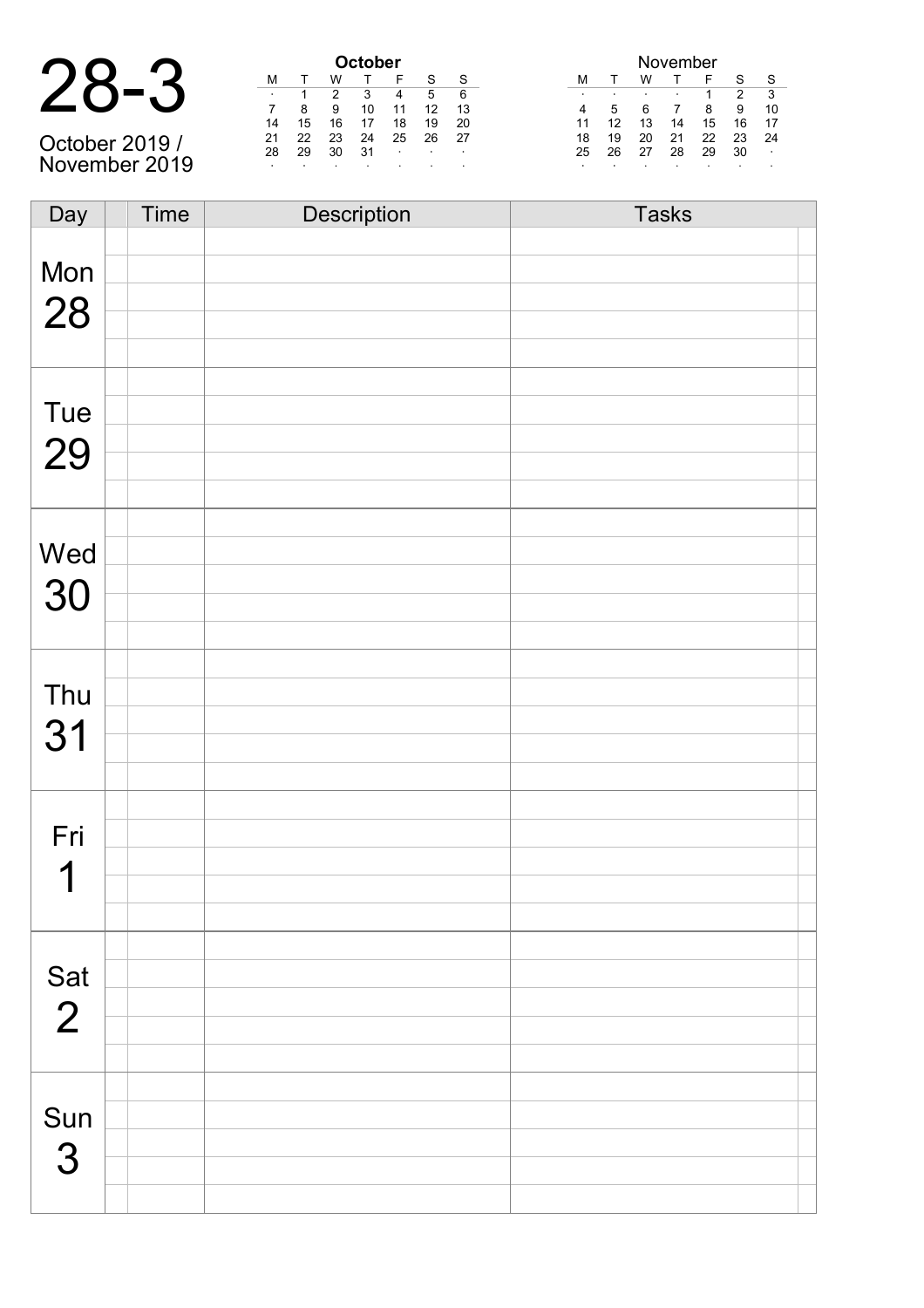|               |    |    |    | <b>November</b> |    |         |                |
|---------------|----|----|----|-----------------|----|---------|----------------|
|               | М  |    | W  |                 |    | S       | S              |
|               |    |    |    |                 |    | ົ       | 3              |
|               | 4  | 5  |    |                 | 8  | 9       | 10             |
|               | 11 | 12 |    | 14              | 15 | 16      | 17             |
|               | 18 | 19 | 20 | 21              | 22 | 23      | -24            |
| November 2019 | 25 | 26 | 27 | 28              | 29 | 30      | $\blacksquare$ |
|               |    |    |    |                 |    | $\cdot$ | $\cdot$        |

| Day            | Time | Description | <b>Tasks</b> |
|----------------|------|-------------|--------------|
|                |      |             |              |
| Mon            |      |             |              |
| $\overline{4}$ |      |             |              |
|                |      |             |              |
|                |      |             |              |
|                |      |             |              |
| Tue            |      |             |              |
| 5              |      |             |              |
|                |      |             |              |
|                |      |             |              |
|                |      |             |              |
| Wed            |      |             |              |
| 6              |      |             |              |
|                |      |             |              |
|                |      |             |              |
|                |      |             |              |
| Thu            |      |             |              |
| $\overline{7}$ |      |             |              |
|                |      |             |              |
|                |      |             |              |
|                |      |             |              |
| Fri            |      |             |              |
| 8              |      |             |              |
|                |      |             |              |
|                |      |             |              |
|                |      |             |              |
| Sat            |      |             |              |
| 9              |      |             |              |
|                |      |             |              |
|                |      |             |              |
|                |      |             |              |
| Sun            |      |             |              |
| 10             |      |             |              |
|                |      |             |              |
|                |      |             |              |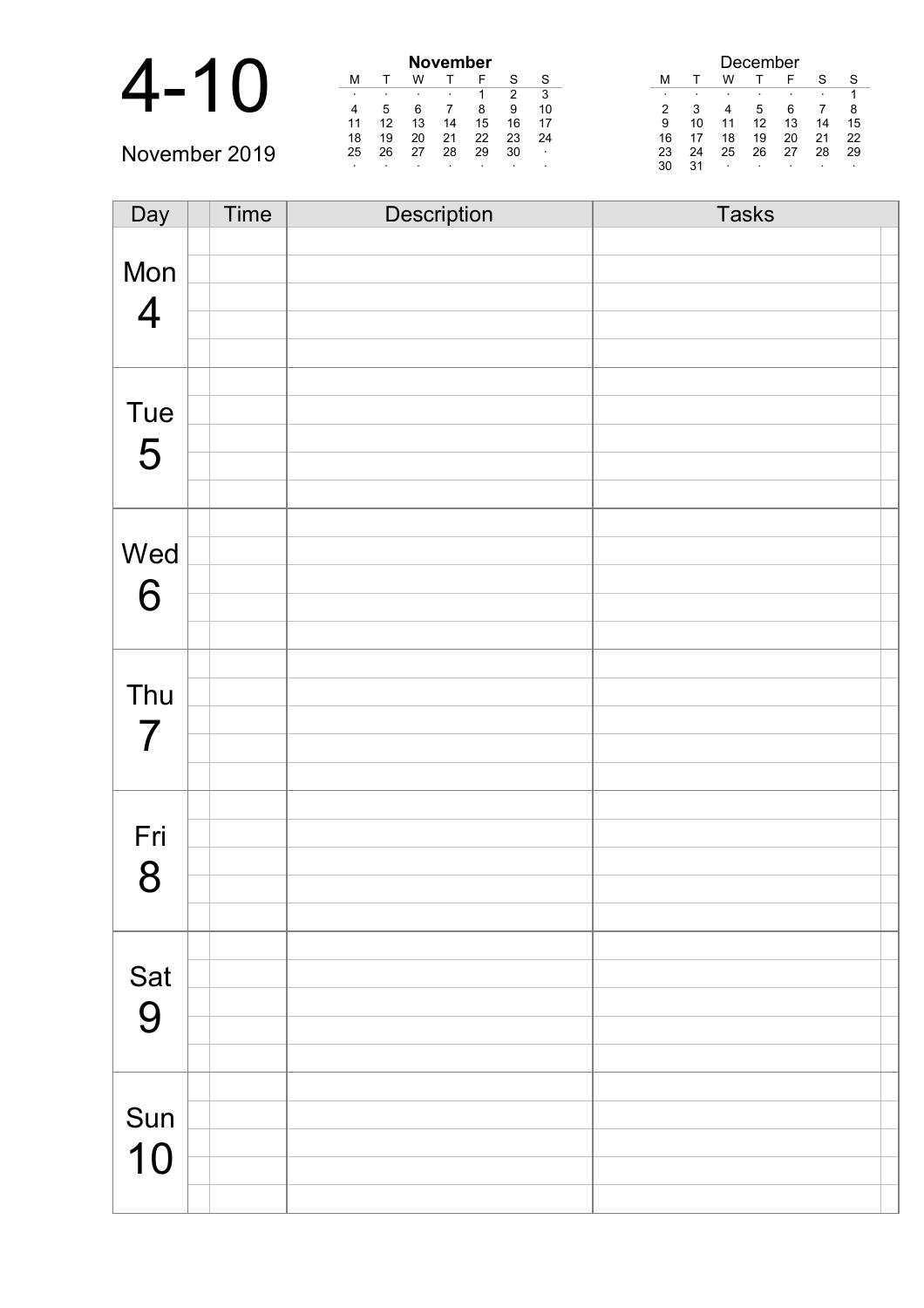|               |    | <b>November</b> |    |    |    |  |  |
|---------------|----|-----------------|----|----|----|--|--|
|               | м  |                 | w  |    |    |  |  |
|               |    |                 |    |    |    |  |  |
|               |    |                 | 6  |    |    |  |  |
|               | 11 | 12              | 13 | 14 | 15 |  |  |
|               | 18 | 19              | 20 | 21 | 22 |  |  |
| November 2019 | 25 | 26              | 27 | 28 | 29 |  |  |
|               |    |                 |    |    |    |  |  |

| November |    |    |    |    |    |    |  |
|----------|----|----|----|----|----|----|--|
| М        |    | W  |    | F  | S  | S  |  |
|          | ٠  |    |    | 1  | 2  | 3  |  |
| 4        | 5  | 6  |    | 8  | 9  | 10 |  |
| 11       | 12 | 13 | 14 | 15 | 16 | 17 |  |
| 18       | 19 | 20 | 21 | 22 | 23 | 24 |  |
| 25       | 26 | 27 | 28 | 29 | 30 |    |  |
|          |    |    |    |    |    |    |  |

|    |    |    | December |    |    |    |
|----|----|----|----------|----|----|----|
| м  |    | w  |          | F  | S  | S  |
| ٠  |    | ٠  |          |    | ٠  |    |
| 2  | 3  |    | 5        | 6  |    | 8  |
| 9  | 10 | 11 | 12       | 13 | 14 | 15 |
| 16 | 17 | 18 | 19       | 20 | 21 | 22 |
| 23 | 24 | 25 | 26       | 27 | 28 | 29 |
| 30 | 31 | ٠  | ٠        |    | ٠  | ٠  |

| Day | Time | <b>Description</b> | <b>Tasks</b> |  |
|-----|------|--------------------|--------------|--|
|     |      |                    |              |  |
| Mon |      |                    |              |  |
| 11  |      |                    |              |  |
|     |      |                    |              |  |
|     |      |                    |              |  |
|     |      |                    |              |  |
| Tue |      |                    |              |  |
| 12  |      |                    |              |  |
|     |      |                    |              |  |
|     |      |                    |              |  |
|     |      |                    |              |  |
| Wed |      |                    |              |  |
| 13  |      |                    |              |  |
|     |      |                    |              |  |
|     |      |                    |              |  |
|     |      |                    |              |  |
| Thu |      |                    |              |  |
| 14  |      |                    |              |  |
|     |      |                    |              |  |
|     |      |                    |              |  |
|     |      |                    |              |  |
| Fri |      |                    |              |  |
| 15  |      |                    |              |  |
|     |      |                    |              |  |
|     |      |                    |              |  |
| Sat |      |                    |              |  |
|     |      |                    |              |  |
| 16  |      |                    |              |  |
|     |      |                    |              |  |
|     |      |                    |              |  |
| Sun |      |                    |              |  |
|     |      |                    |              |  |
| 17  |      |                    |              |  |
|     |      |                    |              |  |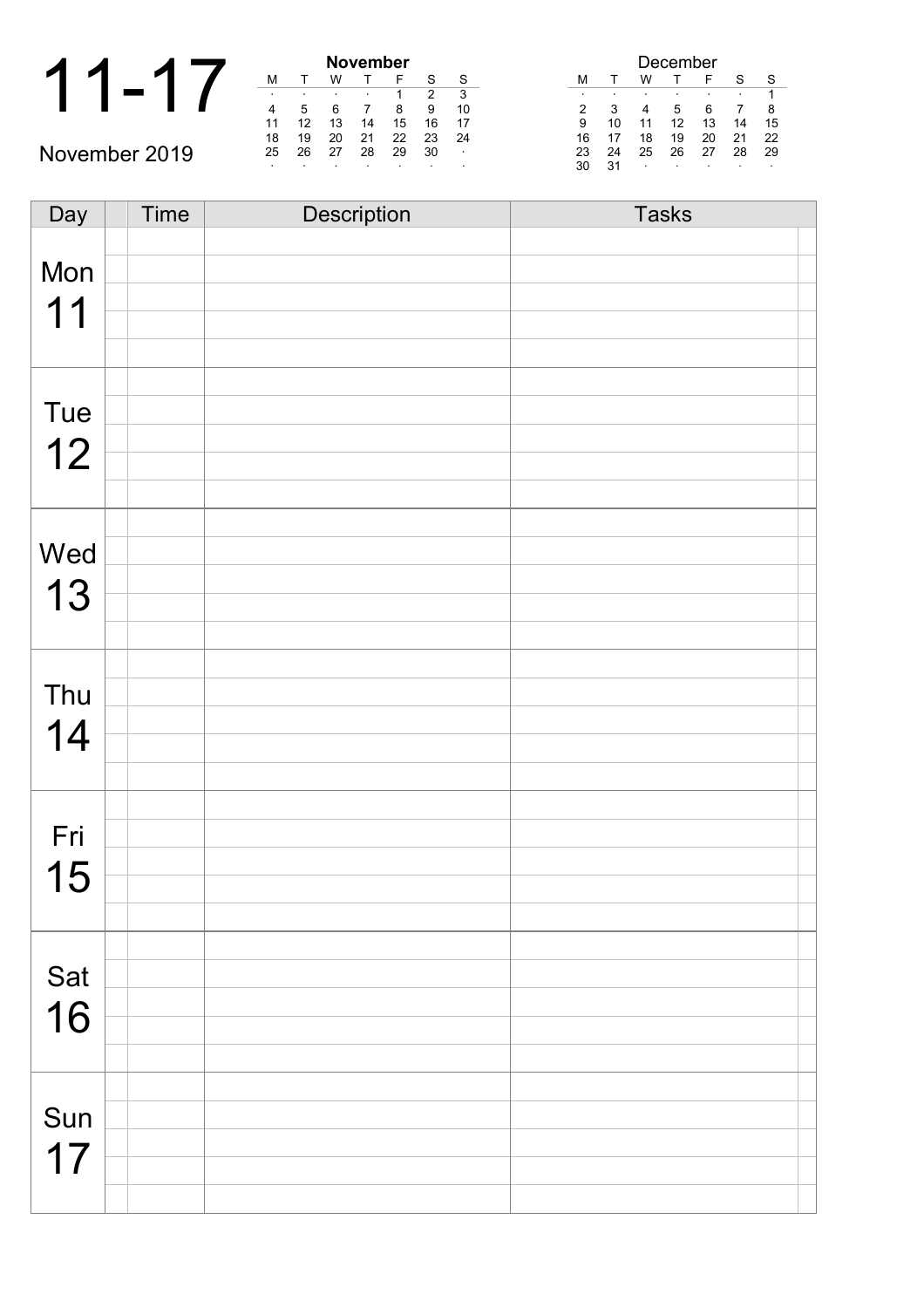|               |    |    |    | <b>November</b> |    |         |        | December |    |         |    |         |         |         |
|---------------|----|----|----|-----------------|----|---------|--------|----------|----|---------|----|---------|---------|---------|
|               | M  |    |    |                 |    | c       | S      | M        |    | w       |    |         | c       | S       |
|               |    |    |    |                 |    |         | વ      |          |    |         |    |         |         |         |
|               |    |    |    |                 | 8  | 9       | 10     |          |    |         | :C |         |         |         |
|               | 11 | 12 | 13 | 14              | 15 | 16      | 17     | 9        |    |         |    | 13      | 14      | 15      |
|               | 18 | 19 | 20 | 21              | 22 | 23      | 24     | 16       |    | 18      | 19 | 20      | 21      | 22      |
| November 2019 | 25 | 26 | 27 | 28              | 29 | 30      | $\sim$ | 23       | 24 | 25      | 26 | 27      | 28      | -29     |
|               |    |    |    |                 |    | $\cdot$ |        | 30       | 31 | $\cdot$ |    | $\cdot$ | $\cdot$ | $\cdot$ |

| Day       | Time | Description | <b>Tasks</b> |
|-----------|------|-------------|--------------|
|           |      |             |              |
| Mon       |      |             |              |
| 18        |      |             |              |
|           |      |             |              |
|           |      |             |              |
|           |      |             |              |
| Tue       |      |             |              |
| 19        |      |             |              |
|           |      |             |              |
|           |      |             |              |
| Wed       |      |             |              |
|           |      |             |              |
| 20        |      |             |              |
|           |      |             |              |
|           |      |             |              |
| Thu       |      |             |              |
| 21        |      |             |              |
|           |      |             |              |
|           |      |             |              |
|           |      |             |              |
| Fri       |      |             |              |
| 22        |      |             |              |
|           |      |             |              |
|           |      |             |              |
|           |      |             |              |
| Sat<br>23 |      |             |              |
|           |      |             |              |
|           |      |             |              |
|           |      |             |              |
| Sun       |      |             |              |
| 24        |      |             |              |
|           |      |             |              |
|           |      |             |              |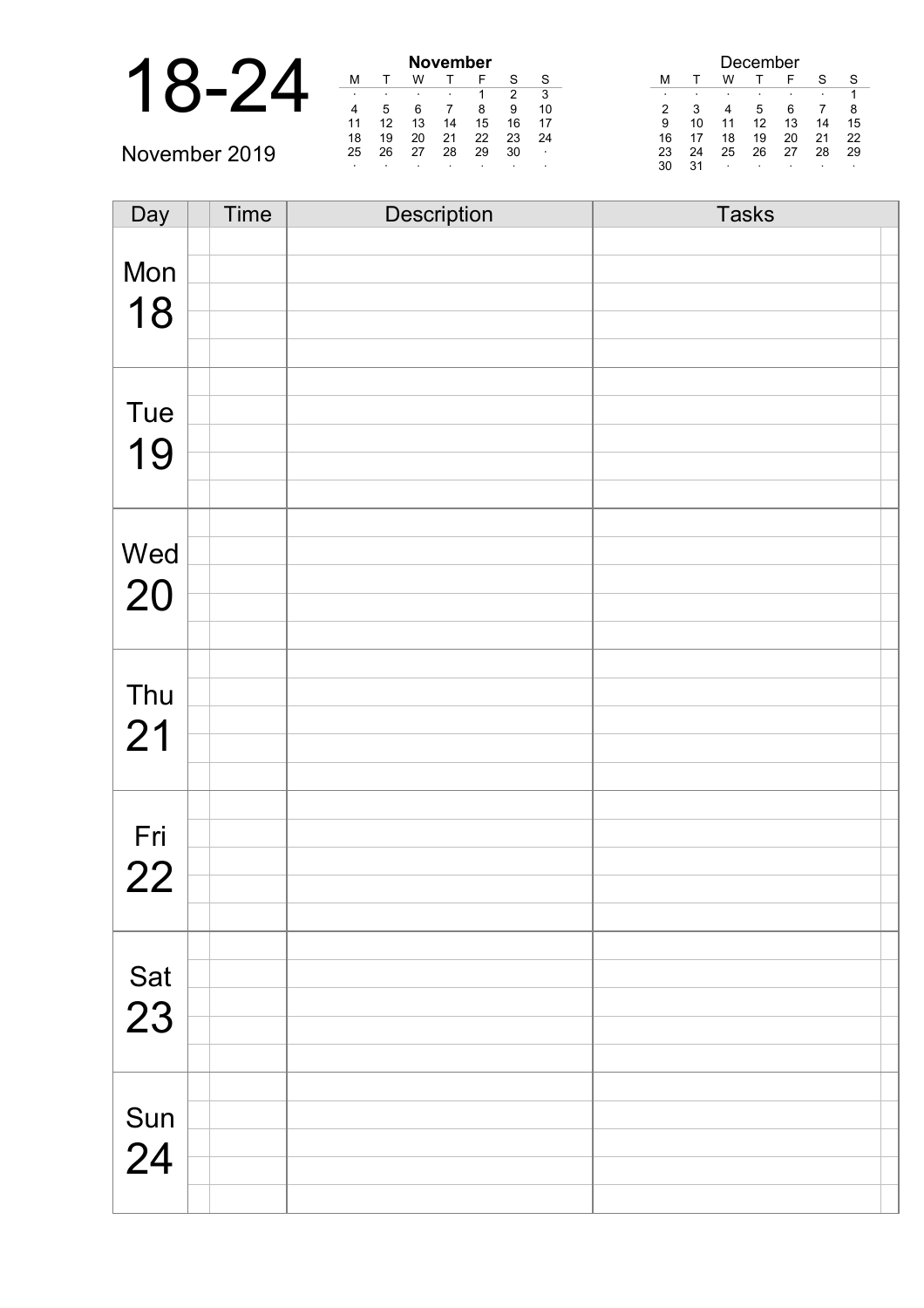| 25-<br>1 |
|----------|
|----------|

November 2019 / December 2019

| November |    |    |    |    |    |    |
|----------|----|----|----|----|----|----|
| М        |    | w  |    | F  | S  | S  |
| ٠        | ٠  | ٠  | ٠  | 1  | 2  | 3  |
|          | 5  | 6  |    | 8  | 9  | 10 |
| 11       | 12 | 13 | 14 | 15 | 16 | 17 |
| 18       | 19 | 20 | 21 | 22 | 23 | 24 |
| 25       | 26 | 27 | 28 | 29 | 30 | ٠  |
| ٠        | ۰  | ٠  |    |    |    | ٠  |

| December |    |    |    |    |    |    |
|----------|----|----|----|----|----|----|
| м        |    | w  |    | F  | S  | S  |
| ٠        | ٠  | ٠  | ٠  |    | ٠  | 1  |
| 2        | 3  |    | 5  | 6  |    | 8  |
| 9        | 10 | 11 | 12 | 13 | 14 | 15 |
| 16       | 17 | 18 | 19 | 20 | 21 | 22 |
| 23       | 24 | 25 | 26 | 27 | 28 | 29 |
| 30       | 31 | ٠  | ٠  |    |    | ٠  |

| Day       | <b>Time</b> | Description | <b>Tasks</b> |
|-----------|-------------|-------------|--------------|
|           |             |             |              |
| Mon       |             |             |              |
|           |             |             |              |
| 25        |             |             |              |
|           |             |             |              |
|           |             |             |              |
|           |             |             |              |
| Tue       |             |             |              |
| 26        |             |             |              |
|           |             |             |              |
|           |             |             |              |
|           |             |             |              |
| Wed       |             |             |              |
|           |             |             |              |
| 27        |             |             |              |
|           |             |             |              |
|           |             |             |              |
| Thu       |             |             |              |
|           |             |             |              |
| 28        |             |             |              |
|           |             |             |              |
|           |             |             |              |
|           |             |             |              |
| Fri       |             |             |              |
| 29        |             |             |              |
|           |             |             |              |
|           |             |             |              |
|           |             |             |              |
| Sat<br>30 |             |             |              |
|           |             |             |              |
|           |             |             |              |
|           |             |             |              |
|           |             |             |              |
| Sun       |             |             |              |
|           |             |             |              |
| 1         |             |             |              |
|           |             |             |              |
|           |             |             |              |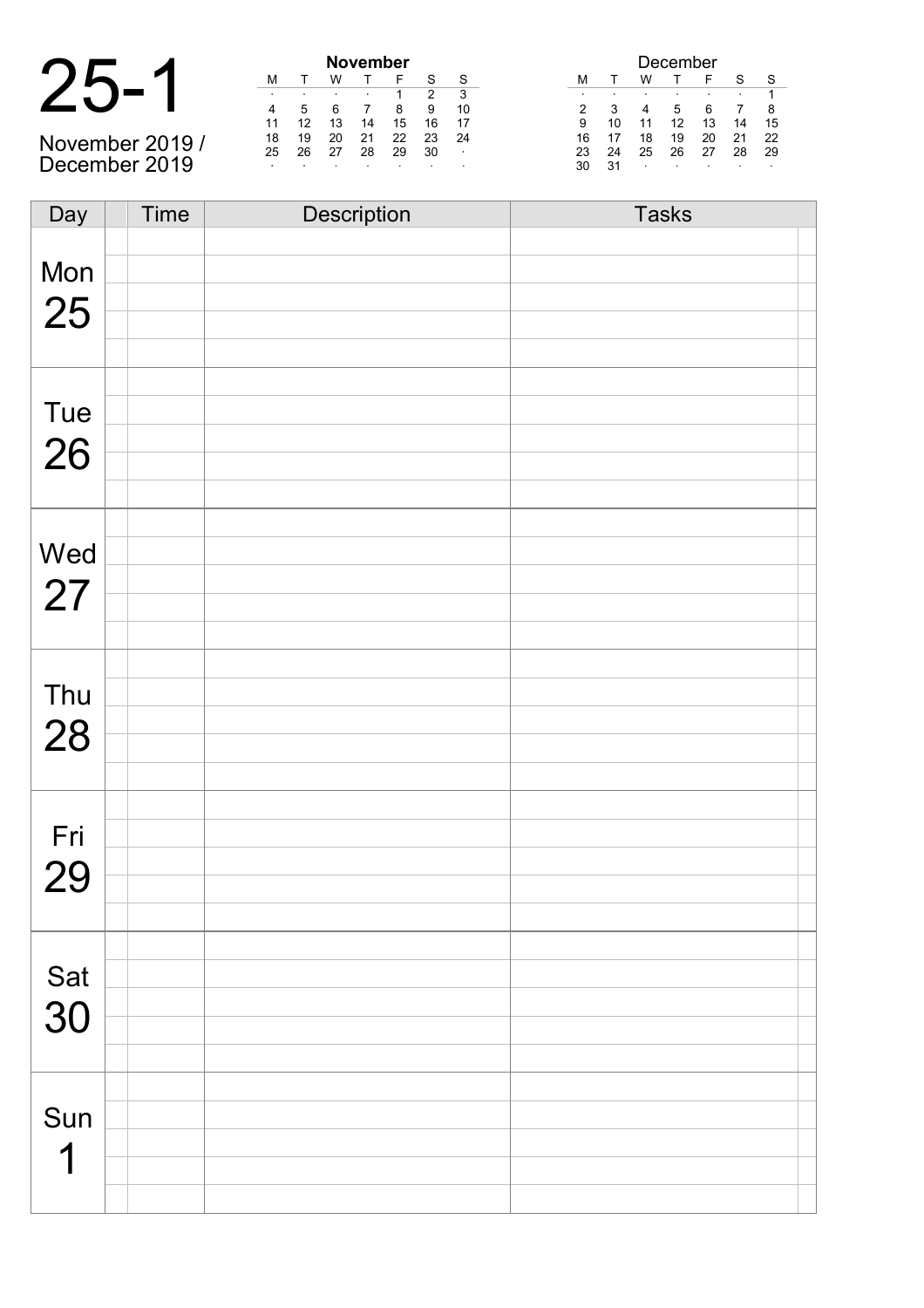| $\blacksquare$ | <b>December</b> |    |         |    |    |              |    |         |     |    |    |    |                    |        |
|----------------|-----------------|----|---------|----|----|--------------|----|---------|-----|----|----|----|--------------------|--------|
|                |                 |    | W       |    |    | $\mathbf{C}$ | S  |         |     | W  |    |    | $\mathbf{\hat{c}}$ | S.     |
|                |                 |    |         |    |    |              |    | $\cdot$ | . . |    | າ  | ີ  | 4                  | -5     |
|                | $\mathcal{P}$   |    |         |    |    |              | 8  | 6       |     |    | 9  | 10 | 11                 | 12     |
|                | 9               | 10 |         | 12 | 13 | 14           | 15 | 13      | 14  | 15 | 16 |    | 18                 | 19     |
|                | 16              |    | 18      | 19 | 20 | 21           | 22 | 20      | 21  | 22 | 23 | 24 | 25                 | 26     |
| December 2019  | 23              | 24 | 25      | 26 | 27 | 28           | 29 | 27      | 28  | 29 | 30 | 31 |                    | $\sim$ |
|                | 30              | 31 | $\cdot$ |    |    |              |    |         |     |    |    |    |                    |        |

| Day            | Time | Description | <b>Tasks</b> |
|----------------|------|-------------|--------------|
|                |      |             |              |
| Mon            |      |             |              |
|                |      |             |              |
| $\overline{2}$ |      |             |              |
|                |      |             |              |
|                |      |             |              |
| Tue            |      |             |              |
|                |      |             |              |
| 3              |      |             |              |
|                |      |             |              |
|                |      |             |              |
| Wed            |      |             |              |
|                |      |             |              |
| $\overline{4}$ |      |             |              |
|                |      |             |              |
|                |      |             |              |
| Thu            |      |             |              |
| 5              |      |             |              |
|                |      |             |              |
|                |      |             |              |
|                |      |             |              |
| Fri            |      |             |              |
|                |      |             |              |
| 6              |      |             |              |
|                |      |             |              |
|                |      |             |              |
| Sat            |      |             |              |
| $\overline{7}$ |      |             |              |
|                |      |             |              |
|                |      |             |              |
|                |      |             |              |
| Sun            |      |             |              |
| 8              |      |             |              |
|                |      |             |              |
|                |      |             |              |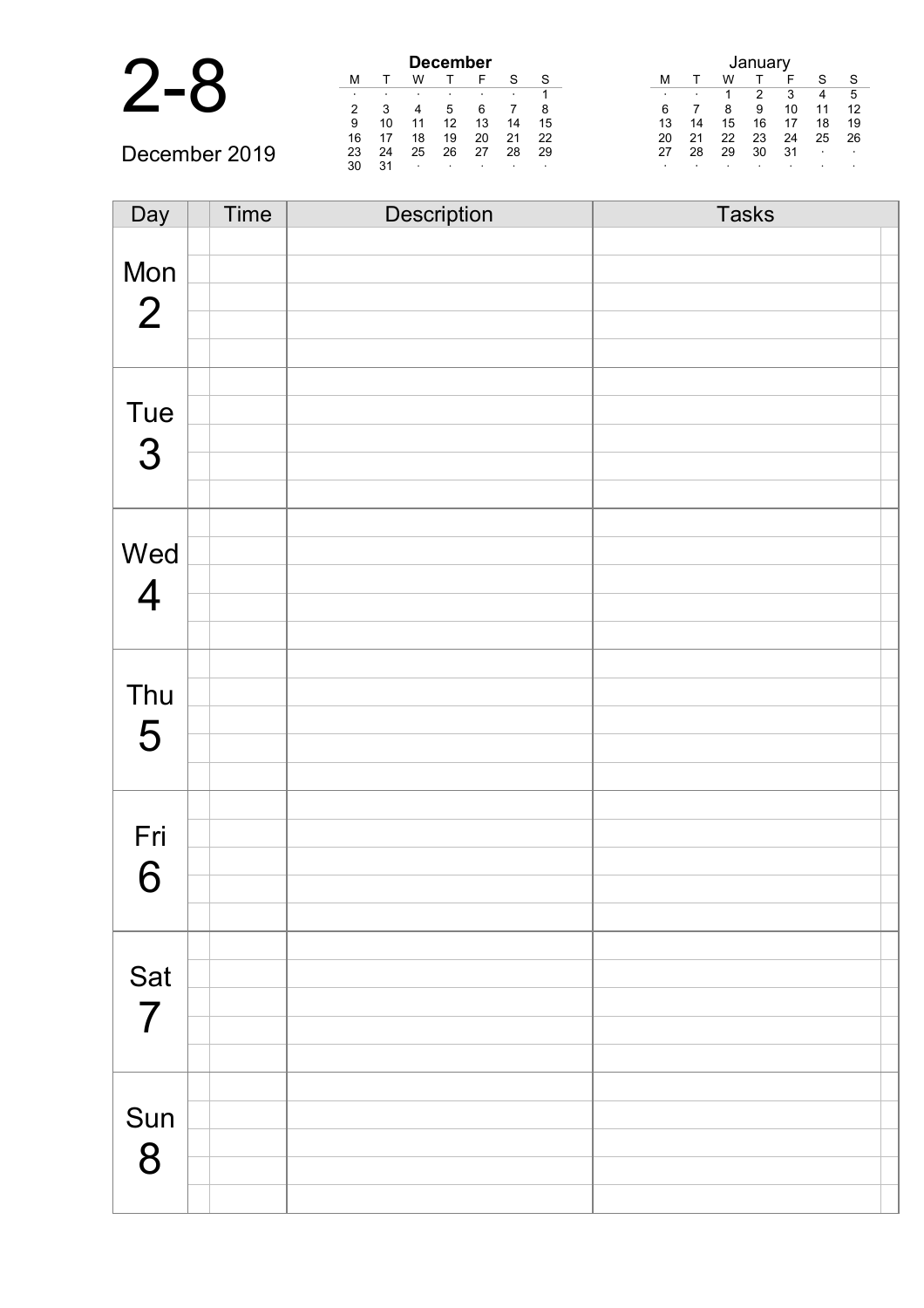| ٠ | ٠  | $\bullet$ | ٠  |                 |
|---|----|-----------|----|-----------------|
|   |    |           |    |                 |
| a | 10 |           | 12 | 13              |
|   |    |           |    | <b>December</b> |

December 2019

| <b>December</b> |    |    |    |    |    |    |  |
|-----------------|----|----|----|----|----|----|--|
| М               |    | w  |    | F  | S  | S  |  |
| ٠               |    | ٠  | ٠  | ٠  |    |    |  |
| 2               | 3  |    | 5  | 6  |    | 8  |  |
| 9               | 10 | 11 | 12 | 13 | 14 | 15 |  |
| 16              | 17 | 18 | 19 | 20 | 21 | 22 |  |
| 23              | 24 | 25 | 26 | 27 | 28 | 29 |  |
| 30              | 31 | ٠  | ٠  |    |    | ٠  |  |

| January |    |    |    |    |    |    |  |  |
|---------|----|----|----|----|----|----|--|--|
| м       |    | w  |    | F  | S  | S  |  |  |
| ٠       |    |    | 2  | 3  |    | 5  |  |  |
| 6       |    | 8  | 9  | 10 | 11 | 12 |  |  |
| 13      | 14 | 15 | 16 | 17 | 18 | 19 |  |  |
| 20      | 21 | 22 | 23 | 24 | 25 | 26 |  |  |
| 27      | 28 | 29 | 30 | 31 |    |    |  |  |
| ٠       |    |    |    |    |    |    |  |  |

Day Time Description Tasks Mon 9 Tue 10 Wed 11 Thu 12 Fri 13 Sat 14 Sun 15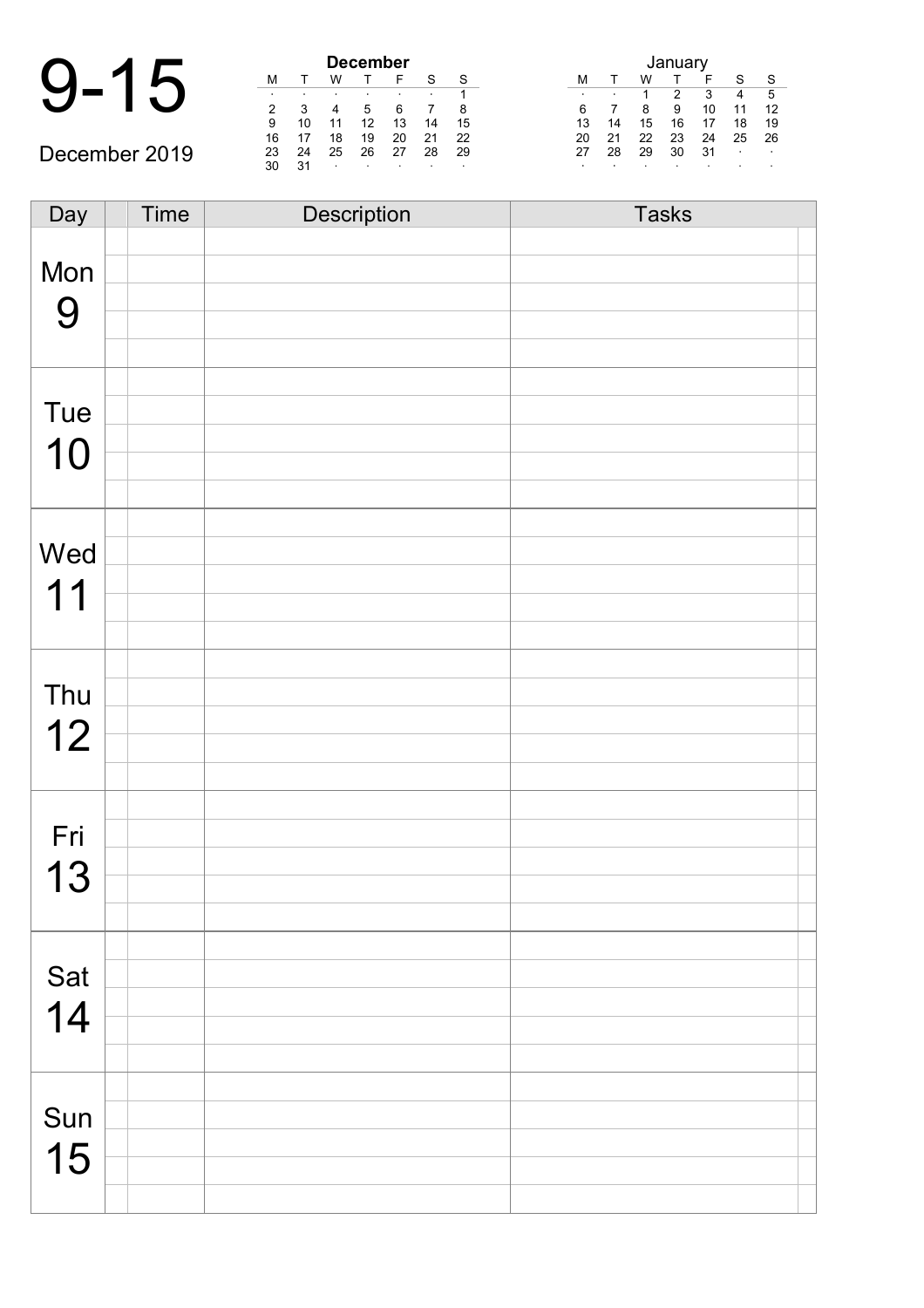|               | <b>December</b> |    |         |    | Januar |         |         |         |    |    |    |    |                |              |
|---------------|-----------------|----|---------|----|--------|---------|---------|---------|----|----|----|----|----------------|--------------|
|               | M               |    | W       |    |        | c       | S       | M       |    | W  |    |    | $\sim$         | $\mathbf{C}$ |
|               |                 |    |         |    |        |         |         | $\cdot$ |    |    |    | າ  |                | 5            |
|               |                 |    |         |    |        |         | 8       |         |    |    |    | 10 |                | 12           |
|               | 9               | 10 |         |    | 13     | 14      | 15      | 13      | 14 | 15 | 16 |    | 18             | 19           |
|               | 16              | 17 | 18      | 19 | 20     | 21      | 22      | 20      | 21 | 22 | 23 | 24 | 25             | 26           |
| December 2019 | 23              | 24 | 25      | 26 | 27     | 28      | 29      | 27      | 28 | 29 | 30 | 31 | $\blacksquare$ |              |
|               | 30              | 31 | $\cdot$ |    |        | $\cdot$ | $\cdot$ |         |    |    |    |    |                |              |

| Day         | Time | Description | <b>Tasks</b> |
|-------------|------|-------------|--------------|
|             |      |             |              |
| Mon         |      |             |              |
| 16          |      |             |              |
|             |      |             |              |
|             |      |             |              |
|             |      |             |              |
| Tue         |      |             |              |
| 17          |      |             |              |
|             |      |             |              |
|             |      |             |              |
|             |      |             |              |
| Wed         |      |             |              |
| 18          |      |             |              |
|             |      |             |              |
|             |      |             |              |
|             |      |             |              |
| Thu         |      |             |              |
| 19          |      |             |              |
|             |      |             |              |
|             |      |             |              |
|             |      |             |              |
| Fri         |      |             |              |
| <u>20</u>   |      |             |              |
|             |      |             |              |
|             |      |             |              |
|             |      |             |              |
| Sat<br>21   |      |             |              |
|             |      |             |              |
|             |      |             |              |
|             |      |             |              |
|             |      |             |              |
| Sun<br>$22$ |      |             |              |
|             |      |             |              |
|             |      |             |              |
|             |      |             |              |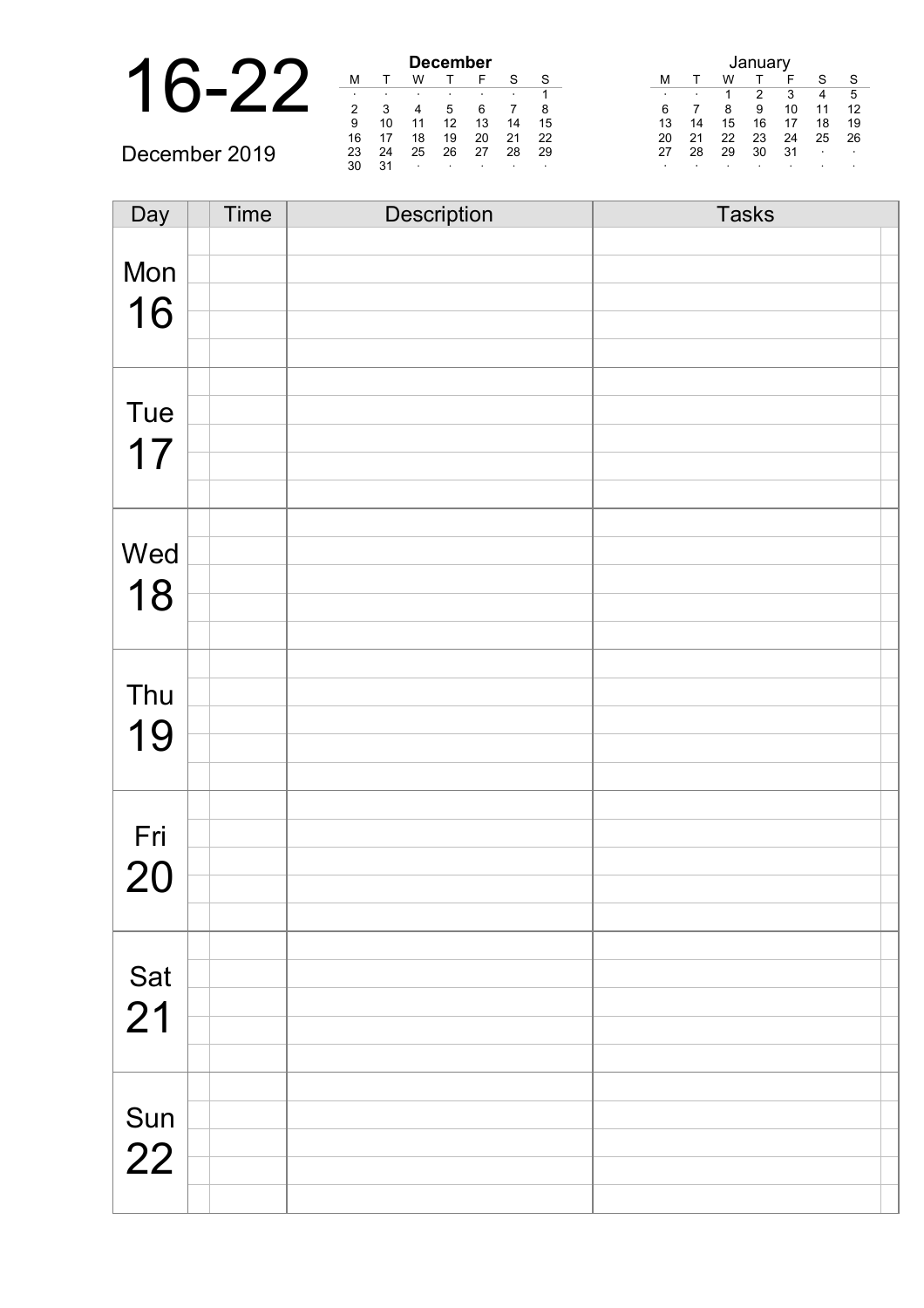|    |    |    | <b>December</b> |    |
|----|----|----|-----------------|----|
|    |    |    |                 |    |
| ٠  |    |    | ٠               |    |
|    |    |    |                 |    |
| 9  | 10 |    | 12              | 13 |
| 16 | 17 | 10 | 10              | ∩∩ |

| December 2019 |  |
|---------------|--|
|               |  |

| December |    |    |    |    |    |    |  |  |
|----------|----|----|----|----|----|----|--|--|
| М        |    | w  |    | F  | S  | S  |  |  |
| ٠        | ٠  |    | ٠  |    | ٠  | 1  |  |  |
| 2        | 3  |    | 5  | 6  |    | 8  |  |  |
| 9        | 10 | 11 | 12 | 13 | 14 | 15 |  |  |
| 16       | 17 | 18 | 19 | 20 | 21 | 22 |  |  |
| 23       | 24 | 25 | 26 | 27 | 28 | 29 |  |  |
| 30       | 31 | ٠  |    |    | ٠  | ٠  |  |  |

| January |    |    |    |    |    |    |  |  |
|---------|----|----|----|----|----|----|--|--|
| м       |    | w  |    | F  | S  | S  |  |  |
| ٠       |    | 1  | 2  | 3  |    | 5  |  |  |
| 6       |    | 8  | 9  | 10 | 11 | 12 |  |  |
| 13      | 14 | 15 | 16 | 17 | 18 | 19 |  |  |
| 20      | 21 | 22 | 23 | 24 | 25 | 26 |  |  |
| 27      | 28 | 29 | 30 | 31 |    |    |  |  |
| ٠       |    |    |    |    |    |    |  |  |

| Day | <b>Time</b> | Description | <b>Tasks</b> |
|-----|-------------|-------------|--------------|
|     |             |             |              |
| Mon |             |             |              |
|     |             |             |              |
| 23  |             |             |              |
|     |             |             |              |
|     |             |             |              |
| Tue |             |             |              |
|     |             |             |              |
| 24  |             |             |              |
|     |             |             |              |
|     |             |             |              |
|     |             |             |              |
| Wed |             |             |              |
| 25  |             |             |              |
|     |             |             |              |
|     |             |             |              |
|     |             |             |              |
| Thu |             |             |              |
| 26  |             |             |              |
|     |             |             |              |
|     |             |             |              |
|     |             |             |              |
| Fri |             |             |              |
| 27  |             |             |              |
|     |             |             |              |
|     |             |             |              |
|     |             |             |              |
| Sat |             |             |              |
| 28  |             |             |              |
|     |             |             |              |
|     |             |             |              |
|     |             |             |              |
| Sun |             |             |              |
|     |             |             |              |
| 29  |             |             |              |
|     |             |             |              |